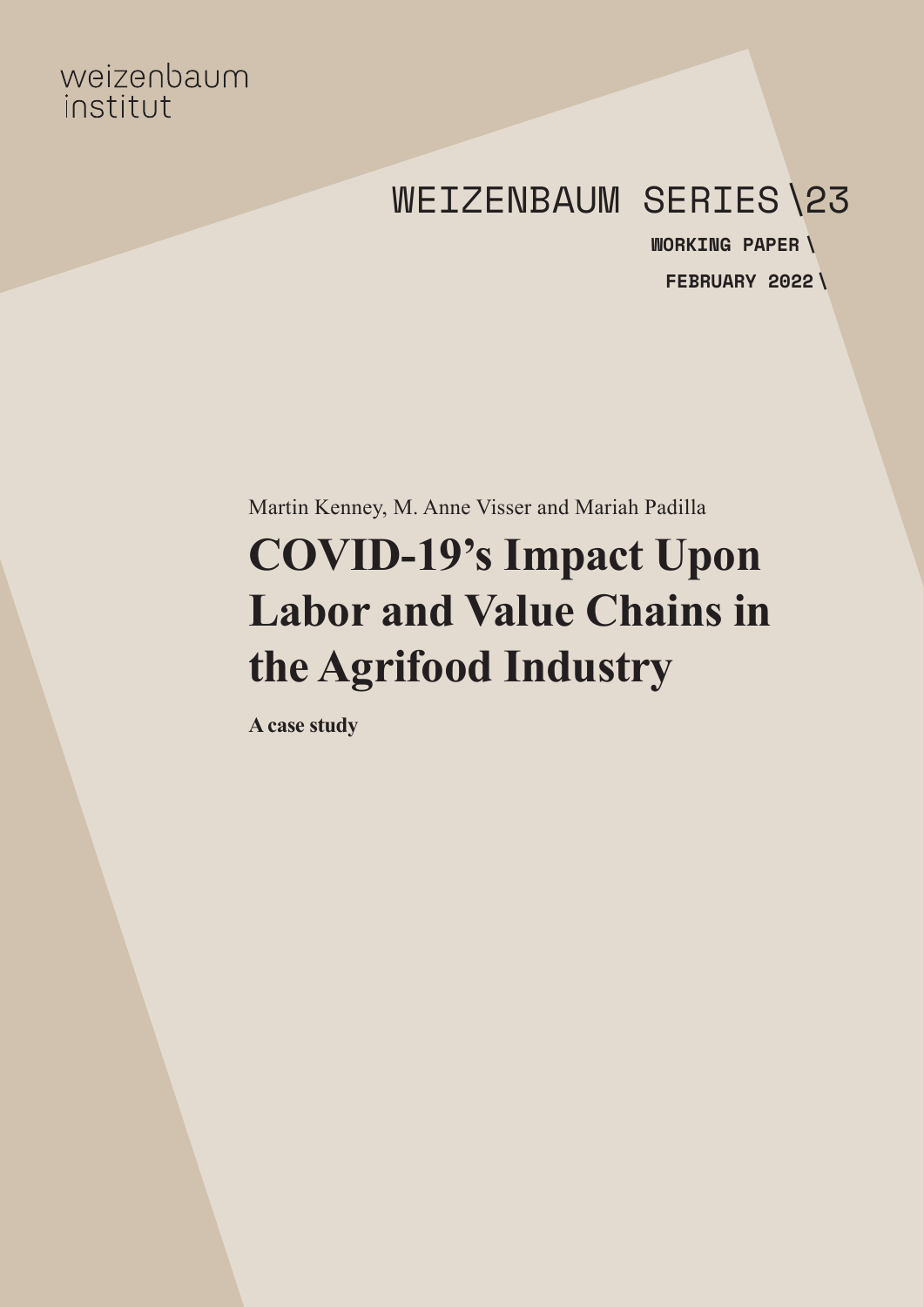# **COVID-19's Impact Upon Labor and Value Chains in the Agrifood Industry**

**Martin Kenney**\* \ [mfkenney@ucdavis.edu](mailto:mfkenney@ucdavis.edu) **M. Anne Visser**\* **Mariah Padilla**\*

\* University of California, Davis

**ISSN 2748-5587 \ DOI [10.34669/WI.WS/23](https://doi.org/10.34669/WI.WS/23)**

**EDITORS:** The Managing Board members of the Weizenbaum-Institut e.V. Prof. Dr. Christoph Neuberger Prof. Dr. Sascha Friesike Prof. Dr. Martin Krzywdzinski Dr. Karin-Irene Eiermann

Hardenbergstraße 32 \ 10623 Berlin \ Tel.: +49 30 700141-001 [info@weizenbaum-institut.de](mailto:info%40weizenbaum-institut.de?subject=) \ [www.weizenbaum-institut.de](http://www.weizenbaum-institut.de)

**TYPESETTING:** Roland Toth, M.A.

**COPYRIGHT:** This series is available open access and is licensed under Creative Commons Attribution 4.0 (CC BY 4.0): <https://creativecommons.org/licenses/by/4.0/>

**WEIZENBAUM INSTITUTE:** The Weizenbaum Institute for the Networked Society – The German Internet Institute is a joint project funded by the Federal Ministry of Education and Research (BMBF). It conducts interdisciplinary and basic research on the changes in society caused by digitalisation and develops options for shaping politics, business and civil society.

This work has been funded by the Federal Ministry of Education and Research of Germany (BMBF) (grant no.: 16DII121, 16DII122, 16DII123, 16DII124, 16DII125, 16DII126, 16DII127, 16DII128 – "Deutsches Internet-Institut").

# **Abstract**

We explore the impact of automation and digitalization on labor in the US agrifood system during the COVID-19 pandemic. This study considers each of the primary nodes in the system stretching from consumer through grocery stores and restaurants to last-mile delivery, distribution, food processing, farming, and agri-inputs. Not only automation and digitalization, but also the role of platforms such as Amazon, and food delivery firms such as GrubHub, Instacart, and Uber Eats are discussed. For restaurants, we consider not only dine-in restaurants, but also "ghost kitchens". Furthermore, the possibility that farmers or distributors could disintermediate other nodes and deal directly with consumers is discussed. We conclude that, as a generalization, the further upstream one goes from the consumer, the less immediate and disruptive automation is likely to be for labor. However, our overall conclusion is that, given the current trajectories, labor is becoming increasingly precarious. If the current labor shortages continue, then automation is likely to accelerate. Platformization, while rampant in the relationships with final consumers, is likely to be less rapidly adopted further upstream where relationships are B-to-B and thus composed of actors that are wary of sharing data.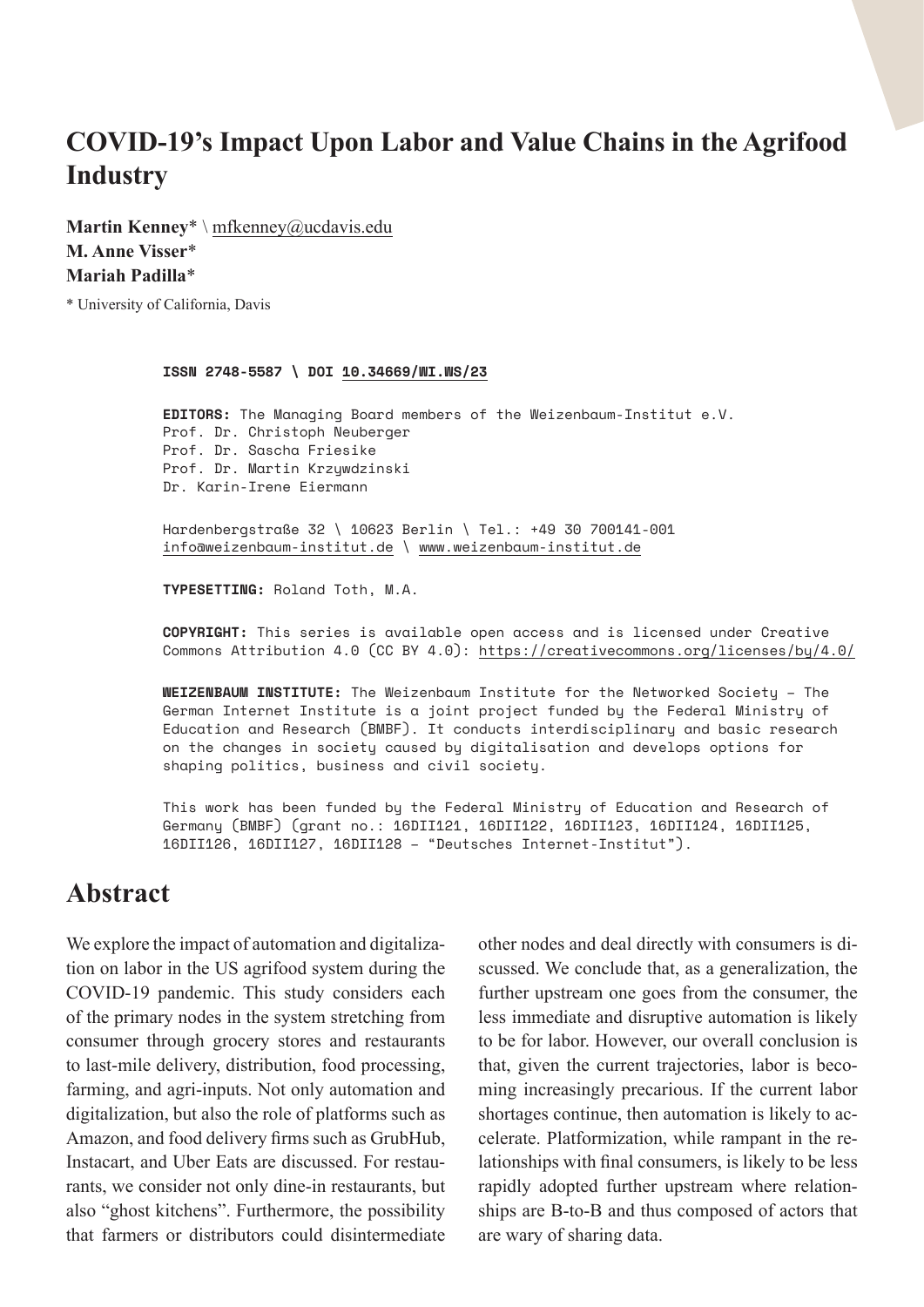# **Table of Contents**

# **1 [Introduction](#page-4-0)** <sup>5</sup>

# **2 [COVID-19, Automation, and Digitalization in the US](#page-5-0)  [Agrifood System](#page-5-0)** <sup>6</sup>

**3 [The US Agrifood System](#page-7-0)** <sup>8</sup> 3.1 [Retail and restaurants to final consumer](#page-8-0) 9 3.1.1 [Consumers 9](#page-8-0) 3.1.2 [Delivery: The emergence of a new intermediary 9](#page-8-0) 3.1.3 [Food retailing 11](#page-10-0) 3.1.4 [Food and drinking establishments 13](#page-12-0) 3.1.5 [Summary of labor issues in the customer – retail relationship 16](#page-15-0) 3.2 [Processing to distribution/warehouses 16](#page-15-0) 3.2.1 [Warehousing 16](#page-15-0) 3.2.2 [Food processing 18](#page-17-0) 3.3 [Farming to processing 21](#page-20-0) 3.3.1 [Online platforms and direct consumer marketing 22](#page-21-0) 3.3.2 [Labor impacts in the farming 22](#page-21-0) 3.4 [Agroinputs to farming 23](#page-22-0)

# **4 [Systemic Impacts](#page-23-0)** <sup>24</sup>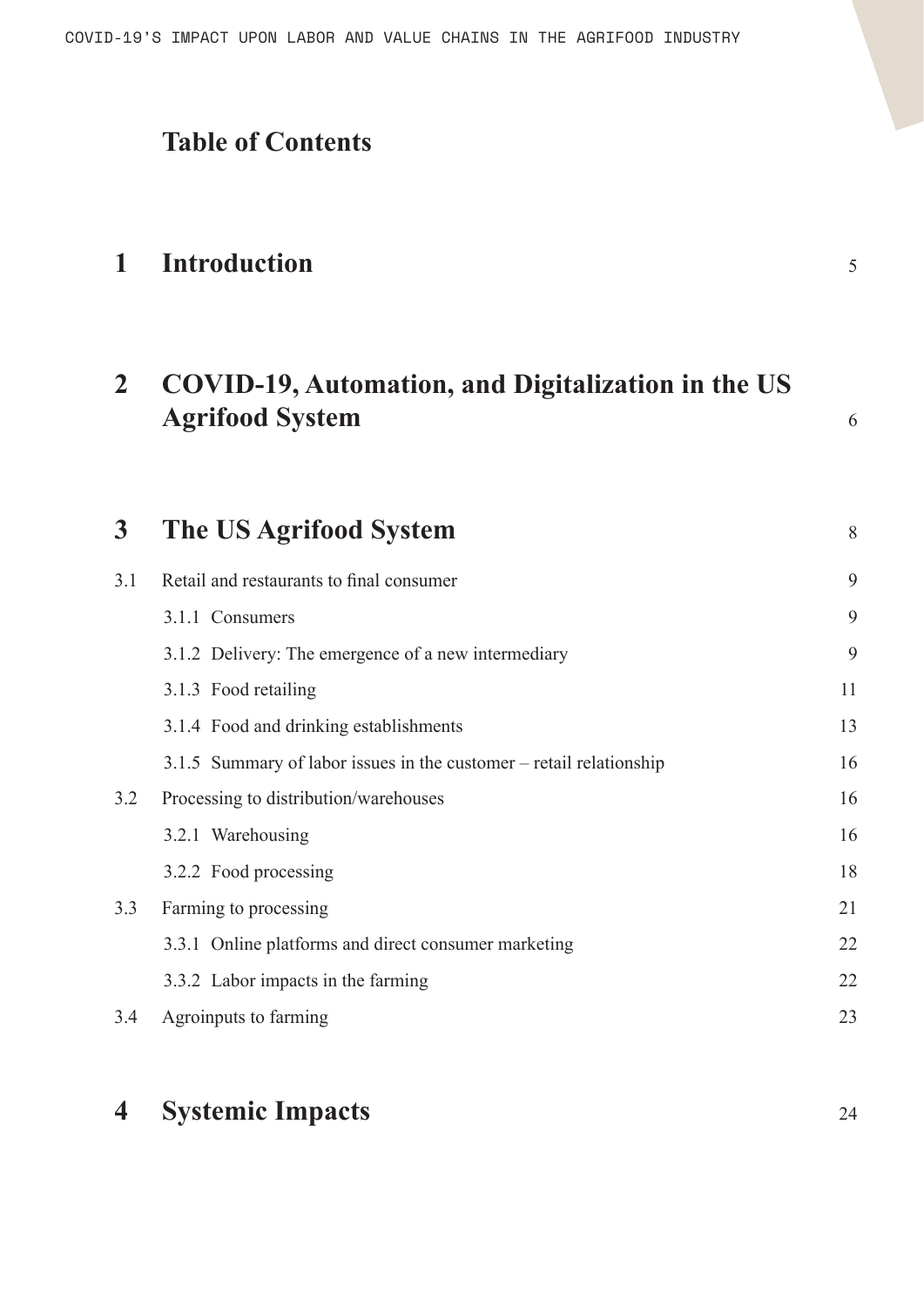# **5 [Potential Impacts of COVID on General Labor](#page-25-0)  [Conditions in Agrifood System](#page-25-0)** <sup>26</sup>

# **6 [Conclusion](#page-26-0)** <sup>27</sup>

**7 [References](#page-28-0)** <sup>29</sup>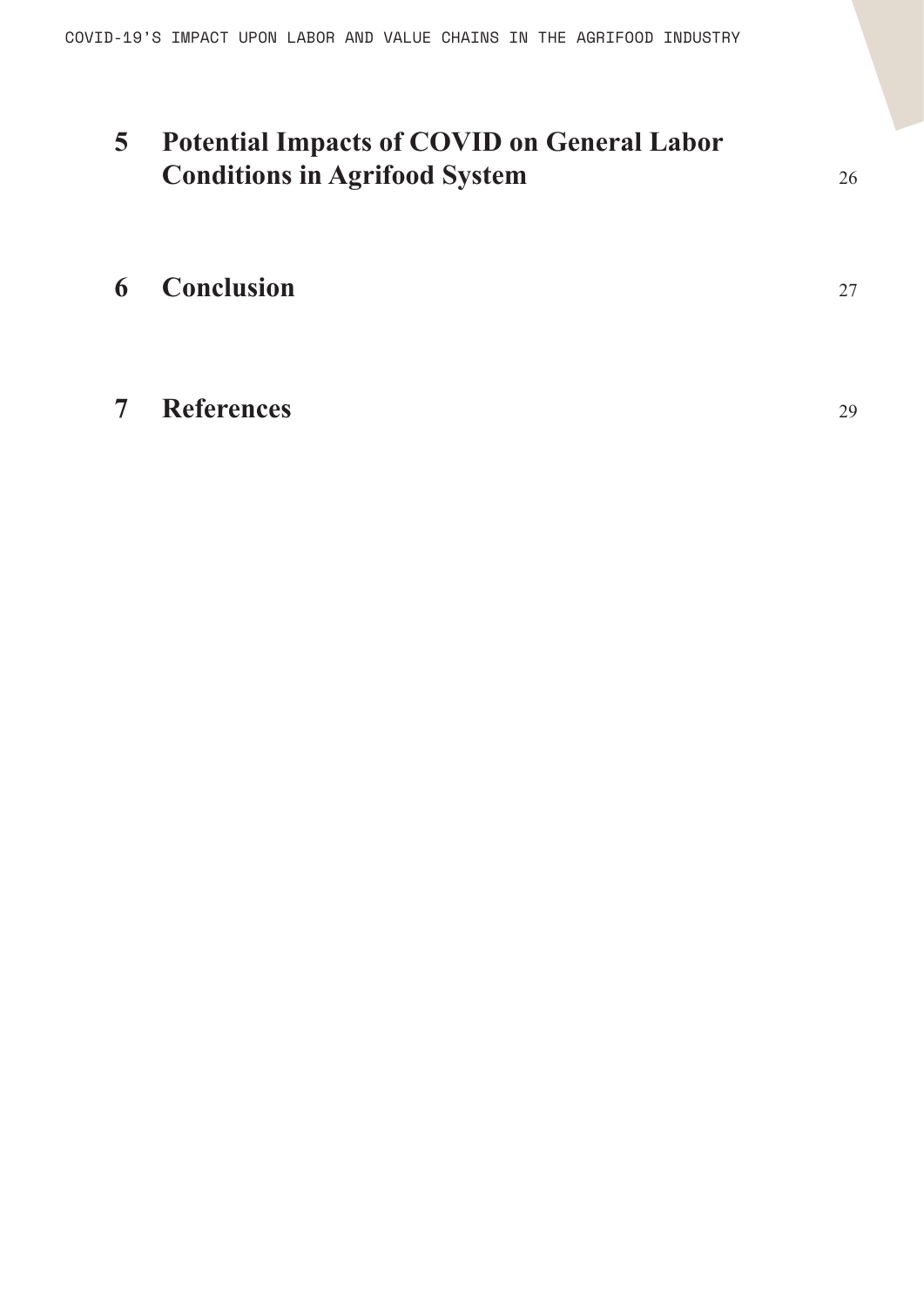## <span id="page-4-0"></span>**1 Introduction**

The COVID-19 pandemic (hereafter COVID), which began in early 2020 and rapidly spread around the world, was facilitated by the easy and cost-effective global nature of travel and human movement. The highly infectious nature and high mortality rate of the virus resulted in many countries and individuals curtailing travel and in-person events, instituting quarantines and lockdowns, closing restaurants, and limiting capacity at retail establishments in order to stop the spread of the virus. The impacts of such responses were felt throughout the US agrifood system as severe COVID outbreaks occurred in food processing facilities, slaughterhouses, fruit and vegetable packing facilities, warehouses, and many other parts of the system that were deemed essential and continued to operate throughout the pandemic.

On March 19, 2020, still quite early in the pandemic, the federal government designated food and agricultural sector workers as [essential](https://www.cisa.gov/identifying-critical-infrastructure-during-covid-19) workers (Department of Homeland Security, 2020). This raised questions about workplace and occupational safety for workers in the system, as well as the need to ensure a stable and reliable food system and network to continue to reach consumers as global food value chains were disrupted by port closures, shipping and port handling delays, and labor shortages. Responses to these developments included the rapid change in consumer usage of internet-enabled platforms and food delivery systems, and the accelerated introduction of automation throughout the many sections of the agrifood system; all of which are having and will continue to have an impact on labor, labor processes, and inter-firm competition.

The discussion that follows focuses on the impact of COVID on agriculture and the agrifood system in the US. As such, our analysis is unique given the particularities of the US context including a large power imbalance between labor and capital, weak unions, as well as weak regulatory structures across all areas including the environment, securities, and labor, in addition to a deeply financialized political economy. In technological terms, it is important to note that in the advanced digital technologies – with the possible exception of China – the US and US firms continue to be the global leaders. The US also has the most developed entrepreneurial ecosystem fed by enormous amounts of venture capital and other intermediaries. Finally, it has a huge and unified internal market for all manner of products and is the world's largest producer and exporter of agricultural products. As such, it is likely that the US context may have facilitated a faster uptake in digitalization and automation. While these characteristics make the US case unique, there are many lessons that can be generalizable to other contexts and settings and general trends are likely to remain the same across the global economy.

This paper examines the impact of increasing use of both automation in, and the increased digitalization of, the US agrifood system. Increasing digitalization of the agrifood system includes what is often colloquially referred to as "AgTech'' throughout the industry. AgTech encompasses technology focused businesses and improvements within agribusiness as well. Such businesses may produce agricultural commodities, purchase agricultural produce, or supply goods and services to farms. Many scholars use the term AgTech to describe digitalization of processes that lead up to, but exclude, the point of retail sale. We go beyond this definition by focusing on digitalization broadly throughout the entire agrifood system, including the important and vastly digitalizing retailer to consumer segment of the system.

The paper proceeds as follows. In the following section, we begin by discussing the contours of the debate and questions surrounding the impact of automation and digitalization in US agriculture on work in the agrifood system. We limit our analysis to the question of how COVID and the shocks the pandemic presented to the US agrifood system likely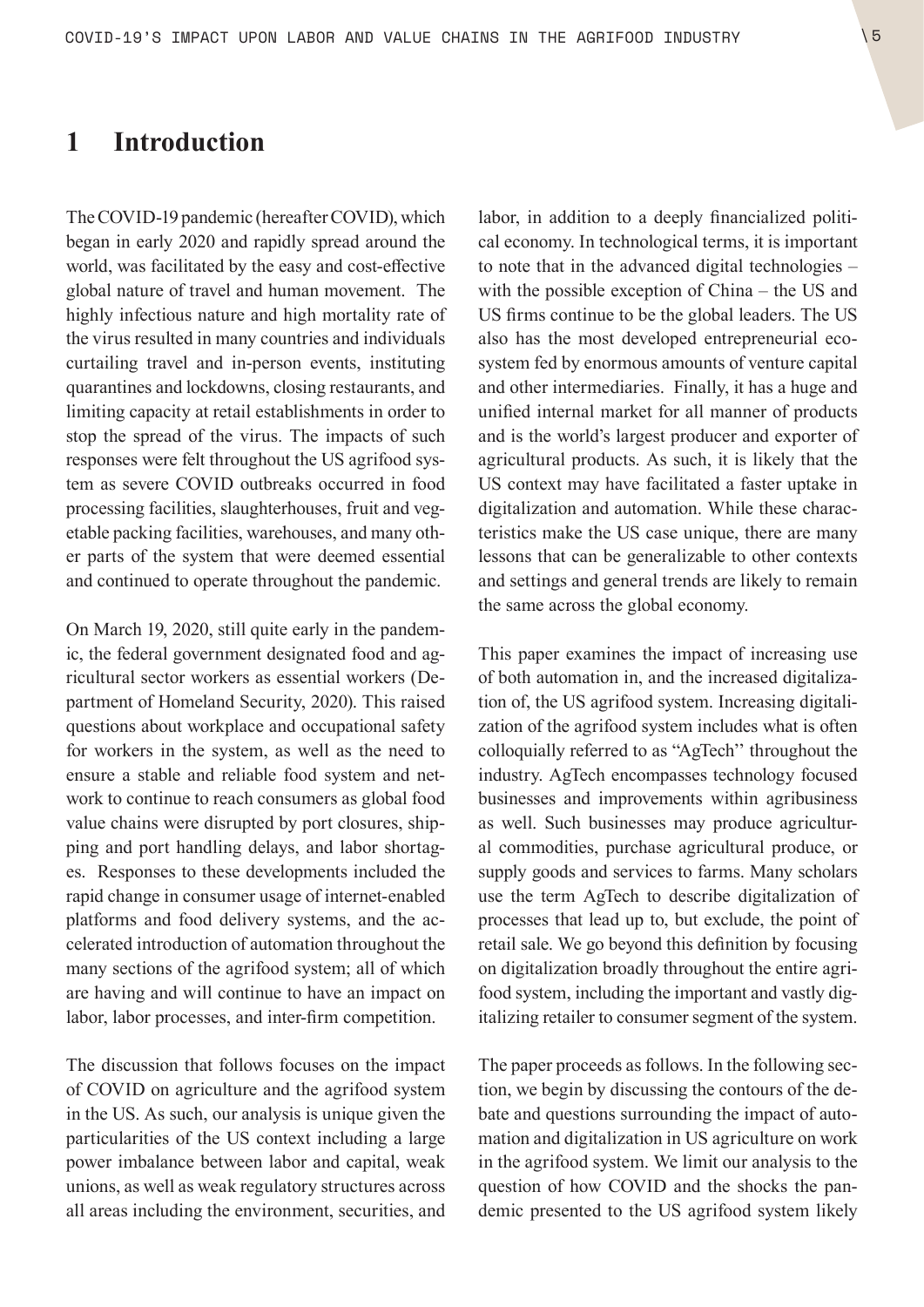<span id="page-5-0"></span>impacted existing trends in automation and digitalization and the implications this presents for actors and workers engaged in the agrifood system. We then turn to providing an overview of the agrifood system in the US, outlining its vast contours and identifying four nodes of activity. Next, we discuss the impact of COVID on these four nodes in turn, and assess to what extent such impacts are likely temporary, permanent, or inconsequential in influencing automation and digitalization in the industry and their direct and tangential impact on workers. We argue that, while all segments of the US agrifood system experienced increasing digitalization and automation under the rapid and constantly changing conditions of the pandemic, the impact of COVID was most significant for industry, actors, and labor in relation to the farm to consumer segment of the system – that is the warehouse to distributor and retail to consumer segments. Furthermore, we argue that these impacts have both the potential to significantly reshape these segments of the agrifood system as well as working conditions in these segments over the long term – particularly in light of labor shortages which currently plague these sectors of the agrifood system. We close our discussion by examining the implications such impacts present for the US agrifood system and implications for government, industry, and labor.

# **2 COVID-19, Automation, and Digitalization in the US Agrifood System**

The debate about the future of work under technological advancements and the rise of AI precedes the COVID pandemic, so much so that Frey and Osborne (2017) predicted a tidal wave of substitution of capital (automation) for labor long before industry practices and public health policies may have necessitated their fast adoption.<sup>1</sup> However, many economists were more measured in their assessment of the impact of these technologies, but also expected significant automation-derived unemployment (Autor and Salomons 2018; Acemoglu and Restrepo, 2018). Some were more sanguine, expecting that automation would create more jobs than were displaced (Bessen, 2019). There is also a large body of research in the social sciences that has examined the relative tendency of labor markets in advanced economies – projected to be highly impacted by digitization – to trend toward polarization and discussions on whether or not jobs in the middle of the wage and skill distributions have experienced relative decline in light of such

technologies (Wright & Dwyer, 2003). This body of work has sought to interrogate theories of skill biased technology change and suggests that advances in ICT and digitalization have generated a shift in employment to favor higher skilled workers (Ciarli, 2021). It has also been suggested that minimum wage laws and declining union density influence polarization, but evidence of the impact of these factors remains inconclusive and outside the scope of this paper (Autor, 2010).

During the pandemic, factories and, in fact, any work undertaken inside of closed buildings, were significant loci for the spread of COVID and quickly experienced shutdowns beginning in March 2020 (Cleeland 2020). Factory work was among one of the prime candidates for further automation and research suggests that the work identified by Frey and Osborne (2017) as automatable did in fact experience significant employment declines in 2020 (Ding & Molina, 2020). Yet, the jobs and industries

This paper cannot address the ongoing debate about whether the job loss and wage stagnation over the last 25 years was caused by job-offshoring, the demise of unions, or labor-saving capital investments.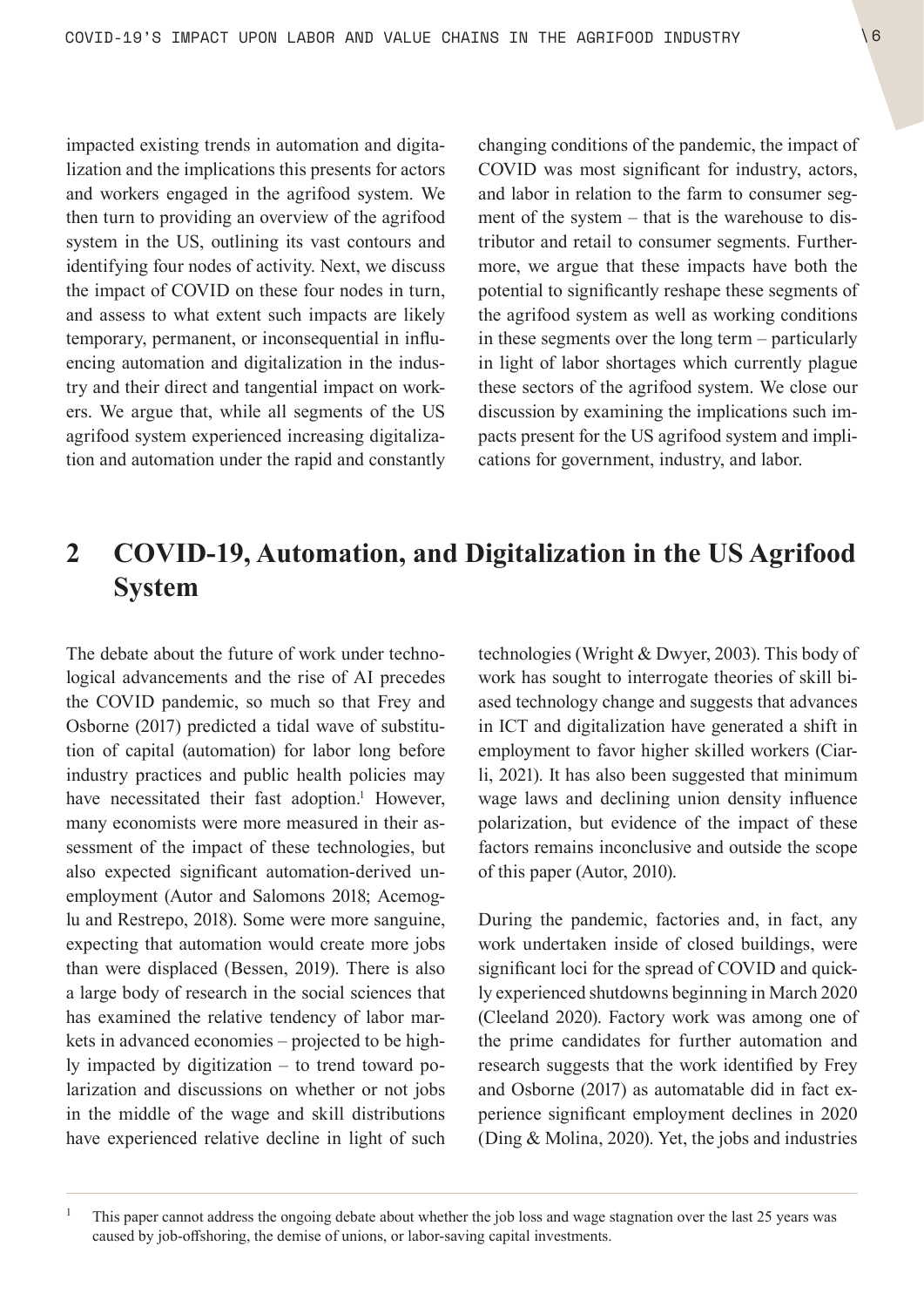most impacted by the COVID pandemic were leisure, hospitality, and other service industries where lockdowns and the demise of tourism and leisure activities (i.e. dining) were devastating (Lee et al., 2021). In the first phase of the COVID pandemic, the dominant theme continued to be digitalization and platformization, which was advancing under the new normal of separation and distance fueled by, and in turn fueled, the changing character of the activities and various work processes. Such changes were so vast that Knight (2021) argued that increasing pandemic-driven automation would replace workers<sup>2</sup> and result in a possibly permanent unemployment problem (Smith, 2021).<sup>3</sup>

In late 2021, labor shortages occurred across industries, brought on by lockdowns, increasing demands of working families, and perhaps a reluctance of labor – particularly in the service and retail sectors of the US economy. As a result, wages began to increase (simultaneously, so did inflation). Such dynamics have particular implications for the agrifood system as it has a long history of low pay and significant turnover. This has led to increasing digitalization in segments of the agrifood industry that had once relied on human labor, including the use of QR codes to both order and pay through smartphones at dining establishments, the use of on-demand food and grocery delivery services, and the rise of self-checkouts at retail establishments. Thus the general trend of developing automation and increasing digitalization throughout the first phase of the COVID pandemic has been characterized by two stages. An early stage aimed at responding to the need to decrease close human interaction (and particularly face-to-face interaction), and a later stage that is continuing to emerge as a potential response to labor shortages.

Together, these dynamics suggest that digitalization and automation, while already underway throughout the US economy, were impacted by the shocks to the economic processes and value chains that COVID presented. The adaptation of technologies used to reduce close human interaction, to ensure efficient production in the face of the need to reduce occupancy in poorly ventilated areas, as well as an increasing adoption of technology to aid in response to a growing labor shortage is likely to have three possible impacts on trends already existing in various sectors of the US economy. The agrifood system is one such sector where the adoption and rise of automation and digital technologies was fueled by the factors identified above and the adoption of such technologies is likely to have either have deaccelerated, accelerated, or have an inconsequential impact on the trend that already existed in this sector of the US economy. In the next section, we provide an overview of the US agrifood system and delineate the four primary nodes to describe previously existing trends in automation and digitalization that existed prior to the COVID pandemic.

<sup>2</sup> Knight, W. (2021, June 7). COVID Brings Automation to the Workplace, Killing Some Jobs. *Wired.* [https://www.wired.](https://www.wired.com/story/COVID-brings-automation-workplace-killing-some-jobs/) [com/story/COVID-brings-automation-workplace-killing-some-jobs/](https://www.wired.com/story/COVID-brings-automation-workplace-killing-some-jobs/)

<sup>3</sup> Smith, J. (2021, May 24). Warehouses look to robots to fill labor gaps, speed deliveries. *The Wall Street Journal*. [https://](https://www.wsj.com/articles/warehouses-look-to-robots-to-fill-labor-gaps-speed-deliveries-11621878163) [www.wsj.com/articles/warehouses-look-to-robots-to-fill-labor-gaps-speed-deliveries-11621878163](https://www.wsj.com/articles/warehouses-look-to-robots-to-fill-labor-gaps-speed-deliveries-11621878163)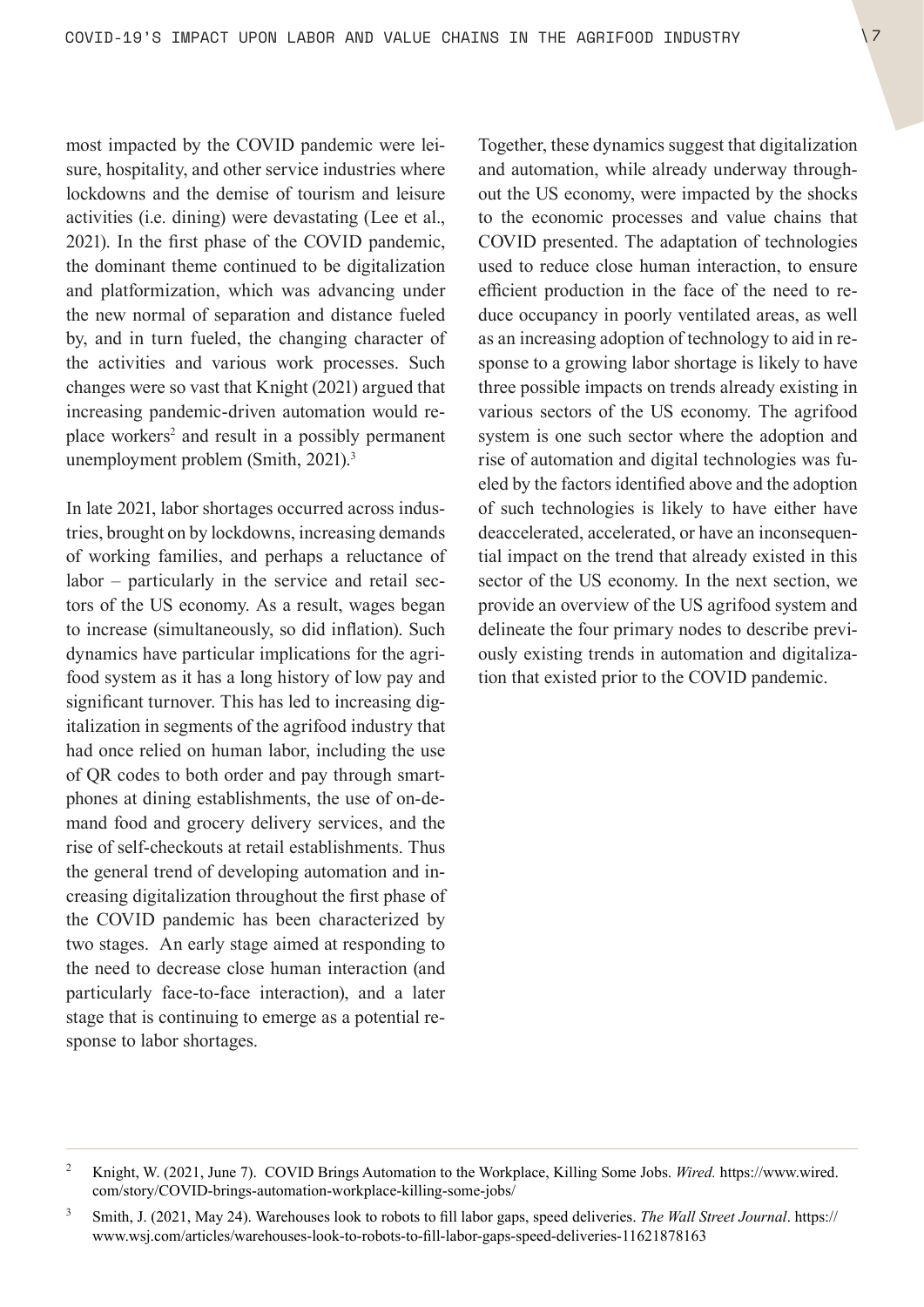# <span id="page-7-0"></span>**3 The US Agrifood System**

The agrifood system is a value chain from the agro-inputs industry that includes many actors, processes, and equipment types – from farm and food processing equipment through farmers and food processors to the final consumer. The agrifood value chain is simple and yet quite complex, with different market conditions defining each node in the chain and each system consisting of a great variety of products, each with its own value chain. Each node might have multiple software systems that do not intercommunicate, despite the development of international interface standards for interconnecting agricultural implements (e.g., ISO 11783). Figure 1 is a simplified visual representation of the system.

**Figure 1: Agrifood System Value Chain Depiction**



While the system is complex, for analytical purposes we divide the system into relationships between and within four nodes. Nearly every node in this chain is already digitized and will likely adopt more digital technologies in the future. Ultimately, this provides the opportunity to link all of these together. However, at this time, it is still possible to consider each segment separately to understand the impacts of COVID on work and labor operations in each of the nodes. Below we describe each of these nodes briefly.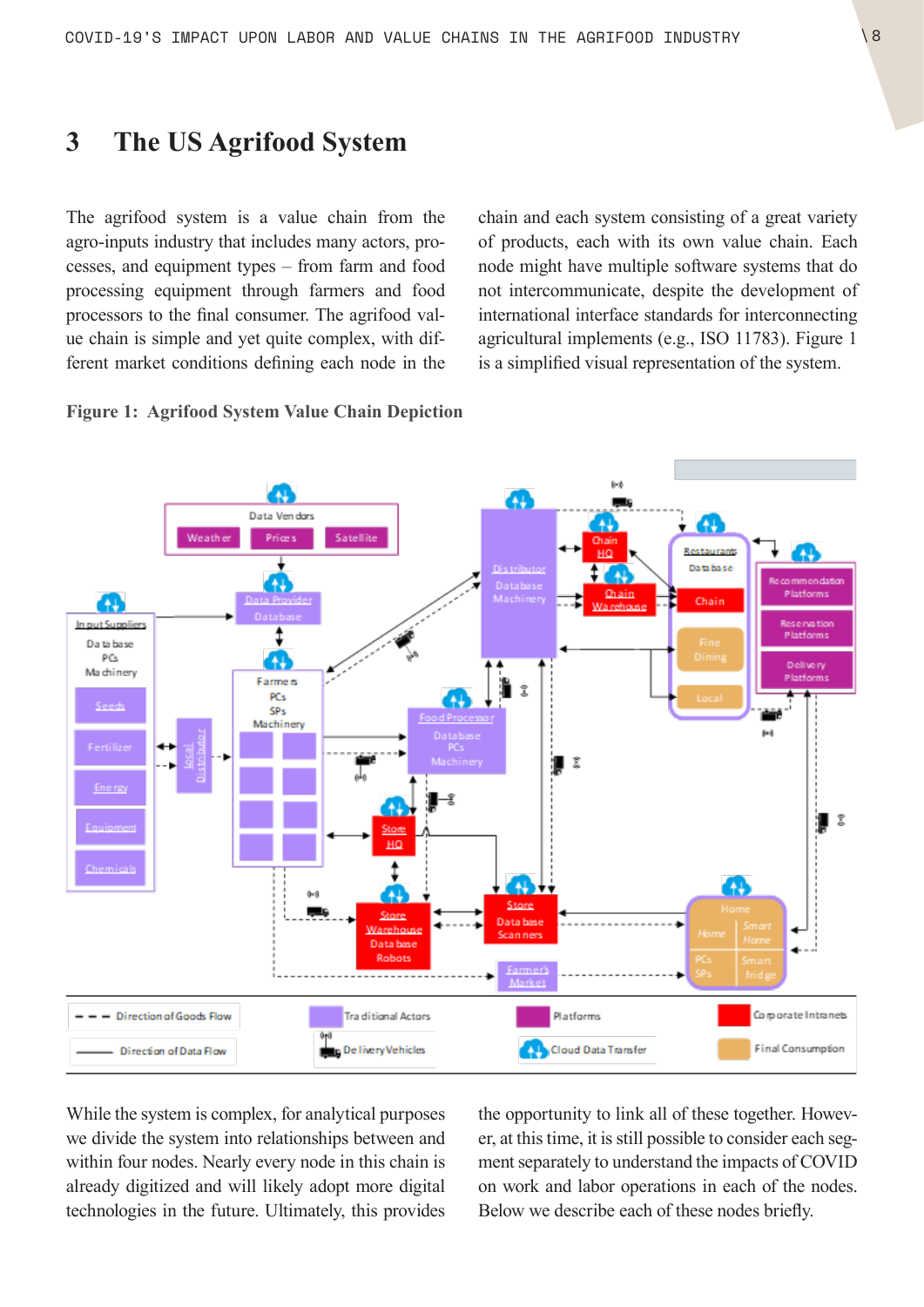#### <span id="page-8-0"></span>**3.1 Retail and restaurants to final consumer**

This node can be divided into four activities: final consumer, delivery, food retailing, restaurants; each of which we examine in turn below. Traditionally, this segment of the agrifood system has entailed the process of consumers going to a store or restaurant to select and buy their food to be consumed there or taken home by the consumer. However, over the last few years, operations in this segment have been experiencing significant changes due to the broadbased advances in computation and software.

### 3.1.1 Consumers

Over the last two decades, consumers have become connected to the Internet first through personal computers, but, more recently, increasing amounts of commerce have gone through smartphones and apps that seek to connect the consumer directly to distributors themselves. In China, for example, smartphones have become the medium of payment for nearly all daily commerce including food. Such mediums are becoming increasingly popular in the US through apps like PayPal, Apple Pay, and Venmo. In restaurants, menus are equipped with QR codes, easing order-taking and also automating the payment process. Restaurants not only accelerated the automation of the payment process in response to COVID19, but also had to further develop new digital methods to connect with consumers -- a trend that is expected to continue in the future. The need to social distance and the closure of the majority of indoor dining forced many restaurants to discover new ways to advertise and market to consumers.

Social media platforms such as Instagram, TikTok, and Facebook have been employed to advertise menus, products, and delivery services. Restaurants and consumers alike have also become reliant on content platforms, such as The Infatuation and Eater, websites that have in the past served as sources of information for consumers, but in the pandemic took on a more central role as an intermediary for information regarding current services, safety measures, and business hours (Ajao, 2020). While not nearly as advanced as China, in the US, the ubiquity of internet connectivity and smart phones and the availability of people with cars willing to work on a gig basis, had already given rise to home food delivery prior to the pandemic, particularly from restaurants through platforms such as Instacart, DoorDash, PostMates (now Uber Eats), and others.

While there has been discussion of smart appliances such as smart refrigerators that would automatically reorder out-of-stock products, there has been limited uptake on this functionality. At this point, automatic reordering has not been adopted by US consumers outside of app-based purchases, such as automatic reordering through subscriptions with Amazon or Walmart, which set up automatic reorders but are still dependent on the consumer to make the determination rather than a smart appliance. In the next section, we discuss platform-mediated delivery and consider the work process and its implications.

### 3.1.2 Delivery: The emergence of a new intermediary

Prior to the pandemic, digitalization was redefining the value chain and labor processes across the agrifood system were being organized. Prior to the CO-VID pandemic, consumers were already adopting smartphone-enabled delivery, but the pandemic dramatically accelerated the adoption and usage of app-based home delivery for food (among many other products), from both retailers and restaurants. While it is uncertain to what extent consumers will continue to use home delivery, it is certain that it will not decline to the status quo ante.

Home delivery, of course, has a long history, including the willingness of restaurants to deliver food – work that was often undertaken by either employees or someone affiliated with the restaurant. The transformation of home delivery into an IT-enabled generalized service is directly related to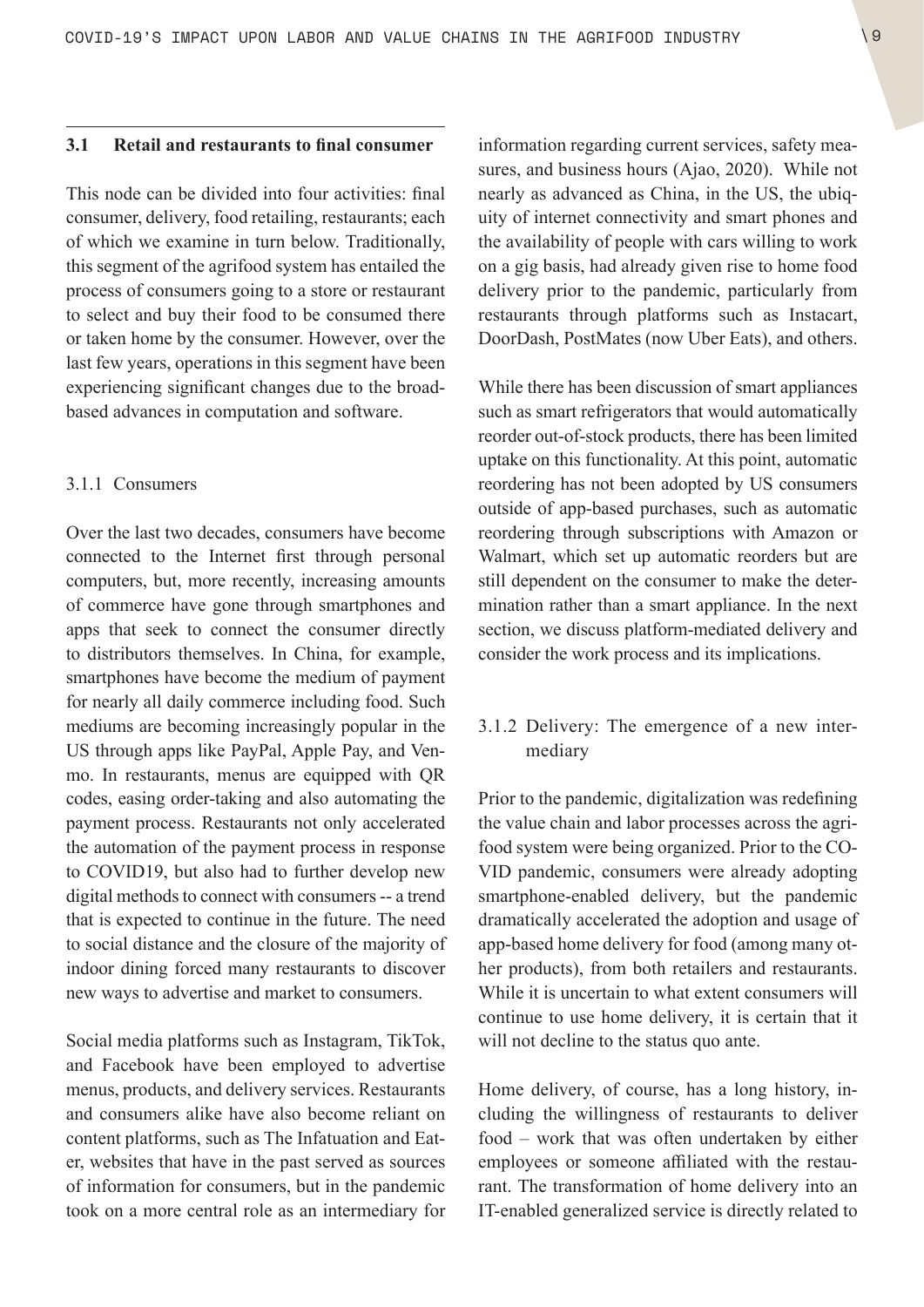the rise of what was termed "the on-demand economy" in the late 2010s (this was also a part of what was euphemistically termed a "sharing economy") (Cockayne, 2016). The technology that enabled this delivery system was the smartphone so that those picking up and delivering the food could be connected digitally to those requesting the service (Reardon et al., 2021). Delivery workers were legally classified as independent contractors and thus did not need to be paid minimum wages or receive benefits (Shapiro, 2018; Milkman et al., 2021). As opposed to Uber, this type of service did not displace workers. Rather, it created a new category of service worker that saved consumers the time necessary to go to the store or restaurant.

 Delivery workers who worked in these on-demand apps worked under conditions almost identical to Uber and Lyft drivers. They have the freedom to choose their hours, though, of course, while working they were algorithmically directed and monitored. Their income, after car fuel and depreciation (which varies dramatically), often falls below minimum wage (among many reports, see, for example, Tingwall, 2020; Griesbach et al., 2019).

Increasingly, grocery stores that previously had their own employees pick the orders have created formal tie-ups with the delivery firms that have these gig workers pick the groceries for delivery, thereby outsourcing that work to the less expensive gig workers (Rivlin-Nadler, 2021). For example, Kroger has contracted with Instacart to provide the delivery service. In 2021, Instacart phased out 1,800 pickers that were Instacart employees inside stores – a decision that appears to have been driven by these employees voting to join a union. Roughly contemporaneously, Albertsons dismissed its employees that made the deliveries and replaced them with DoorDash contractors (Springer, 2021).

The rapid adoption of online shopping and delivery is impacting grocery employees, as delivery firms use gig workers to pick the groceries and thereby replace the grocer's employees. The final issue that will affect whether the delivery firms will have even greater impact is the question of profitability. At this time, the economics of these firms are roughly comparable to the transportation firms, such as Uber and Lyft, which are not yet profitable. Food delivery firms are losing money and none of these platformbased delivery firms were profitable in 2021. For example, in the first quarter of 2021, DoorDash lost \$110 million on \$1.077 billion in revenues. As is the case with Uber and Lyft, it can be argued that the delivery firms are disrupting current labor relations even though they are not profitable and may never be profitable. We return to these delivery firms in the discussion of the impacts of the delivery firms on retailers and restaurants in the next section.

COVID and its associated lockdowns accelerated the movement online and this has significant impacts for the evolution of the relationship between consumers and their food providers. The first implication is that there may be a shift from in-store employees, who in traditional grocery chains have been unionized, to warehouse employment, which is often badly paid, grueling work. The second implication is that, increasingly, grocery stores may be disintermediated by warehouse direct delivery (by Amazon, for example) or by consumers purchasing directly from farmers. The possibility of direct sales by farmers could result in increased farm income – a socially desirable result. Of course, the other possibility is that Amazon, with its enormous buying power and sophisticated logistics network could, perhaps, with [Walmart.com,](http://Walmart.com) weaken traditional retailers and absorb even greater market share.

Moreover, there is the possibility of the development of a dual market structure, whereby on one side there are a few dominant online retailers that absorb greater market share at the expense of traditional supermarkets, thereby further hollowing out the middle market segment. On the other side, there would be large numbers of smaller platforms and vendors offering highly idiosyncratic, high-quality food products from local or specialty producers. For the smaller platforms and intermediaries, the question will be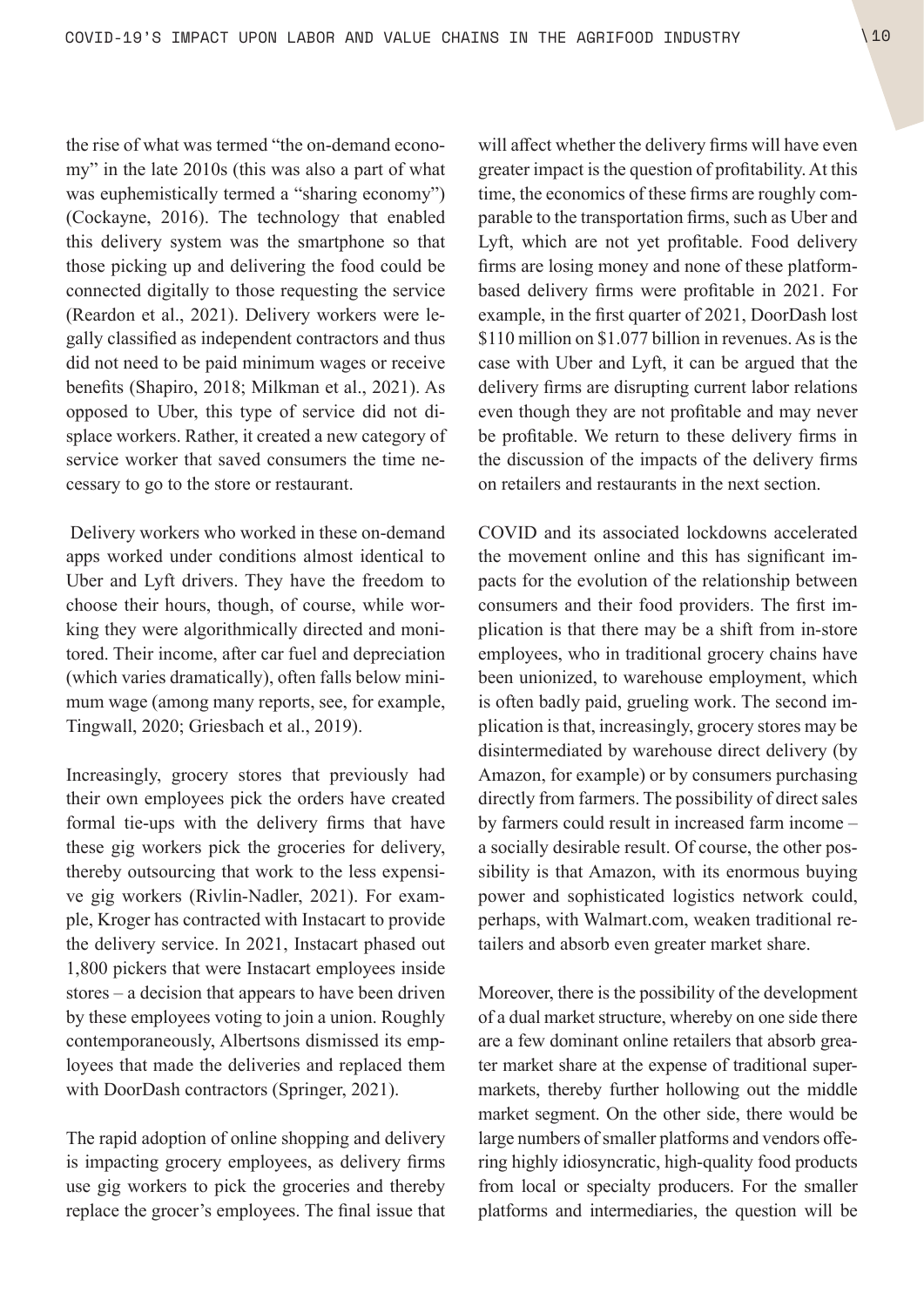<span id="page-10-0"></span>whether they can develop a sufficiently large customer base to cover their overhead costs.

#### 3.1.3 Food retailing

Food retailing is a vital service and, almost certainly, workers in indoor venues conducive to the spread of COVID were very much at risk of contracting the disease. As Figure 2 shows, employment in food and beverage stores has been roughly stagnant since 2016 and then, in the COVID crisis, dipped slightly before recovering dramatically then decreasing to the average since 2016. The growth in employment was, at least in part, due to the fact that lockdowns dramatically decreased restaurant traffic and thus redirected consumers to grocery stores. A US government report found that as of September 16, 2020, food and beverage instore sales for the first 8 months of 2020 were up 12.2 percent compared to 2019, while food service and drinking establishment sales decreased by 20.9 (Dong & Zeballos, 2021). This reflects the massive shift in consumer behavior due to COVID. It was accompanied by an increase of 39% in online retail from the first quarter in 2020 to the first quarter in 2021 (US Census Bureau, 2021). These overall statistics indicate that the response to COVID and the lockdowns redirected labor in a number of ways. The most important of these was a shift away from eating out to in-home consumption and the adoption of online purchasing – a pattern that may not be reversed. While the first response may already be reversing, it is unclear whether this drop in employment is because stores have voluntarily decreased their employment or because employees found other employment or income sources and are no longer willing to work in this sector. In August 2021, the US Bureau of Labor Statistics (2021) reported the most job openings in history and this was reinforced by popular press reports of shortages.

**THOUSANDS** 3,100 3,000 EMPLOYEES, 2,900

oi/11 oi/12 oi/13 oi/14 oi/15 oi/16 oi/17 oi/18 oi/19 oi/20 oi/21 Month

Source: U.S. Bureau of Labor Statistics. (2021). All employees, thousands, food and beverage stores, seasonally adjusted. [https://data.bls.](https://data.bls.gov/timeseries/CES4244500001?amp%253bdata_tool=XGtable&output_view=data&include_graphs=true) [gov/timeseries/CES4244500001?amp%253bdata\\_tool=X-](https://data.bls.gov/timeseries/CES4244500001?amp%253bdata_tool=XGtable&output_view=data&include_graphs=true)[Gtable&output\\_view=data&include\\_graphs=true](https://data.bls.gov/timeseries/CES4244500001?amp%253bdata_tool=XGtable&output_view=data&include_graphs=true)

Food retailing has experienced significant digital advancement over the last four decades. Perhaps the greatest advance was the introduction of barcode scanners in the 1970s and its broad adoption in the 1980s that had automated and sped up checkout (Basker, 2015). With the barcode, products could be scanned and inventory and accounting simplified. Similarly, in restaurants, adoption of new technologies and software had steadily advanced, particularly in fast food chains where order-taking had become increasingly simplified through the use of point-of-sale terminals (POS). More recently, building upon the ubiquitous scanners, grocery stores had introduced self-checkout in a further effort to reduce labor costs. In summary, the focus of most automation in the last 20 years has been in the sales process, while the physical activities such as preparing and serving meals and stocking the shelves continued to be manual.

#### **Supermarket and grocery platformization**

The widespread adoption of the internet permitted the emergence of new retail intermediaries; some of which operated as platforms, while others were online marketplaces (e.g., when Amazon sells products from its own inventory) (Hänninen et al., 2018). In some cases, this move to online sales was sparked by new entrants in this market over the last two decades, ranging from the online sales giant, Amazon, to specialized platforms for selling coffee, tea, and other handicraft foods. Similarly,

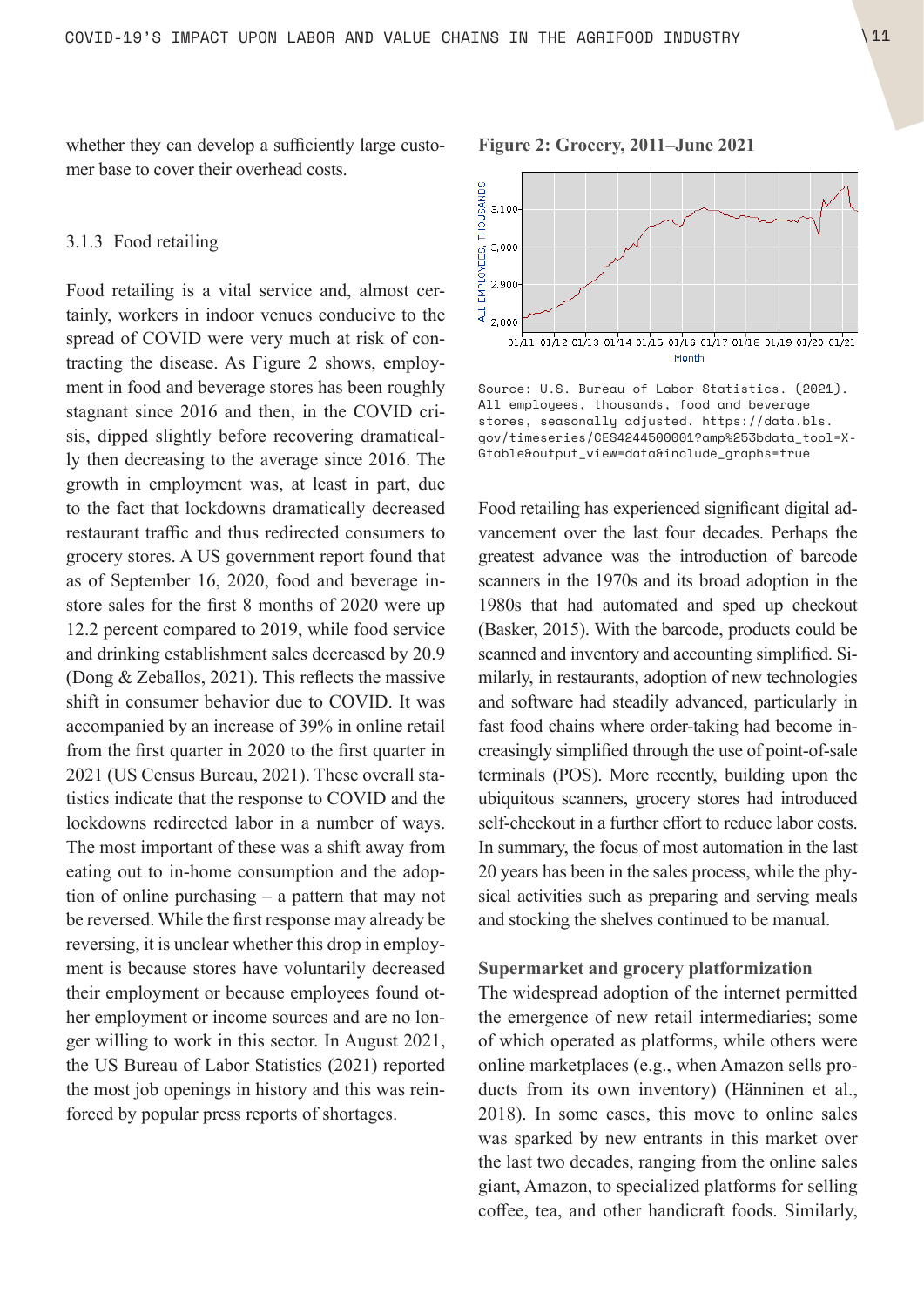incumbents such as Walmart and the various grocery stores that also moved their inventory online to meet the changing consumer habits.

Some of these online retailers have physical stores, while others are entirely virtual. The most notable new entrant is Amazon that, in addition to their physical stores (Whole Foods and Amazon Fresh), stocks and delivers groceries of all kinds, including fresh fruits, vegetables, and meats. COVID was a powerful accelerant to the adoption of online grocery shopping. For example, in 2021, while still a small part of Amazon's overall business, it was estimated that Amazon sold \$14.6 billion (while [Wal](http://Walmart.com)[mart.com](http://Walmart.com) sold \$10.1 billion) worth of groceries online – however total online sales remain only 10% or so of total grocery sales (Redman, 2021).<sup>4</sup> Nonetheless, the online sales growth rate is expected to be about 15% per year, which means that the proportion of in-store sales will decrease. Having said this, in 2021 customers appear to be returning to physical stores, as the slowing in the growth of online sales at Walmart appears to indicate in Figure 3.

### **Figure 3: Walmart's E-commerce Sales Growth in the US**



Source: Bain 2021

While the large firms such as Amazon and [Wal](http://Walmart.com)[mart.com](http://Walmart.com) receive the greatest attention, there are a remarkable variety of other platforms and online marketplaces emerging that consumers can adopt (Oncini et al., 2020). These include platforms to connect consumers directly to farmers, thereby disintermediating all the middle organizations. Other platforms like Imperfect Foods, address food waste by selling online excess food that grocery stores do not buy from the wholesale markets. The sheer diversity of the entrants into food retail is remarkable. For example, in Italy alone, a study by Oncini et al. (2020, p.174) identified 180 online retail organizations selling from their own inventory (this inventory does not include firm websites for the direct sale of their own products) and another 31 that fit their strict definition of a platform. Because of the low cost of entry, there is remarkable diversity of business models; some of which are non-profit, thereby illustrating both goal diversity and a remarkable heterogeneity of organizations.

### **Grocery store automation**

The adoption of robots in grocery retail is underway. This can be divided into two general categories based on the context. The first context is within existing stores built for humans. Stores in the US and abroad employ mobile robots that move on a preset path searching for spills on the floor and either alert employees or, in more advanced versions, find and clean spills. Other robots have been introduced to scan shelves for out-of-stock products (Matthews, 2020). Despite the many articles that describe grocery stores experimenting with robots, there seem to be far fewer that have decided to equip all their stores with them.

The second context is the creation of micro-fulfillment centers in retail stores where robots directly pick groceries for delivery to consumers (McTaggart, 2021).

<sup>&</sup>lt;sup>4</sup> As a point of comparison, in China Alibaba sold \$20.1 billion in groceries in 2021 (Redman, 2021). Redman, R. (2021, July 15). *Amazon to nearly double online edible grocery sales by 2026*. Supermarket [News.https://www.supermarketnews.](News.https://www.supermarketnews.com/online-retail/amazon-nearly-double-online-edible-grocery-sales-2026) [com/online-retail/amazon-nearly-double-online-edible-grocery-sales-2026](News.https://www.supermarketnews.com/online-retail/amazon-nearly-double-online-edible-grocery-sales-2026)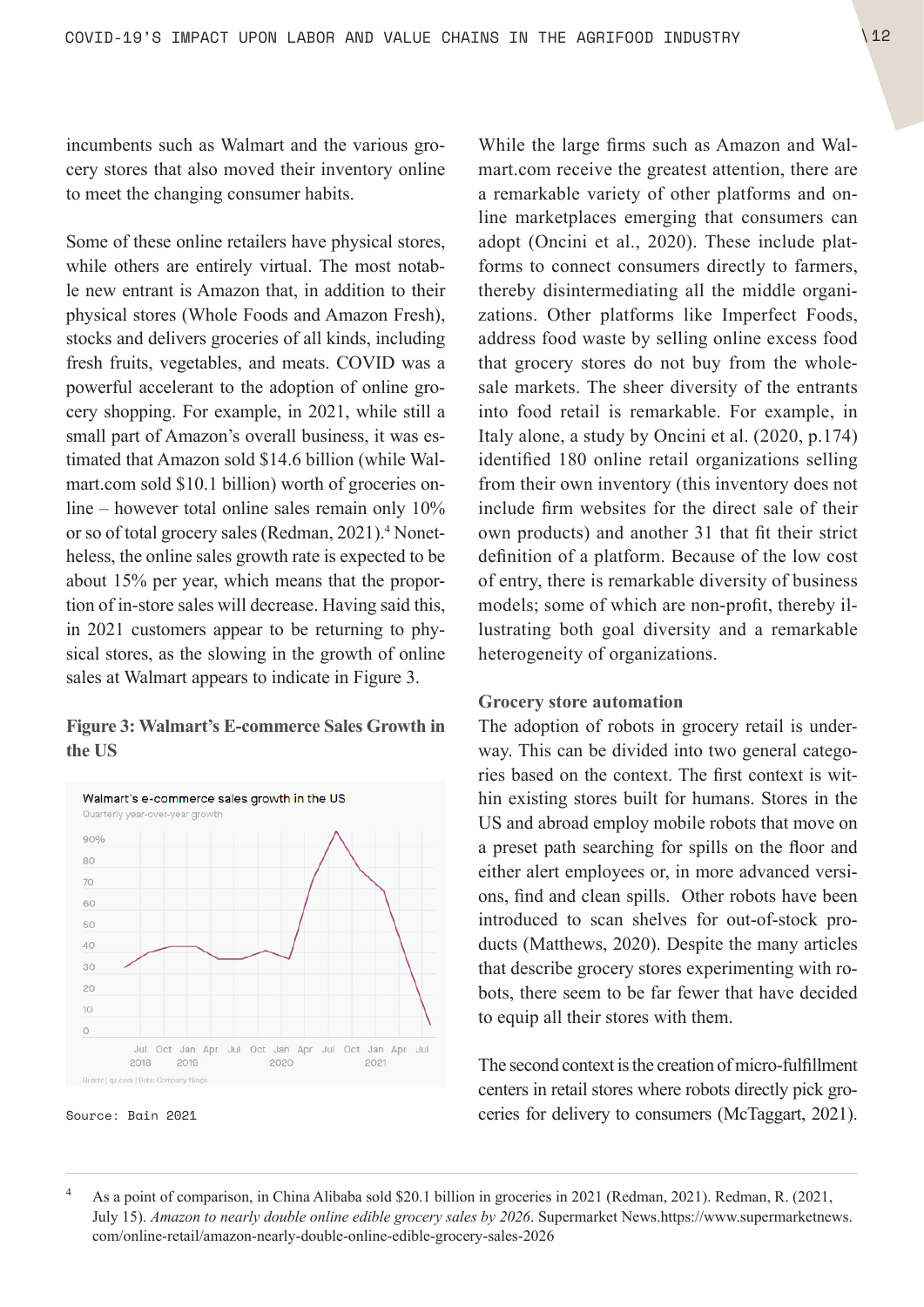<span id="page-12-0"></span>In this model, part of the retailer's store is converted into a fulfillment center or a new facility is added to an existing facility, where the products can be arrayed in a way that is optimized for robots and the robots are separated from the public. The objective is to use the retailer's existing facilities to allow rapid fulfillment of local customers' online orders. As is the case with most of the in-store robots, much of the activity continues to be experimentation and not full-fledged adoption.

Even as the impact of online platforms is threatening to reallocate labor away from bricks-andmortar retail facilities, what is likely to remain the lingering impact of COVID is the widespread digitalization of processes that occur between the consumer and retailer. In addition, it may be the case that a persistent continuing trend in the digitalization of this part of the agrifood system may also generate different jobs. However, as research on gig work has largely shown, supermarkets and grocery store markets provide few long-term employment opportunities (Wells 2019).

#### 3.1.4 Food and drinking establishments

Employing over 12 million persons before the pandemic, food and drinking establishments are one of the largest employers in the US. This work is often informal, highly variable, and badly paid. As Figure 4 shows, the pandemic, with its associated lockdowns and other public health measures, was powerfully affected despite the various government programs that might mitigate the disaster.

### **Figure 4: Employment in Drinking and Food Establishments, 2011 to June 2021**



Source: U.S. Bureau of Labor Statistics. (2021). All employees, thousands, food services and drinking places, seasonally adjusted. [https://data.bls.](https://data.bls.gov/timeseries/CES7072200001?amp%253bdata_tool=XGtable&output_view=data&include_graphs=true) [gov/timeseries/CES7072200001?amp%253bdata\\_tool=X-](https://data.bls.gov/timeseries/CES7072200001?amp%253bdata_tool=XGtable&output_view=data&include_graphs=true)[Gtable&output\\_view=data&include\\_graphs=true](https://data.bls.gov/timeseries/CES7072200001?amp%253bdata_tool=XGtable&output_view=data&include_graphs=true)

In the US context, fast food restaurants can be understood as a Fordist initiative in providing for a society based on the private automobile and prepared food (Ritzer, 2000). The fast food model was the preparation of food in a factory for final preparation and delivery at scattered "restaurants" for consumption on the premises or through pick-up. The labor model was factory and truckers for delivery, and the bulk of the final production/service workers are lowpaid, largely unskilled, part-time workers (Schlosser, 2012). In this respect, the automation of the production of meals has a long history. Of course, fast food was only one segment of the entire food industry.

The entire restaurant industry has been increasingly automated in terms of using payment systems, microwaves etc. Though the typical restaurant was not nearly as automated as those in the fast food sector, all, of course, depend upon low-paid, often immigrant, labor in the kitchens.

The importance of online platforms in the restaurant industry was already becoming evident prior to the pandemic in the following ways: 1) restaurant review platforms such as Yelp and Google were affecting restaurant success and, 2) increasingly, restaurants felt compelled to advertise on these sites or suffer from significant losses of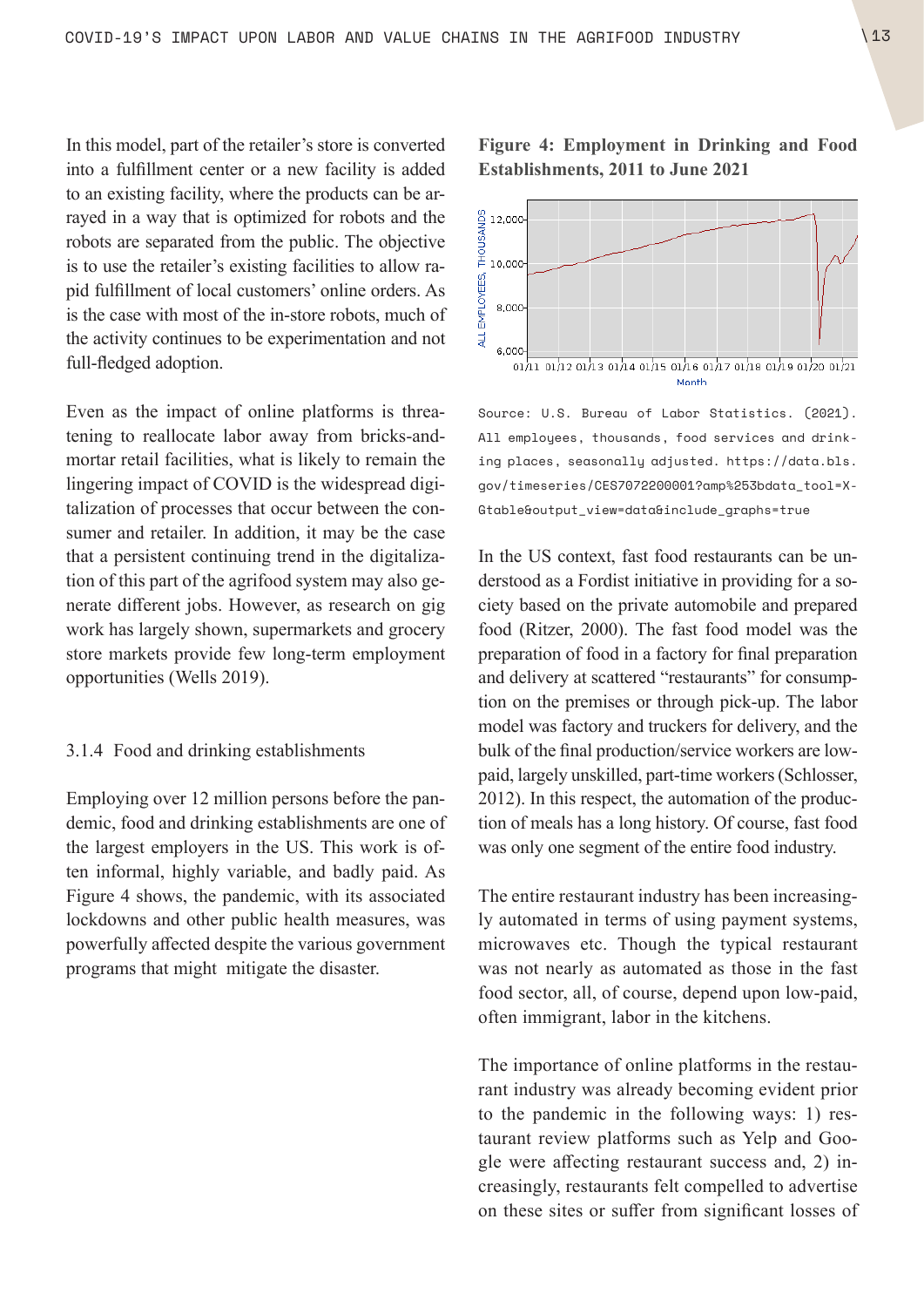business (Luca & Zervas, 2016).<sup>5</sup> The ability of these review sites to pressure restaurants to pay for advertising is significant for labor because these restaurants employ significant numbers. However, many independent restaurants also employ family and friends, all of whom would experience losses were the restaurant to fail.

Even earlier than grocery store delivery, platforms such as DoorDash, GrubHub, Instacart, Deliveroo, etc. were delivering meals from restaurants to consumers. With the onset of COVID and accompanying lockdowns, these delivery platforms became vital intermediaries between the restaurants and consumers (see Figure 5). The rapid growth of delivery platform intermediaries due to COVID19 is evident in the approximately

**Figure 5: Meal Delivery - Monthly Sales**

\$5.5 billion in combined revenue generated by the top US food-delivery platforms – Doordash, Uber Eats, Grubhub, and Postmates – throughout April-September 2020 (Sumagaysay, 2020). This increase contrasts starkly with the \$2.5 billion in revenue generated by the four companies a year earlier (Sumagaysay, 2020). The pandemic generated need provided them with remarkable power over the restaurants and allowed them to dramatically increase the fees they charged the restaurant for leads and delivery. With the COVID pandemic and lockdowns, GrubHub and other delivery firms immediately increased the rates charged to restaurants to as high as 30% (Machi, 2021). Further, GrubHub was sued for charging surreptitious fees to restaurants for calls that did result in orders (Saxena, 2019).<sup>6</sup>



## **Meal Delivery - Monthly Sales**

Source: Perri 2021

 $6$  More recently, a number of US cities have capped the fees these delivery services can charge restaurants at 15%.

<sup>&</sup>lt;sup>5</sup> Among small businesses the perception that Yelp is using unethical and potentially illegal tactics to extract profits from them is increasing (Harrison, 2019).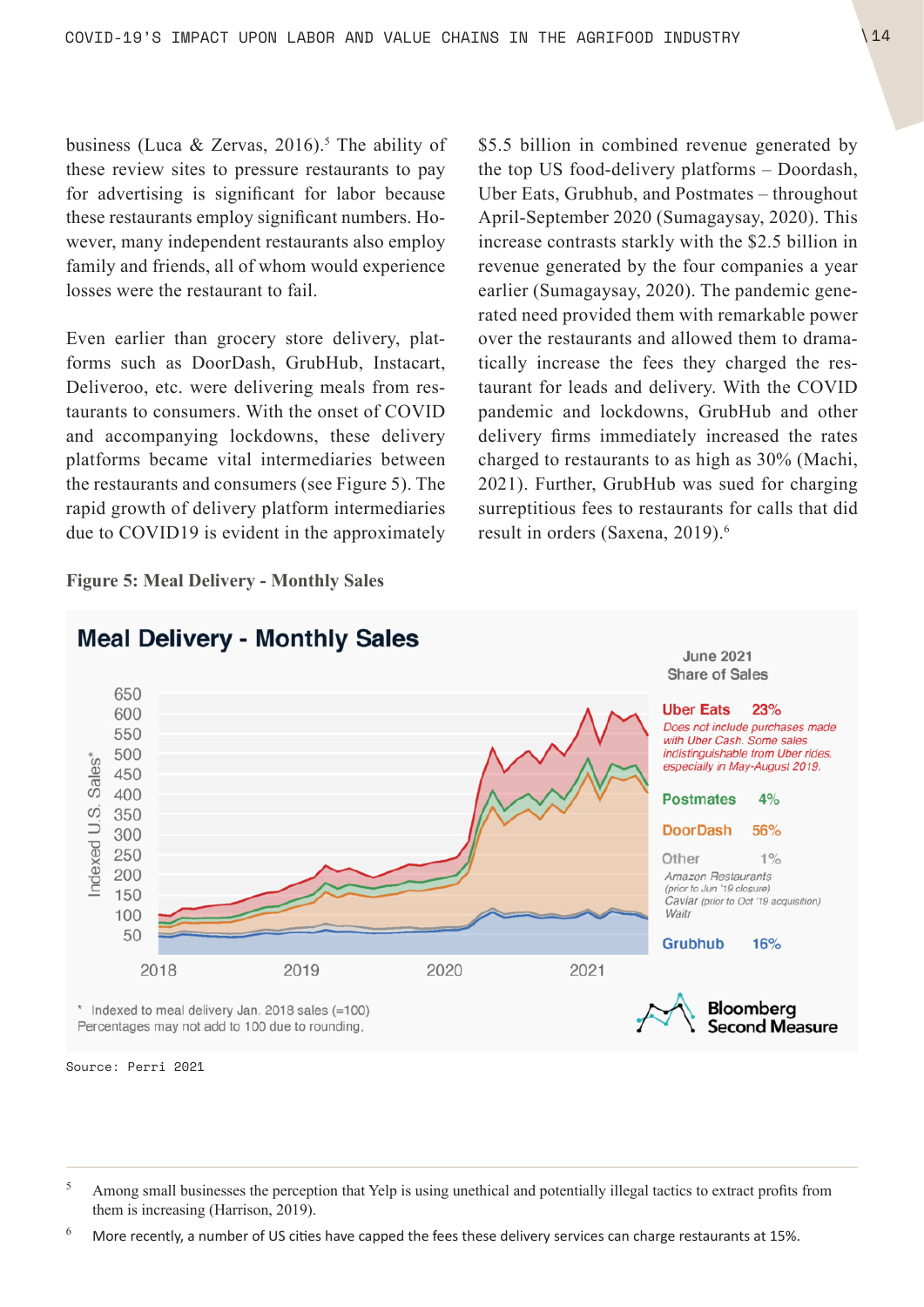These platforms intermediate between the restaurant and customers, and thus they are in a position to capture all of the value up until the point at which the restaurants no longer have any profit and are only able to survive, though for the platform even the restaurant's survival was largely irrelevant. Essentially, as Cutolo and Kenney (2020) describe, the restaurants had been converted into platform-dependent entrepreneurs – notice the restaurants were, in essence, compelled to join as their customers had joined. In 2021, cities across the US passed laws limiting the fees that the delivery firms could charge the restaurant, as the restaurant had no choice but to pay whatever the platform demanded. Here again, the impact upon labor is indirect, but, if the restaurant is squeezed, the expected knockon effect is a squeeze on labor in terms of wages or hours. The other result is that more delivery drivers, all of whom are gig workers, will be "employed." Since this is entirely contingent work and, very often, results in income that is lower than minimum wage on a per hour basis, workers are immiserated (see, for example, Payup,  $2021$ )<sup>7</sup>. As the delivery workers are treated as independent contractors, their income is contingent upon the number of deliveries assigned and the time required to make a delivery. Finally, their income can be changed at the whim of the platform by algorithms that are only partially understood (see, also Cutolo & Kenney, 2020).8

#### **Ghost Kitchens**

The final platform-related innovation that could have a significant impact upon food service labor is the emergence of "ghost kitchens", which is a term used for online orders to websites and restaurants that have no in-person service. The food is prepared in a kitchen (which can essentially be anywhere) and then delivered by courier to the customer. While experimentation with this production model was already underway prior to the pandemic, as meal delivery was already expanding rapidly (Reforming Retail, 2019), pandemic-related lockdowns meant that all restaurants, in essence, adopted the ghost kitchen model.

On the face of it, the ghost kitchen model offers remarkable efficiencies in the sense that servers, dishwashers, cashiers, hosts, and all other workers associated with the dining area are no longer required. This would also allow a reorganization of the kitchen, as there would no longer be need for space for servers and others to go in and out. Prior to the pandemic, some projections suggested 50% of meal spending could be satisfied by ghost kitchens; perhaps, after the pandemic ends, this could be even greater. In terms of employment, a massive number of workers and occupations could be permanently impacted.

There is no standard configuration for ghost kitchens. Essentially, they can be anywhere with any internal spatial configuration. For example, one model has been to configure an industrial space and place any number of cooking stations in them. Each cooking station could be its own "restaurant" with its own menu (Austin, 2021). They could share utilities or even labor such as pot washing, delivery docks, etc. In this model, because of the volume, it is also possible that robotization for larger common tasks could be introduced. Prior to the pandemic, the ability of platforms to insert themselves between meal providers and customers for in-person dining through online reviews and, later, through delivery apps from existing restaurants was already eroding the market share of in-person restaurants. This is not to suggest that in-person restaurants will disappear, but meal delivery is growing in terms of percentage of all purchased meals. There is one final caveat: namely, that, as in the case of grocery delivery and ride-hailing, these business models

<sup>7</sup> It is difficult to calculate the per hour income of platform-mediated gig workers, but the general consensus is that, at best, it is little more than minimum wage (Payup, 2021).

<sup>&</sup>lt;sup>8</sup> In 2020, DoorDash was discovered to have been keeping all or part of the tips that customers gave to the deliverers (Kelso, 2020).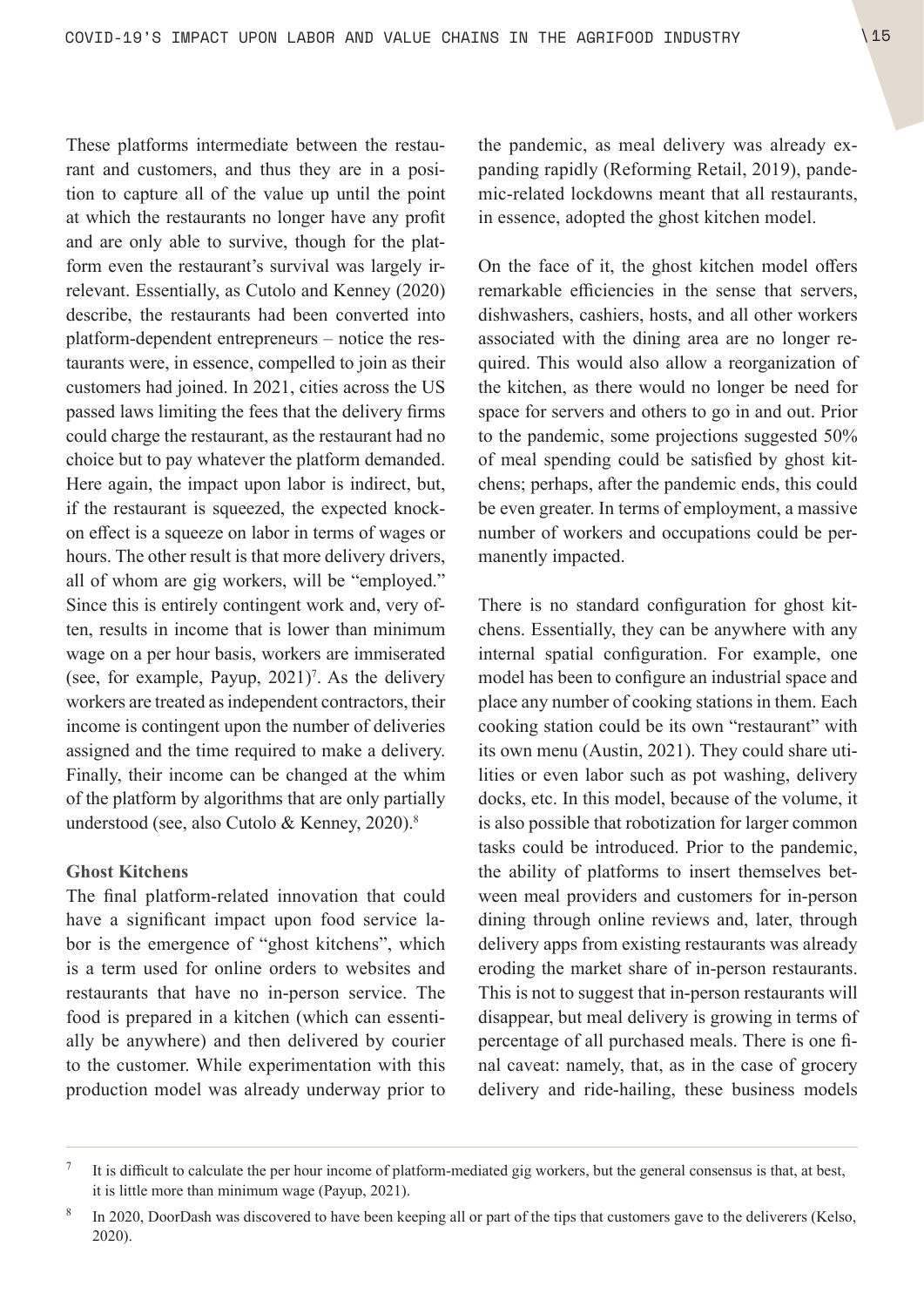<span id="page-15-0"></span>are not yet profitable and thus continue to be dependent upon capital infusions from investors.

### 3.1.5 Summary of labor issues in the customer – retail relationship

The various platforms that have been organizing the relationship between the consumer and food providers are transforming the value chain, but also making it more algorithmically visible. If in-person purchasing is replaced by online sales and delivery, there will be a shift in labor toward direct delivery from warehouses, thereby displacing the already limited in-person relationships with consumers. This will have implications for workers as well as for automation and production processes across this node.

Perhaps the most important implication of the increased digitization of this node is the increasing visibility of the value chain. Such processes allow for deep retail insights and visibility across the value chain. This will make it easier to identify where breakdowns and/ or errors occur across the value chain. For example, when food preparation errors lead to public health concerns, it is possible that the increased digital footprint allows for the swift identification of the possible origin and source of the concerns. Specific to the impact of COVID, it is important to note that businesses and industries included in this node began repurposing existing AI applications and algorithms or created new ones to help employees adjust to new safety regulations and deployed remote real-time equipment monitoring for things such as safety zoning enforcement, social distance monitoring, PPE detection, contactless health screenings, and contract tracing. While increasing the digital footprint can improve visibility and accountability for the consumer, it does mean that there will be increased observation and monitoring of workers themselves. While this can support management practices and ensure compliance to mandates, the deployment of such technologies may have the capacity to stifle productivity as well as decrease overall satisfaction of employees, which could impact turnover and overall mobility within sectors.

### **3.2 Processing to distribution/warehouses**

This segment of the value chain consists of the activities necessary to move raw agricultural products from the farm gate to the distributors. The key nodes are food processors, warehousing/distributors, and transportation providers. Perhaps, more than any other segment in the agrifood system, this has experienced significant investment in digitalization and robotization, particularly in warehousing. Food processing and, in particular, meatpacking, was one of the most dramatically affected industries, as the work is located inside buildings with workers tightly packed together on assembly lines in environments with high humidity and limited ventilation (Dollar & Steusse, 2020). In both warehousing and processing, pay is low, work is stressful, and sick leave is rarely offered except in the few plants that are unionized. While the number of employees in these operations vary, many of them employ hundreds or even thousands of employees.

#### 3.2.1 Warehousing

The move to online purchasing dramatically increased employment in warehousing (as can be seen in Figure 6). Of course, Amazon's massive build out of warehouses across the country was a major factor in this growth in employment as it promised Amazon Prime members same-day delivery, which other retailers have had to match (on Amazon's warehouse growth see Kenney & Zysman, 2020). Food is only one component of the entire warehousing sector, and existing supermarkets and grocery stores already had their own warehouses. When Amazon entered fresh foods, it drew upon the Whole Foods warehouses, but also built new fulfillment centers for fresh foods (Newberg, 2020).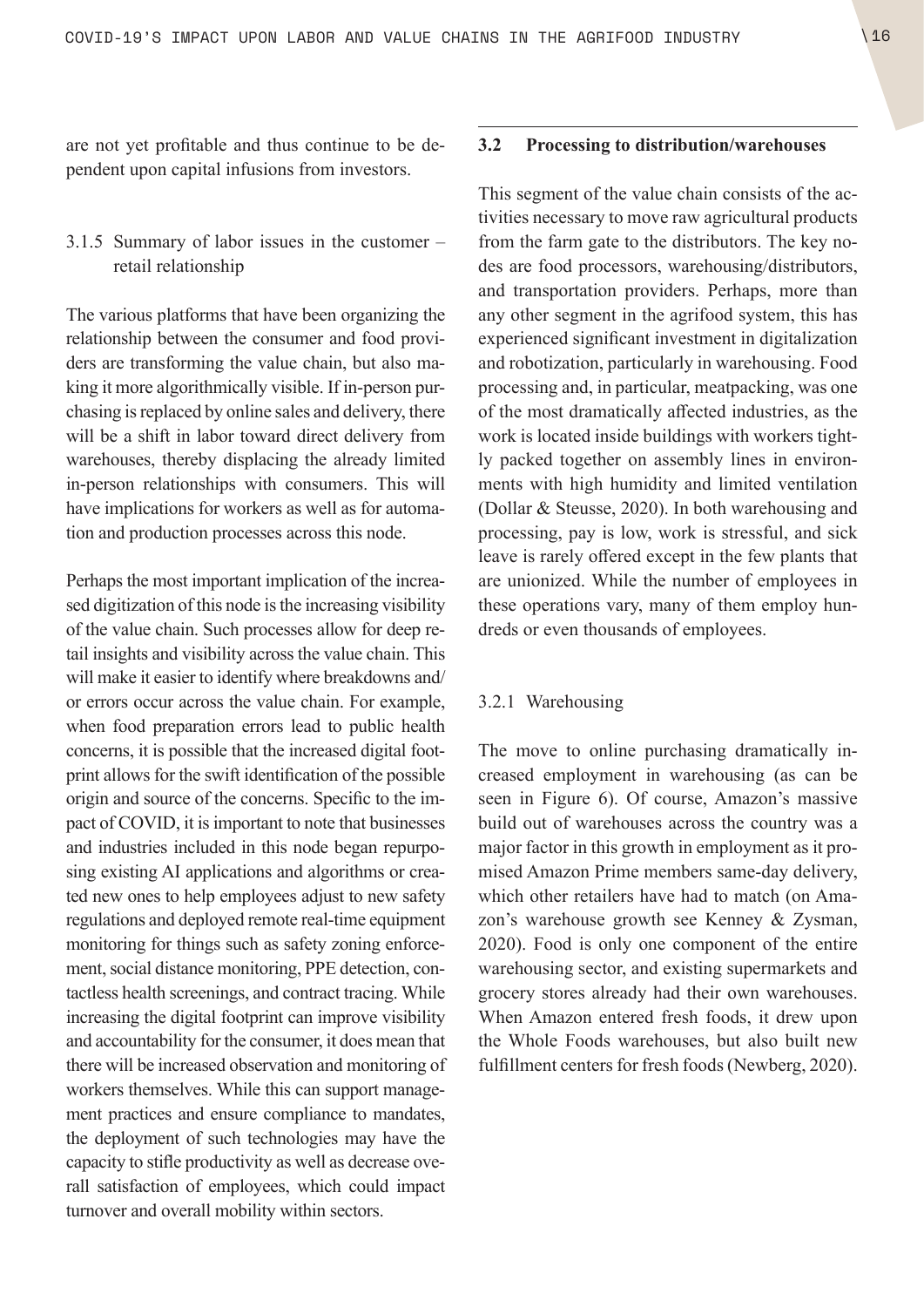### **Figure 6: Warehousing and Storage Employment, 2011 to June 2021**



Source: U.S. Bureau of Labor Statistics. (2021). All employees, thousands, warehousing and storage, seasonally adjusted. [https://data.bls.gov/](https://data.bls.gov/timeseries/CES4349300001?amp%253bdata_tool=XGtable&output_view=data&include_graphs=true) [timeseries/CES4349300001?amp%253bdata\\_tool=XG](https://data.bls.gov/timeseries/CES4349300001?amp%253bdata_tool=XGtable&output_view=data&include_graphs=true)[table&output\\_view=data&include\\_graphs=true](https://data.bls.gov/timeseries/CES4349300001?amp%253bdata_tool=XGtable&output_view=data&include_graphs=true)

As we began discussing in the previous section on retail, the movement of groceries online made it possible to disintermediate existing physical grocery stores. However, these stores were also in relatively close proximity to customers, thereby also making it possible to fulfill online orders from them. Here, Amazon would be able to use its Whole Foods and other physical stores to meet online orders.

The COVID crisis and enormous spike in online demand for groceries (and other products) led to a massive expansion in demand for warehouses and workers. Leading this expansion has been Amazon, which in 2020 added approximately 350,000 new warehouse and delivery workers. However, according to a New York Times investigation, Amazon experiences turnover of approximately 150% a year, which is approximately double that of the retail industry (Weise & Ashford, 2021). In many respects, Amazon is the leader in building warehouses, automation, and digital management. While it is unclear as to whether Amazon's treatment of its workers is exceptional in the industry, there is ample testimony from workers to suggest that the brutal conditions are programmed into the algorithms (Delfanti, 2021) that are constantly searching for ways to squeeze ever more value from the workers.<sup>9</sup> In the case of Amazon, in particular, all the workers' activities – productivity, attendance, time away from their workstation (for bathroom breaks), etc.—are monitored algorithmically<sup>10</sup> and for those that the software identifies as not meeting their goals, termination decisions are made algorithmically and communicated to the supervisors (Lecher, 2019).

Moreover, as workers become more proficient, the goals are increased and those unable to meet the new goals are terminated. Effectively, there is inexorable pressure to increase productivity and this pressure has led to extraordinary rates of injury – when they are reported (Ivanova, 2021). The workers and their bodies are treated as machines to be inexorably utilized to their maximum, but, most importantly, there is no commitment to their ability to reproduce themselves – it is more akin to stripmining than cultivation. In such an environment, turnover is an acceptable cost as the workers are disposable cogs.

With this labor management stance, Amazon's reaction to COVID was predictable. Given the size and number of workers, fulfillment centers experienced significant outbreaks of COVID, though Amazon did not report cases to either the authorities or their own employees (Hussain, 2021; Weise & Ashford, 2021). COVID, for Amazon, was simply a cost of doing business. Fulfillment center automation was already underway prior to COVID, and advances in technology and particularly robots able to pick and place has been rapid and, increasingly, warehouses for all products are being automated.

<sup>&</sup>lt;sup>9</sup> There are a number of reports suggesting that frequent turnover among fulfillment employees is an Amazon goal to keep wages low and ensure that they do not develop sufficient solidarity to, perhaps, organize unions (Weise & Ashford, 2021).

 $10$  It has also been reported that the algorithms make mistakes and the workers have difficulty getting the mistakes corrected. There is a distinct pattern of algorithmic mistakes across different firms that appear to favor the firm.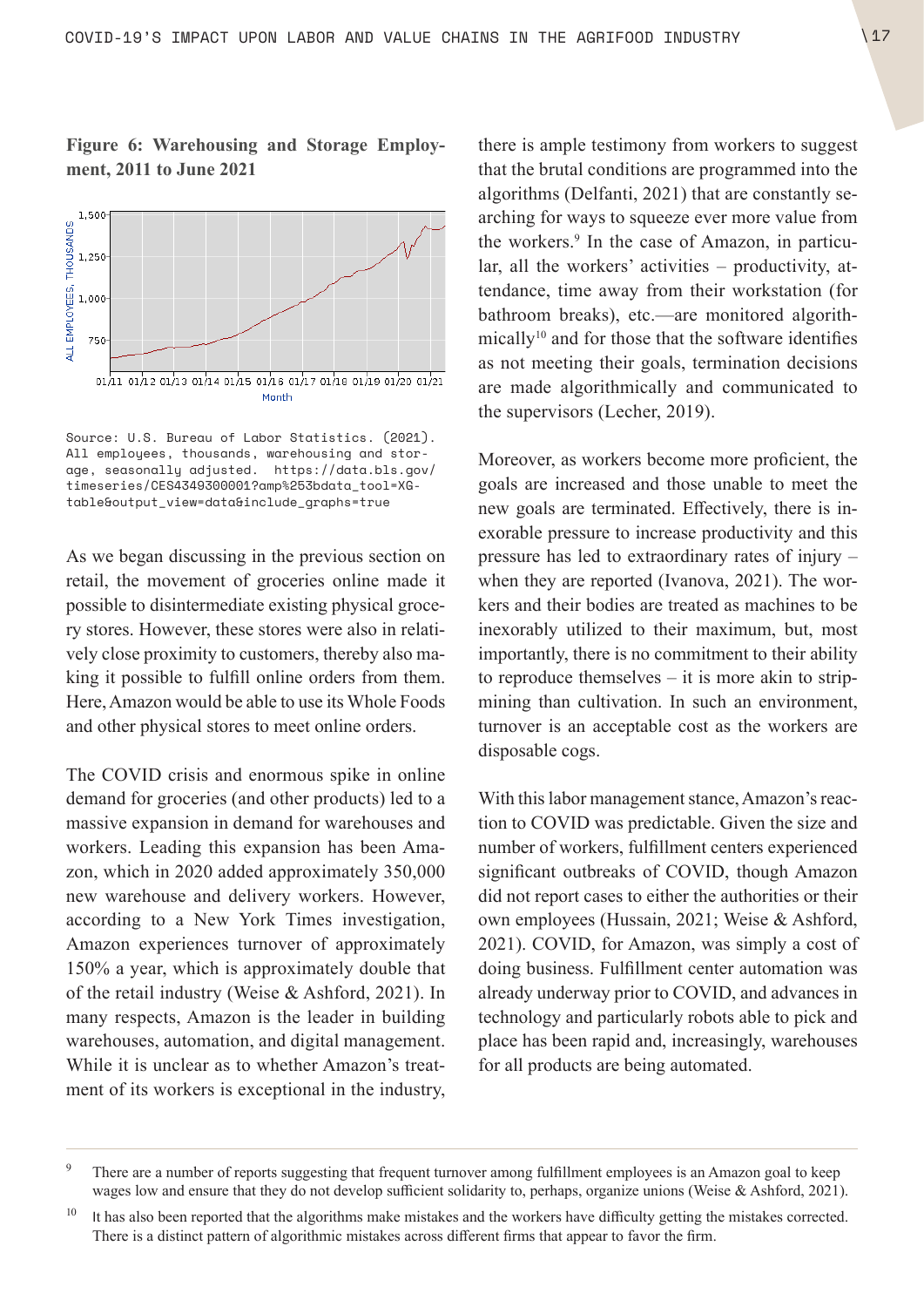#### <span id="page-17-0"></span>**Warehouse automation**

Automation and digitalization have been transforming warehousing and, undoubtedly, Amazon has been the leader in this process as it integrated back into fulfillment (even this new term suggests that the product is being pulled by the consumer). The ability for computers to record where every item is has changed the warehouse profoundly, moving it from one where worker knowledge is important to one where it is unimportant. Consider the most basic decision, which is where to place products. In the traditional warehouse, products were grouped together – toothpaste was in the toothpaste section and hammers were in the hammer section. However, Amazon, perhaps drawing upon data storage principles, places products randomly throughout the warehouse (Marshall, 2020). This makes finding items entirely dependent upon the computer which records where each item is located. This saves space and permits the warehouse to house many more stock keeping units (SKUs). For example, a new warehouse opened in 2019 in New Haven, CT could manage one million+ SKUs (Trebilcock, 2020) and employ 2,500 workers. Counter-intuitively, randomization reduces travel time to pick the item, as the computer can compute the shortest time between a picker and an item of the product. However, the impact of this decision is far more profound. If workers do the picking, then they do not need to "know" where things are; in fact, they cannot know where they are (Delfanti, 2021). In previous iterations, workers walked through the factory picking; now, the transport robots bring a shelf with the items to stations where the worker does the picking – a job that requires manual dexterity but little knowledge. This Braverman-like deskilling means that there is little value in knowledge-based seniority – something recognized by Amazon as the turnover churn continues to increase.

### 3.2.2 Food processing

The food processing (manufacturing) industry was impacted by the pandemic, but it was quickly designated as an essential industry, which meant that their facilities were not closed during lockdowns (Artiga & Rae, 2020). As Figure 7 indicates, employment in the industry plummeted as the consumption collapsed, but then bounced back rapidly. Workers in meatpacking, in particular, driven by the working environment being extremely conducive for virus transmission, suffered many cases of CO-VID and a number of deaths (Taylor et al., 2020). Despite being exempted from mandatory lockdowns, many food processing facilities announced localized lockdowns due to massive outbreaks. Yet, despite the lack of generalized shutdowns, employment still remains significantly lower than the 2019 peak, and the food processing and, particularly, meatpacking industry now suffer from significant labor shortages (Doering, 2021).

#### **Figure 7: Food Manufacturing**



Source: U.S. Bureau of Labor Statistics. (2021). All employees, thousands, food manufacturing, seasonally adjusted. [https://data.bls.gov/](https://data.bls.gov/timeseries/CES3231100001?amp%253bdata_tool=XGtable&output_view=data&include_graphs=true) [timeseries/CES3231100001?amp%253bdata\\_tool=XG](https://data.bls.gov/timeseries/CES3231100001?amp%253bdata_tool=XGtable&output_view=data&include_graphs=true)[table&output\\_view=data&include\\_graphs=true](https://data.bls.gov/timeseries/CES3231100001?amp%253bdata_tool=XGtable&output_view=data&include_graphs=true)

The COVID pandemic hit meatpacking plants particularly hard. From April to May 2020, more than 17,300 meat and poultry processing workers in 29 states were infected and 91 died (Bunge & Newman, 2020). It is not surprising that "meat processing facilities [would be] particularly vulnerable to COVID-19 because of the high density of workers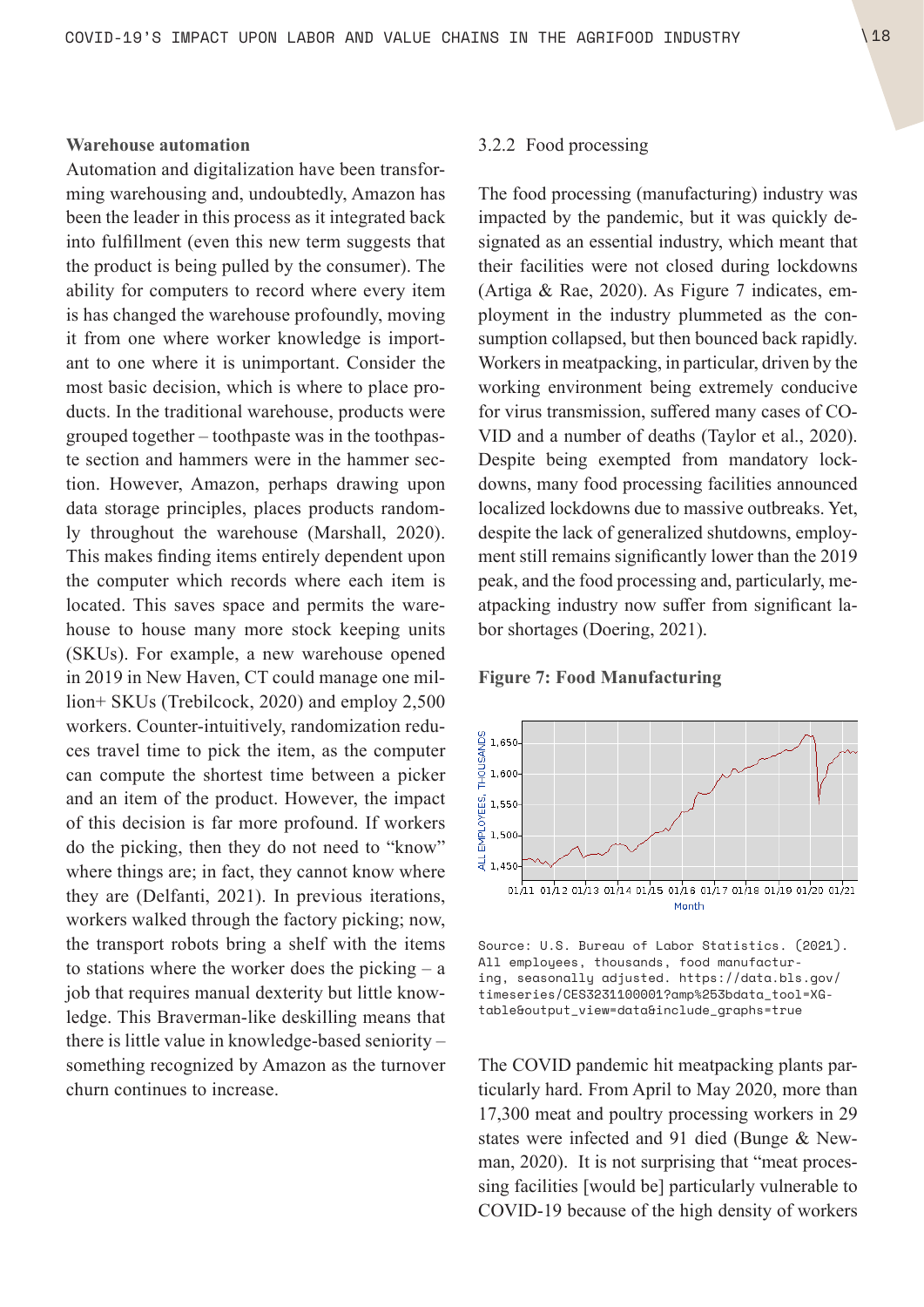required for operations, prolonged close contact of personnel on the production line, indoor work environments with compact cafeteria and locker room areas, and a workforce with diverse cultural and linguistic backgrounds that make educational efforts more challenging" (Herstein et al., 2021: 1032). Meat processing has always been one of the most dangerous occupations in the US and has employed a largely low-paid migrant workforce for the last 100 years (see Upton Sinclair's The Jungle) (Leibler & Perry, 2017).<sup>11</sup> Animal carcass disassembly lines in the US remain crowded and largely without a significant level of automation (it is automated in the sense that it is a moving assembly line, but humans continue to do the bulk of the physical work).12 In contrast, countries such as Denmark have a highly automated meat packing industry and were reported to have far fewer COVID cases, as of 2020, than those in the US (Molteni, 2020).<sup>13</sup> What is certain is that, in the US, the need to close meat packing plants due to the COVID outbreaks and increasing labor shortages that existed prior to the COVID pandemic have increased interest in automation (Molteni, 2020).

Given the conditions in the US meat packing industry, labor shortages were already a problem and the firms were already investing in automation. For example, from 2017, Tyson Foods, producer of roughly 20 percent of US produced chicken, beef, and pork, invested more than \$500 million in automation and related technological advancements (Bunge and Newman, 2020). Yet, in meatpacking, perhaps more than many other industries, automation and robotization is replete with a remarkable number of contradictions only exacerbated by the pandemic. First, the work is repetitive, fast-paced, dirty, dehumanizing, and dangerous. For this reason – the degradation of work and the workers and the low pay – there have been persistent labor shortages. In this respect, automation offers the possibility of making the workplace more humane (as humane as slaughtering living beings on an industrial scale can be). Second, while automation should make the work process more humane, it also has the potential to replace workers for whom there are few alternatives. While management suggests that the remaining workers can be moved to less stressful jobs minding, guiding, and, perhaps, even repairing the robots, there is no guarantee that the meatpacking workers whose activities are replaced will be those retrained. Third, the increased capital intensity might operate to increase concentration in the industry, thereby decreasing competition. Thus, meatpacking, in particular, was affected by COVID very early in the pandemic and the expectation is that, in response, there will be increased deployment of automation, though the resulting impact on labor is difficult to predict.

The severe COVID outbreaks in meatpacking received the greatest attention in the press, and yet, other food processing facilities were also impacted by the pandemic, shutdowns, and an increasing labor shortage. Initially, the pandemic sparked mass hoarding. This was followed by plant shutdowns, of which there were many, but the problems were less acute than in meatpacking – likely in part due to the fact the work is in a severe environment less

<sup>&</sup>lt;sup>11</sup> For a popular press discussion, see Lopez, R. (2020, May 12). Meatpacking has long been dangerous, grueling work. Then COVID-19 hit. *Minnesota Reformer*. [https://minnesotareformer.com/2020/05/12/meatpacking-has-long-been-dangerous](https://minnesotareformer.com/2020/05/12/meatpacking-has-long-been-dangerous-grueling-work-then-COVID-19-hit/)[grueling-work-then-COVID-19-hit/](https://minnesotareformer.com/2020/05/12/meatpacking-has-long-been-dangerous-grueling-work-then-COVID-19-hit/)

<sup>&</sup>lt;sup>12</sup> Interestingly, Henry Ford got the inspiration for the moving assembly line from Swift's carcass disassembly line in Chicago and adapted it for his assembly line (Fields, 2004). However, in contrast to automobile production, which today is highly robotized, carcass disassembly remains far less automated. Of course, this is, in part, due to the lack of uniformity in an animal carcass when compared to an automobile. Thus, the process, while standardized, deals with a slightly less predictable object of work, thereby requiring the subtle adjustments that humans can make with ease, but machines need to be programmed to take into account (Desmond, 2020).

<sup>&</sup>lt;sup>13</sup> The Danish operations were not completely without having COVID problems, as one Danish slaughterhouse had to be closed for a week due to it becoming a major COVID cluster (McCarthy 2020).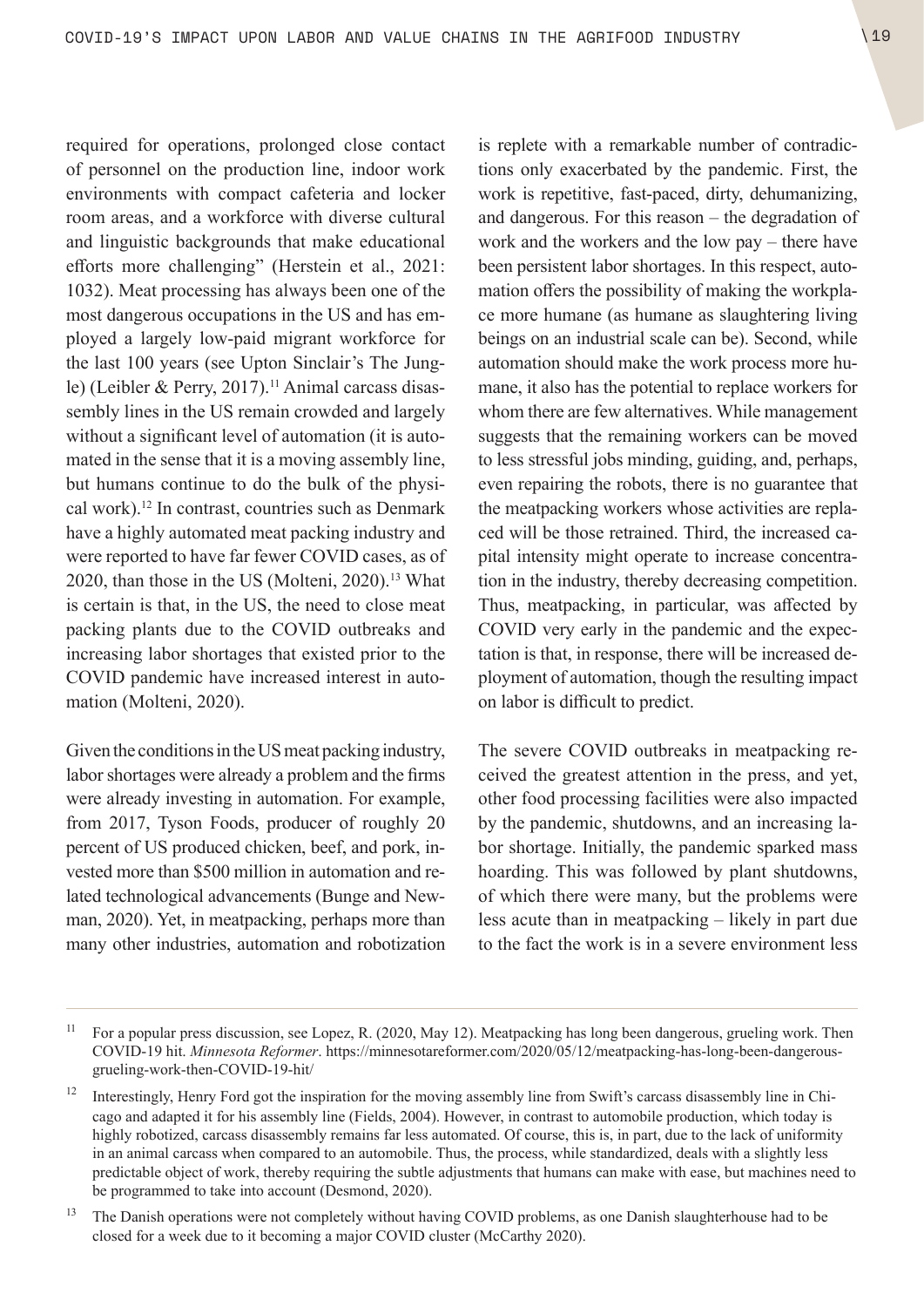conducive to the spread of pathogens and automation was already more advanced and thus, in general, workers were not working as closely together. These developments meant that the food processing industry did not throttle back production as much as other industries that experienced dramatic drops in demand (see Figure 7 Food Mfg.).

One outcome of the pandemic is that an increased percentage of groceries were sold through platforms, in particular Amazon, which with its enormous volume was able to force food processing companies to provide discounts that often are even larger than those demanded by the large grocery chains. However, this may be offset by the potential for food processors with established brands or even for white-label food producers to create "brands" and to sell directly to the consumer, either through Amazon or their own websites, thereby disintermediating retailers. In the case of selling through Amazon, of course, they are then subject to its whims. All of these alternative channels could have impacts on workers who are employed by these firms.

### **Summary of Labor Impacts in the Food Processing/Distribution to Retail Relationship**

Automation in both production and distribution adopted during and due to COVID and the possibility of developing new channels to sell directly to consumers pose some rather ambiguous implications for labor. While automation and other measures, such as social distancing, may have been adopted primarily due to workplace public health concerns, the automation will have longer-term impacts. While pre-pandemic adoption was driven by the desire for productivity improvements, the pandemic and resulting labor shortage meant that further innovation to repurpose or develop new technologies were, in part, driven by safety concerns. Whether those adopted simply for public health concerns will continue after the pandemic ends is uncertain. The multivalent nature of many of these innovations can be illustrated by Amazon AWS Panorama, a smart lens camera system that was built to allow the deployment of computer vision-based applications. The system is used to automate both monitoring and the visual inspection tasks traditionally performed by humans. Designed to improve warehouse and manufacturing quality control, it can also contribute to workplace safety (Humphries, 2020).

However, the longer-term implications for labor presented by increasing automation and digitization in agrifood processing and distribution systems are uncertain. While many of the rapid innovations seen above were pivoted to support public health in the workplace, it is possible that these will not outlast the pandemic. However, such automation may also contribute to improved health and worker safety, as was the case with the highly automated Danish slaughterhouses that also experienced fewer COVID outbreaks.From a labor process standpoint, the increased automation is likely to result in greater deskilling and replacement of workers, though it is also possible that it could augment the worker skills.14 The way businesses decide to redesign future work processes around these technologies will determine the extent to which the implications for workers are transient or permanent. While increasing adoption of robots and automation is underway, workers will still work alongside robots – albeit, perhaps, in a more precarious position in terms of replaceability. That is, the robots work by increasing efficiency and productivity and thus do not appear to be poised to immediately replace workers. Yet, these technologies will result in a redesign of labor processes. What is clear is that it is unlikely that production processes in both processing and distribution will return to the status quo ante.

<sup>&</sup>lt;sup>14</sup> The deskilling debate, first given prominence by Harry Braverman (1974). It should be recognized that Braverman focused on the individual worker, while, from the perspective, of the entire society, due to the division of labor it is possible to argue that the skills of the "collective worker" have increased, despite the fact that skills embodied in any one individual have decreased (Adler, 1990). Clearly, this debate could be continued to the contemporary wave of automation.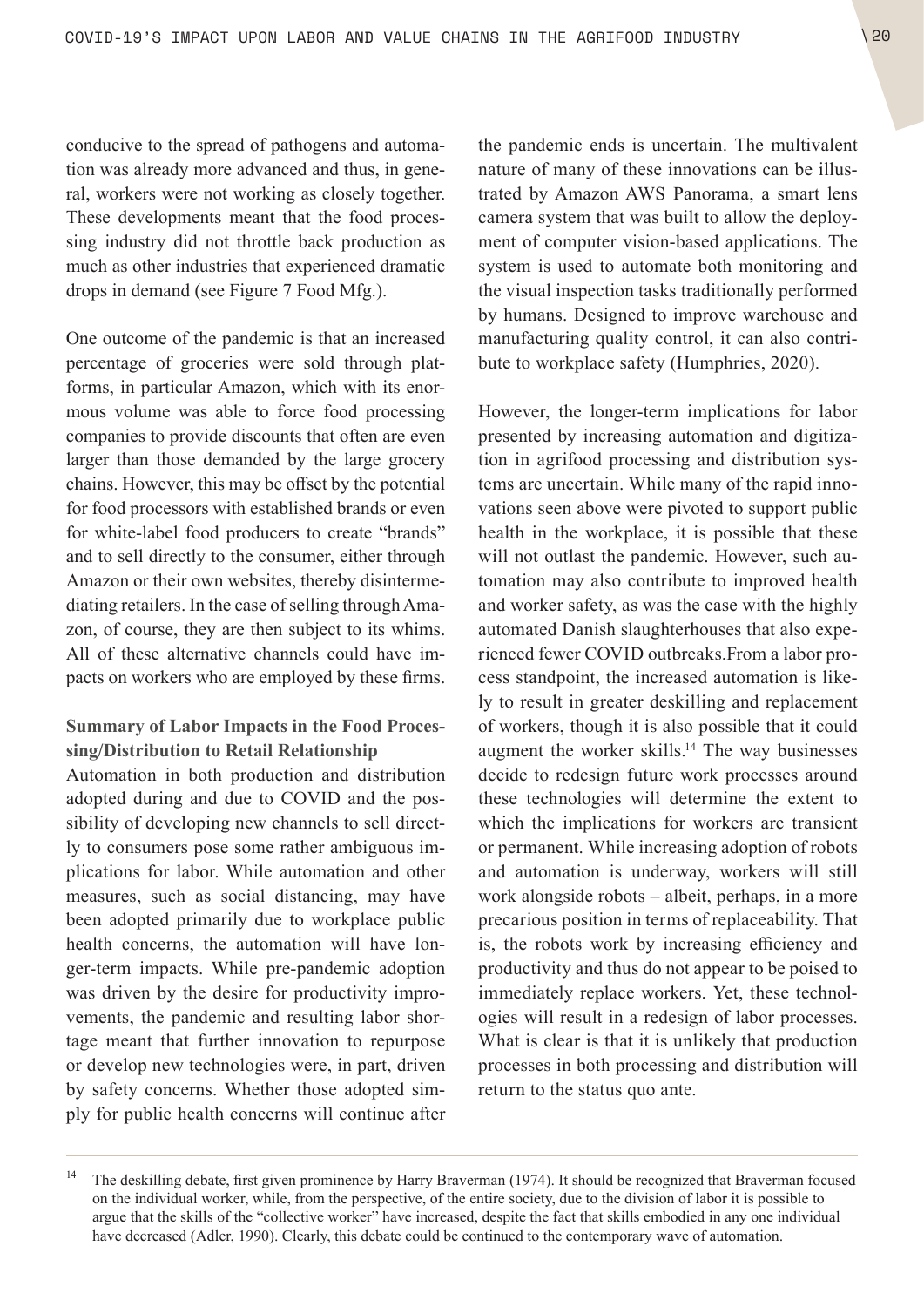### <span id="page-20-0"></span>**3.3 Farming to processing**

This node concerns the farming and transportation to food processing, distribution, and the consumer. On the farm, use of computers and automation is increasing steadily. In this paper, we do not discuss this process except as a background for discussing the impacts of COVID. For discussion purposes, it is useful to separate family farming and the large-scale farming that uses large numbers of farm workers in the fields and packing sheds. In the US, family farmers are heavily represented in row crops such as corn, wheat, soybeans, and cotton as well as in dairy farming, though dairying is increasingly automated and using more farm labor.

It is important to consider the changing context for farmers. The equipment they are using is increasingly digitally enabled and has led to the rise of what has been termed "precision agriculture" or, more recently, "smart farming" (Carolan 2017; Klerxx et al. 2019) The improving functionality of sensors and software enable the increasing automation of agricultural equipment that has defined farming to warehouse processes in the food system has included: the introduction of in-field and remote sensors for moisture, nitrogen, soil, and air temperature; capturing animal vital signs in real time; monitoring myriad other environmental variables; and GPS. For example, sensors, both in the field and remote, and the increased capability of farm equipment to variably apply fertilizers, pesticides, and seeds, are improving the efficiency and efficacy of inputs and thus limiting their impact on the environment (Revich et al., 2016). Grain harvesters can measure the yield, protein, moisture content, and even the amount of impurities in real time and in an exact location in the field. With this shift to software for collection, measurement, and decision making – and given the fluidity of data – power could shift to the organizations that are capable of extracting value from the data (Miles 2019).

Small and medium-sized family farms in the US have faced low market prices for the last decade and COVID exacerbated pricing pressure, even as prices for consumers increased (Johansson, 2021). In terms of income, COVID had a negative impact upon farmers, particularly those producing row crops. The disruptions in the supply chain meant that food processors bought less of the farmers' output, leading to lower prices even when there appeared to be shortages and food price increases. The advantage for row crop producers is that they were not dependent on hiring or contracting for labor and thus the labor shortage had a lesser effect upon them. For these farms, the COVID pandemic does not appear to have significantly affected operations, though it certainly affected profitability.

For farmers producing fresh fruits and vegetables, there is less automation than in row crops. To illustrate, the automation of tomato harvesting is for industrial processing into tomato paste – not for table tomatoes. For these farmers, the impact of COVID has been more noticeable as harvesting in particular requires securing comparatively large crews that work collectively in the field, and thus are more susceptible to COVID transmission (Lusk & Chandra, 2021). The relative lack of automation is due to the fact that, for the most part, the markets for each of these crops is relatively small. Moreover, the table market requires that the product be sufficiently ripe to be sold in supermarkets. Despite these caveats, automation is progressing as the digital technologies improve in terms of both image recognition and the ability of robots to handle delicate items. The COVID-related decrease in labor supply is exacerbating the pre-existing labor shortages that were already increasing the pressure for automation (Ridley & Devadoss, 2021). Given the labor shortages and relatively strict labor laws in the US (and particularly in the largest producer of specialty crops, California), the pressure for automation was already strong, and COVID has increased this demand (Taylor 2017).

The final large area of agriculture is animal husbandry. Automation and sophisticated monitoring are being applied to each activity from raising animals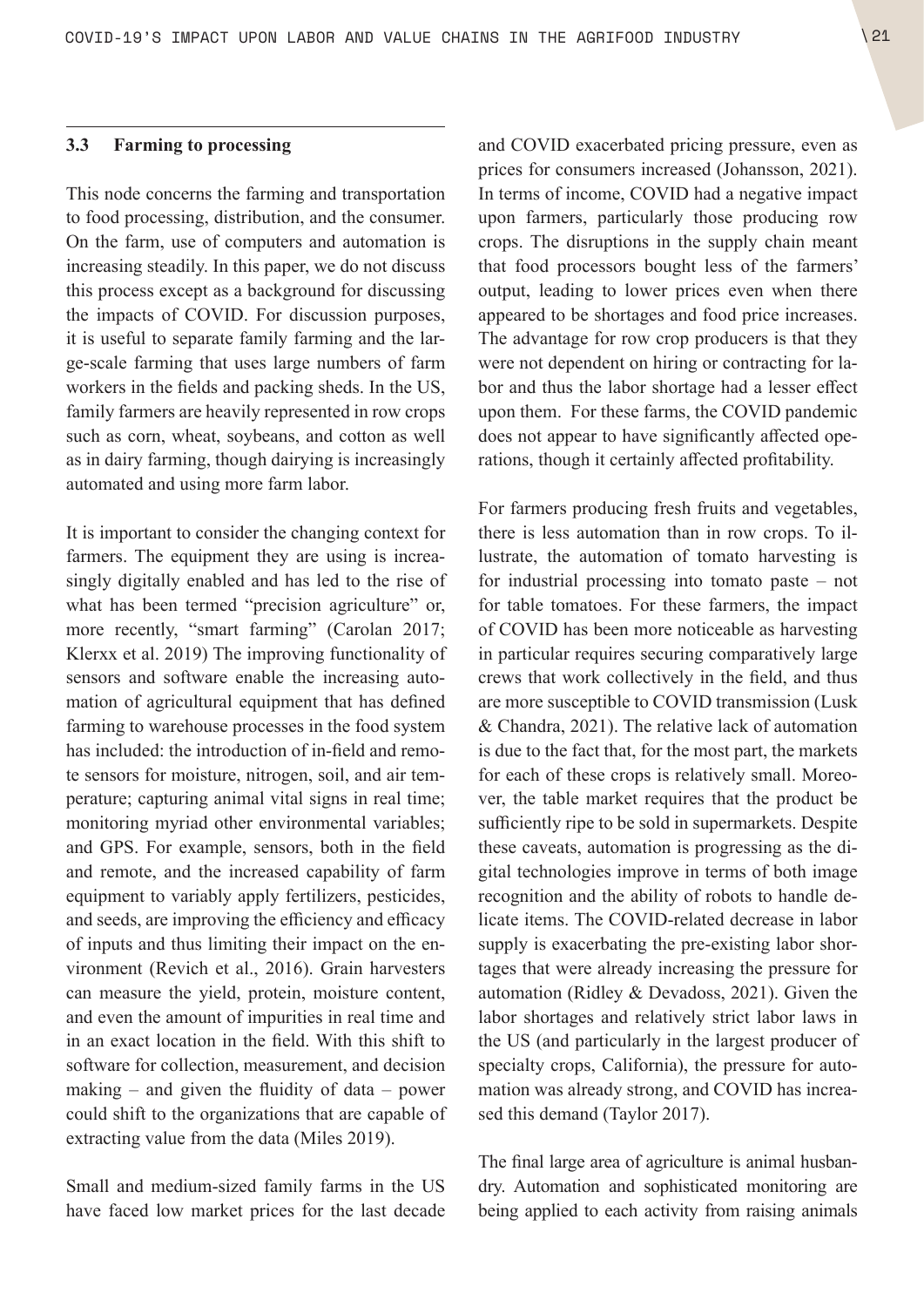<span id="page-21-0"></span>for meat to milk and egg production. As a generalization, all animal husbandry areas have been facing labor shortages, as work in these sectors is not wellpaid nor desirable. In these sectors, COVID exacerbated labor shortages, while also disrupting supply chains and consumption. Large dairies are already highly automated with robotic milking machines, feeders, and floor cleaning. The machines also collect information on the cow's health. In poultry farming, automated systems are being introduced to control the climate in the poultry houses and the feed the chickens receive. This permits monitoring the individual birds and improves the ability to predict their health and analyze changes in their habits. As was the case with the other two areas of farming, digitalization and automation has been increasing. As in the rest of the value chain, in animal husbandry the use of automation and other information technologies had already been increasing and the pandemic has shifted the cost-benefit calculation toward yet greater adoption.

### 3.3.1 Online platforms and direct consumer marketing

Direct-to-consumer marketing, of course, was already significant for specialty crops – wine in particular, but also cheese and other processed products. Farmers markets and roadside marketing also offered farmers opportunities to sell their products directly to customers (Thilmany et al., 2021). Unsurprisingly, the advent of e-commerce provided a new sales channel for selling agricultural products. The possibility of farmers using their own websites or online platforms to connect directly with the consumers interested in purchasing their food online for delivery provided an important new channel for farmers. Given this opportunity, in the US, a remarkable number of sales platforms emerged to connect farmers to (often local) consumers (Frenay, 2019). Anecdotal evidence from Thilmany (2021, p. 98) suggests that between April and May 2020, online local food sales:

> increased by 360% due both to increases in the number of orders (+189%) and dollars spent per order (+71%). As indicated by one respondent, a consumer may have only spent \$10 to \$20 per transaction at a farmers' market, but he or she now spends \$75 to \$100 in online transactions – a marked increase in basket size.

As is the case with online grocery shopping, where online shopping has decreased as concerns about the pandemic lessened, the question of whether online shopping for food direct from local farmers will continue to increase is uncertain.

While e-commerce grocery sales appear to be decreasing in the US, a very different dynamic is taking place in China. By far, the world's largest direct-to-consumer farm sales platform is the Chinese firm, Pinduoduo, which in 2020 served 12 million farmers and 800 million customers that it connected over its platform (Mullin, 2021). In 2019, the gross merchandise value (GMV) of (nearly all agricultural) products that were transacted over its platform was \$45 billion, and it aimed to increase its GMV to \$250 billion in 2025 (Liao, 2020).<sup>15</sup> Pinduoduo is building an entire fulfillment system to deliver products from the farmer to the urban consumer. Of course, China is the world's leading e-commerce market, thus it is difficult to generalize from events there to the rest of the world.

### 3.3.2 Labor impacts in the farming

In examining the impact of COVID on the automation and digitization trends in this node of the agrifood system, it is clear that COVID had a minor impact on this node. Rather, the implication presented for labor engaged in this segment of the agrifood

<sup>&</sup>lt;sup>15</sup> While Pinduoduo does not release gross merchandise value in its stockholder reports, its revenues from the second quarter 2020 to the second quarter of 2021 grew 89% suggesting that it could indeed meet that target.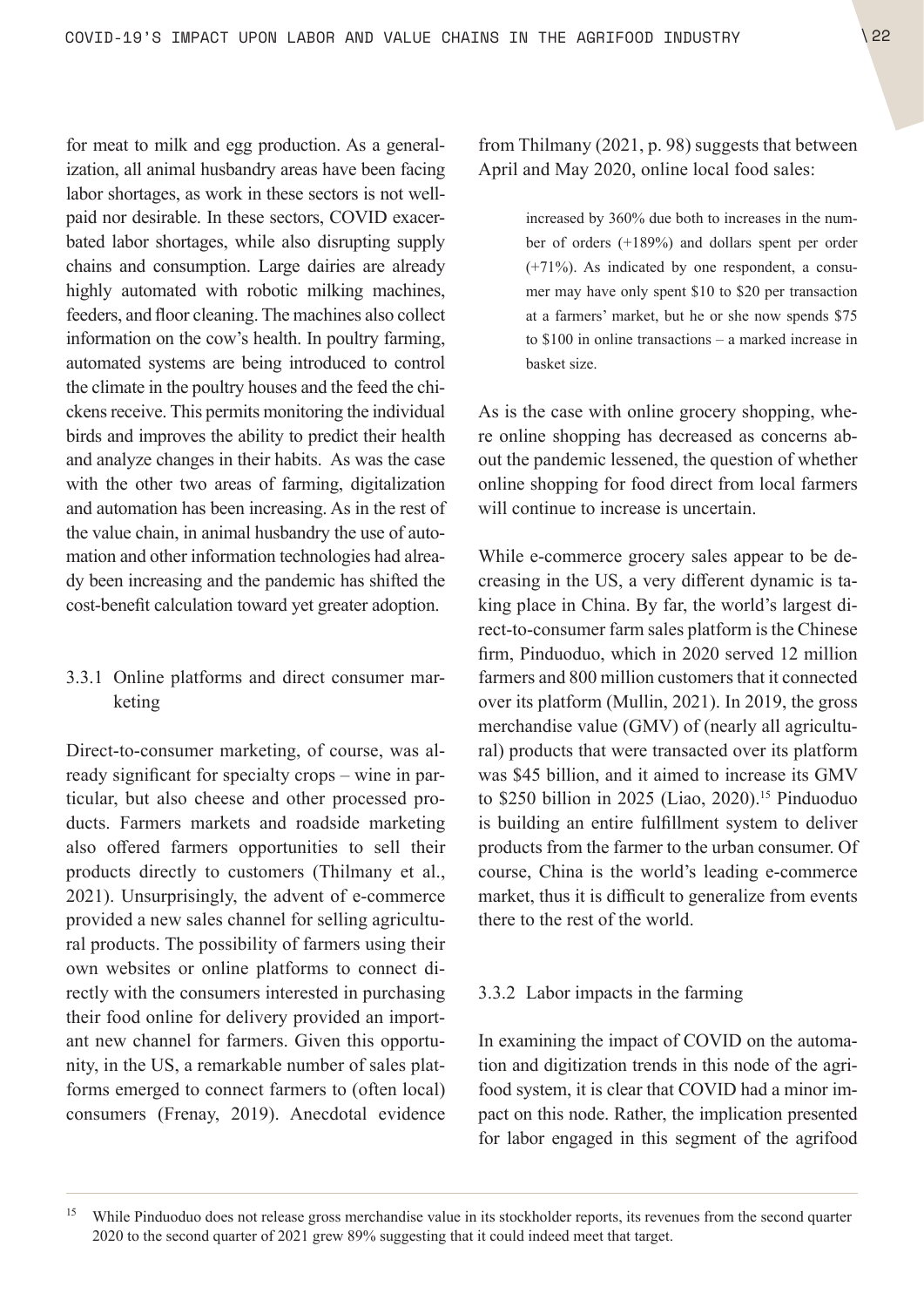<span id="page-22-0"></span>system is that COVID may have highlighted the vulnerability of this segment to labor shortages. Challenges here remain a lack of adequate human labor, which may have spurred more farmers to adopt platforms that can help link farms directly to consumers – particularly with the lack of transportation workers. At the same time, the rapid computerization and increasing digitization of processes will require that the workforce in this node of the agrifood system be more aware of digital technologies and computer systems generally.

The trends, in regards to digitization and adoption of AgTech on-farm, appear to be motivated more by the increased labor shortages induced by the pandemic than issues such as health and safety. Questions about whether the processes of increased digitization and increased automation in general would deskill, augment, or even require more training for workers were also commonplace prior to COVID. In terms of work processes, Mateescu and Elish (2018, p. 5) found that data-intensive technologies, such as crop management tools and "smart" tractors, require new work routines and changes in physical infrastructure, such as securing rural broadband internet and reorganizing the layout of barns or fields to facilitate optimal sensor readings. In addition, cultural shifts in the business logics of family-owned farms may also be necessary as dataintensive agriculture advances.

The development of smart farms could upset the familial balance that characterizes the US "familyfarm" model of farming. In the former structure of the family-farm "the farm business and farm household were viewed as one-and-the-same economic unit, as production and consumption decisions were integrally intertwined" (Sykuta, 2016, p. 63). The increasing automation of farm activities makes it possible to decrease the importance of the family in managing the farm's productive activities, thereby changing the farm's dynamics.

It is possible that, if current trends continue, the displacement of farm labor could be significant (Rotz et al., 2019), and the pandemic certainly may have accelerated this existing trend. While there has been little research in the US, the impact of COVID on the automation and digitalization trends on the farmers and farms would appear to be minor at this point – a conclusion that European research confirms (Meuwissen et al., 2021). Thus, AgTech adoption may be somewhat accelerated, however the difficulty in automating certain tasks, the high capital equipment costs, and the relatively difficult economic circumstances of many farmers suggest the increase in the speed of adoption will be moderate.

The greatest changes could be in the willingness of consumers to contract directly with farmers for food delivery over either new platforms or existing ones, which would reproduce Pinduoduo's success in China, to disintermediate the distributors and retailers (Mullin, 2021). At this time, in terms of farm production systems, it is difficult to conclude that COVID has led to any dramatic changes. However, if the current acute labor shortage continues, driving up wages or continuing harvesting problems, then automation will almost certainly increase. Finally, there is the possibility of entirely new directto-consumer sales platforms, which could change agricultural production as the demands of intermediaries such as retailers and distributors regarding product specifications would disappear, offering the potential for far greater differentiation (organic, low food miles, traditional varieties, more geographical indications, etc.). This could, in turn, motivate different cultivation practices and thus labor practices.

### **3.4 Agroinputs to farming**

This node is focused on input suppliers and activities that are needed to ensure farmers can produce crops. This is an enormous and polyglot group that includes farm equipment manufacturers, agrochemicals, seeds, and a myriad of other producers. One important new group that can be added are software and data providers and consultants of various types. In the current food regime, a farmer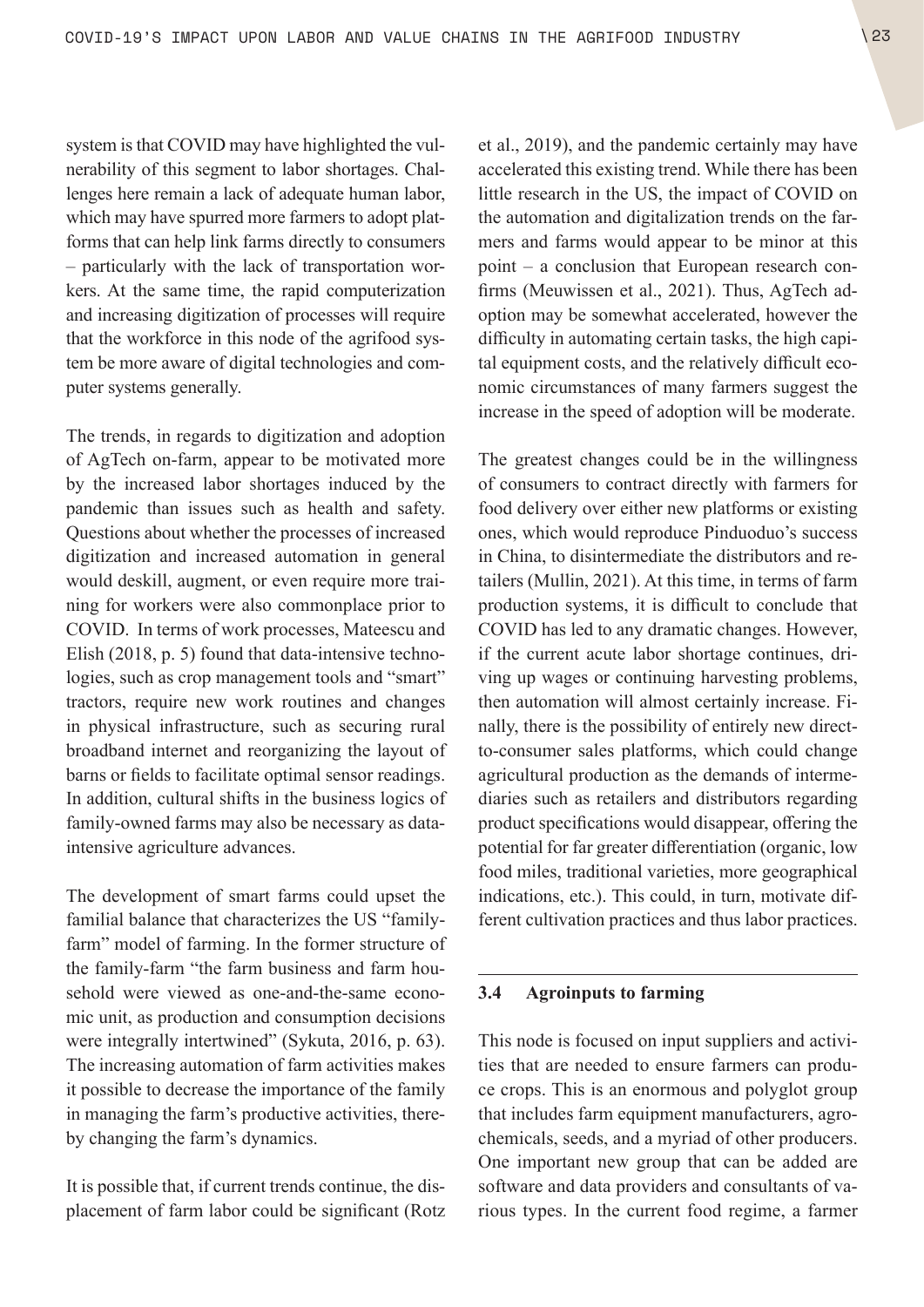<span id="page-23-0"></span>purchases inputs, many of which are produced by highly oligopolized producers, from local distributors that also provide advice on usage. More recently, these input providers have also introduced mechanisms and contractual clauses requiring or inducing farmers to transmit various types of data back to the producers (Kenney et al. 2020).

In addition to the incumbent agroinput providers, there have been startups such as the Farmers Business Network attempting to create supply platforms for farm inputs (Kenney et al. 2020). What these platforms are attempting to do is disintermediate the local distributors, though they appear to have had limited success. While one might have expected the pandemic to accelerate such a shift, there does not seem to have been a shift toward purchasing inputs through a platform (RaboResearch, 2020).

A relatively new and growing group of input suppliers are data vendors that provide weather, remote sensing, pricing, and other types of data. While little has been written about this vast ecosystem of data suppliers, aggregators, and analysts, the increasing datafication of the farming already underway prior to the pandemic might have increased their importance; though at present there is little evidence that their prevalence or impact has been significantly affected by the pandemic beyond, perhaps, localized labor and parts shortages, both at the local distributors and possibly at non-unionized, low-paying factories. This part of the entire supply chain appears to have been relatively resilient. The predominant changes in labor appears to be an increase in consultants and analysts that farmers must contract for the efficient operation of their increasingly complex and sophisticated farming equipment and operations (Kenney et al., 2020).

# **4 Systemic Impacts**

The responses to the covid crisis and their impact on labor can only be understood in the context of tendencies that were already underway in the larger society and agrifood system (on the importance of the context for innovation, see Autio et al., 2014). As a generalization, the pandemic operated more as an accelerant for many business models that were already present. Many of these business models, such as ghost kitchens and grocery delivery, were being gradually adopted. The decision to lockdown entire sectors of the economy and the concomitant shift to online social and economic activity led to mass adoption of practices that previously were only slightly used. Of course, the rapid and widespread adoption of digital intermediaries and digitally enabled and monitored work processes (such as online food delivery) not only enabled activities and contributed to efficiency, it also meant that ever more data was generated and thus available for analysis and optimization.

Because of digitalization, the supply chain is becoming increasingly transparent, thus increasing visibility and traceability – a technological affordance that allows increased and increasing monitoring not only of objects, but also workers throughout the entire value chain. Having reviewed the associated activities across the main nodes of the agrifood system and the impacts of the COVID pandemic on each, it is clear that, as with other elements of the US economy and social life, the agrifood system was impacted by COVID. And yet, at each node the significance of the impacts differed. In some cases, the impacts appear to be largely transient with minimal effect on the overall digitalization trends observed prior to the pandemic. In other parts of the value chain, the pandemic resulted in dramatic increases in the adoption of new digital technologies. One very important caveat is that the pandemic appears to have resulted in a noticeable and possibly long-term labor shortage throughout the value chain. Should this continue, it is almost certain to encourage an acceleration in la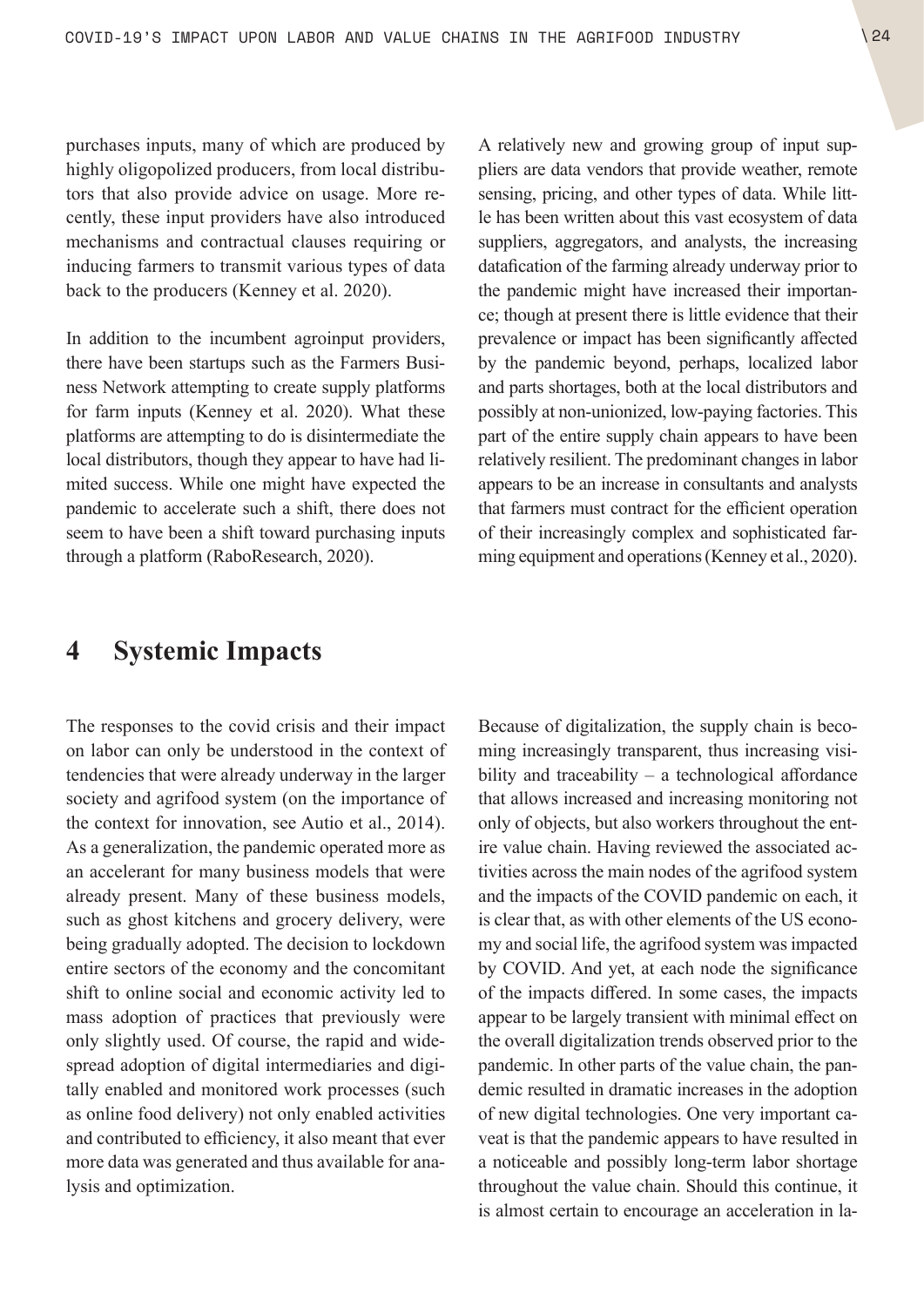bor-saving automation. This will also lead to displacement of existing workers, many of whom will be least advantaged in US society and thus least able to find other employment opportunities.

As we have observed, the impact of the pandemic will differ by the activities at each major node in

the agrifood system. In Table 1, we summarize the impact COVID is expected to have on labor and automation at that node. As a generalization, we observe that the impacts of COVID on the interplay between digitalization and employment decline as one moves upstream in the agrifood system.

**Table 1: Summary of Systemic Effects of COVID on the Trends in US agrifood System Digitalization and Automation by Node**

| Node in agrifood Value Chain                 | <b>Digital Technologies</b>               | <b>Impact of COVID on Existing</b><br><b>Trends in Digitalization</b> |
|----------------------------------------------|-------------------------------------------|-----------------------------------------------------------------------|
| <b>Final Consumer</b>                        | Smartphones                               | Powerful                                                              |
| Retail                                       | Online Ordering (Platformiza-<br>tion)    | Powerful                                                              |
|                                              | Store Automation/ Micro fulfill-<br>ment  |                                                                       |
| Restaurant                                   | Online Ordering (Platformiza-<br>tion)    | Powerful                                                              |
|                                              | <b>Ghost Kitchens</b>                     |                                                                       |
|                                              | Quick Response "QR" Code                  |                                                                       |
| Food Processing (including me-<br>atpacking) | Process Robotization                      | Powerful                                                              |
| Distribution/Warehouse                       | Robotization                              | Strong                                                                |
|                                              | Direct to consumer fulfillment            |                                                                       |
| Farm                                         | Linkage to consumers through<br>platforms | Mild                                                                  |
|                                              | Cloud data sharing                        |                                                                       |
| Agroinputs                                   | Increasing digitalization                 | Slight                                                                |
|                                              | Data acquisition from farmers             |                                                                       |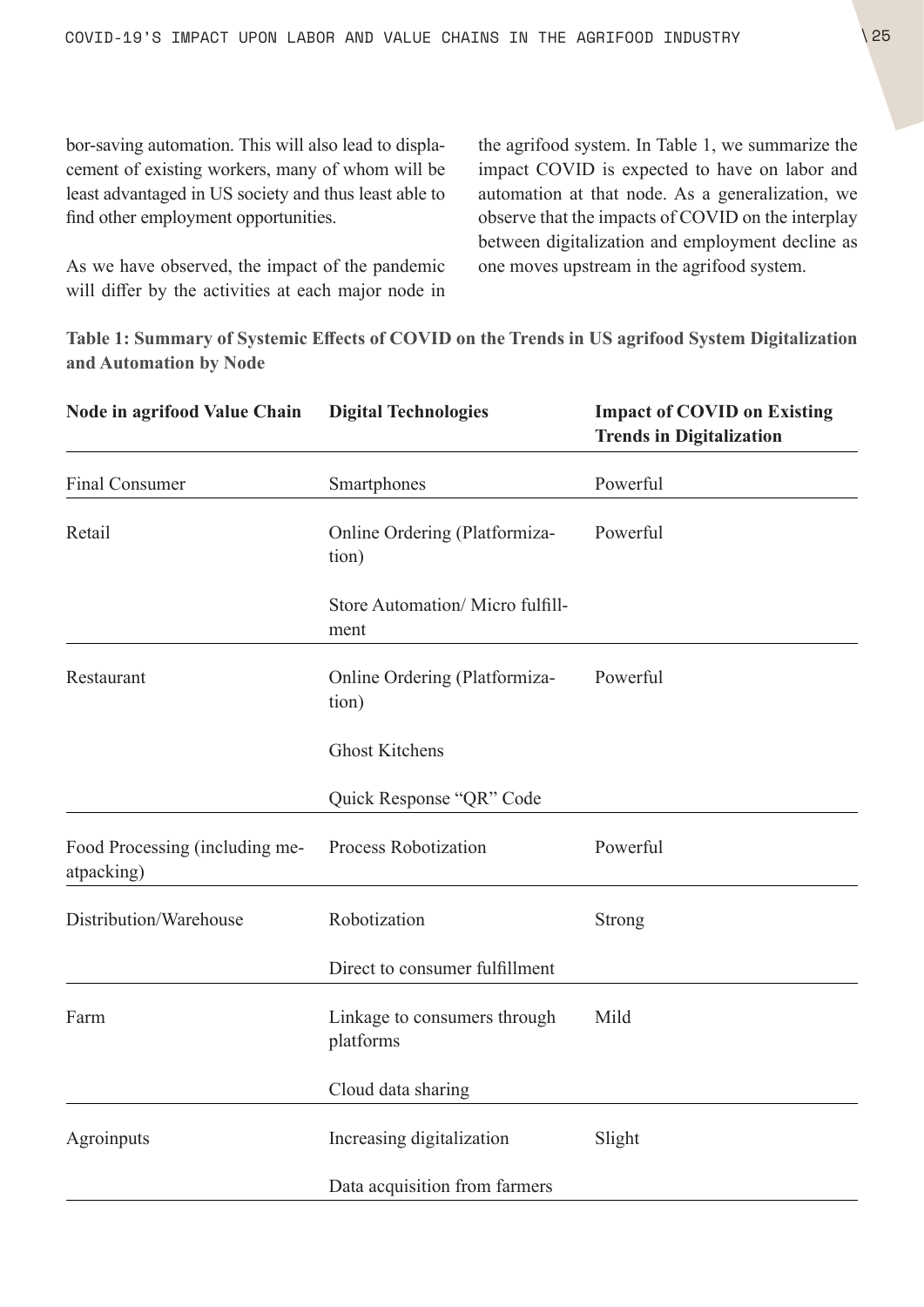<span id="page-25-0"></span>The most direct and powerful impacts were in the retail and restaurant nodes and their relationship with the consumer. The increase in home delivery of groceries and prepared food through delivery platforms, the emergence of ghost kitchens, entrance of Amazon into grocery sales, and severe labor shortages confirms the powerful impact that the pandemic has had and suggests that the reorganization in this sector will continue even after the pandemic abates. It is certain that there will be greater automation, however it does not appear that the entire structure of the sector will be overturned as is happening in the retail and restaurant nodes. In the case of warehousing and distribution, not only were there shutdowns, but also massive increases in demand as consumption patterns shifted to online and, particularly, Amazon expanded its food business. If grocery and foods sales continue to shift online, grocery stores will find it increasingly difficult to compete with online retailers. Further, Amazon and other food retailers are rapidly building ever more highly automated warehouses that will employ fewer and fewer workers per order fulfilled.

In contrast to the previous segments, food processing, and particularly meatpacking, had serious pandemic outbreaks that disrupted operations and led to numerous deaths. Automation was already prevalent in many European slaughterhouses. In contrast, in the US, the carcass disassembly operations were still largely manual, though investment in automation was increasing. It is likely that the pandemic and the labor shortages will increase automation in the future. Automation is also progressing across the board in farming. However, there is little evidence that the pandemic has had a significant impact on farming in terms of disruption. The possible exception is in fresh fruits and vegetables that depended upon hand-harvesting, where the labor shortages caused by COVID exacerbated the existing difficulties in securing workforces that were observed prior to the pandemic. While it is possible that COVID has promoted the adoption of new technologies and processes, the technical difficulties and economic costs of automation cannot be overcome so rapidly. In other words, for those crops that were not easily automated, such as berry and fruit harvesting, there were no off-the-shelf technologies merely waiting to be adopted. The one possible change is the introduction of platforms that would allow farmers to sell directly to consumers.

The agroinput industries are already extremely capital-intensive and thus experienced little change due to the pandemic. The agricultural equipment industry did experience some COVID-related closures (Singh, 2020), but the greatest disruptions were experienced due to supply chain issues, for which COVID was partially responsible (Singh, 2021).

# **5 Potential Impacts of COVID on General Labor Conditions in Agrifood System**

Labor conditions and wages in the agrifood system vary by location in the value chain, skills, etc. As a general rule, farm, restaurant, and retail workers are paid badly and suffer from precarious employment with few benefits and high turnover. Conditions for employees in the food processing industries vary, but in slaughterhouses and vegetable packing, employment is largely of immigrants in crowded and unhygienic working conditions. All of these industries have been highly dependent upon a low wage migrant workforce, many of whom are undocumented. Immigration flows across the US border were limited during the pandemic. Moreover, prior to the pandemic, there were labor shortages throughout the agrifood system due to a variety of factors including stricter immigration for legal and illegal enforcement, better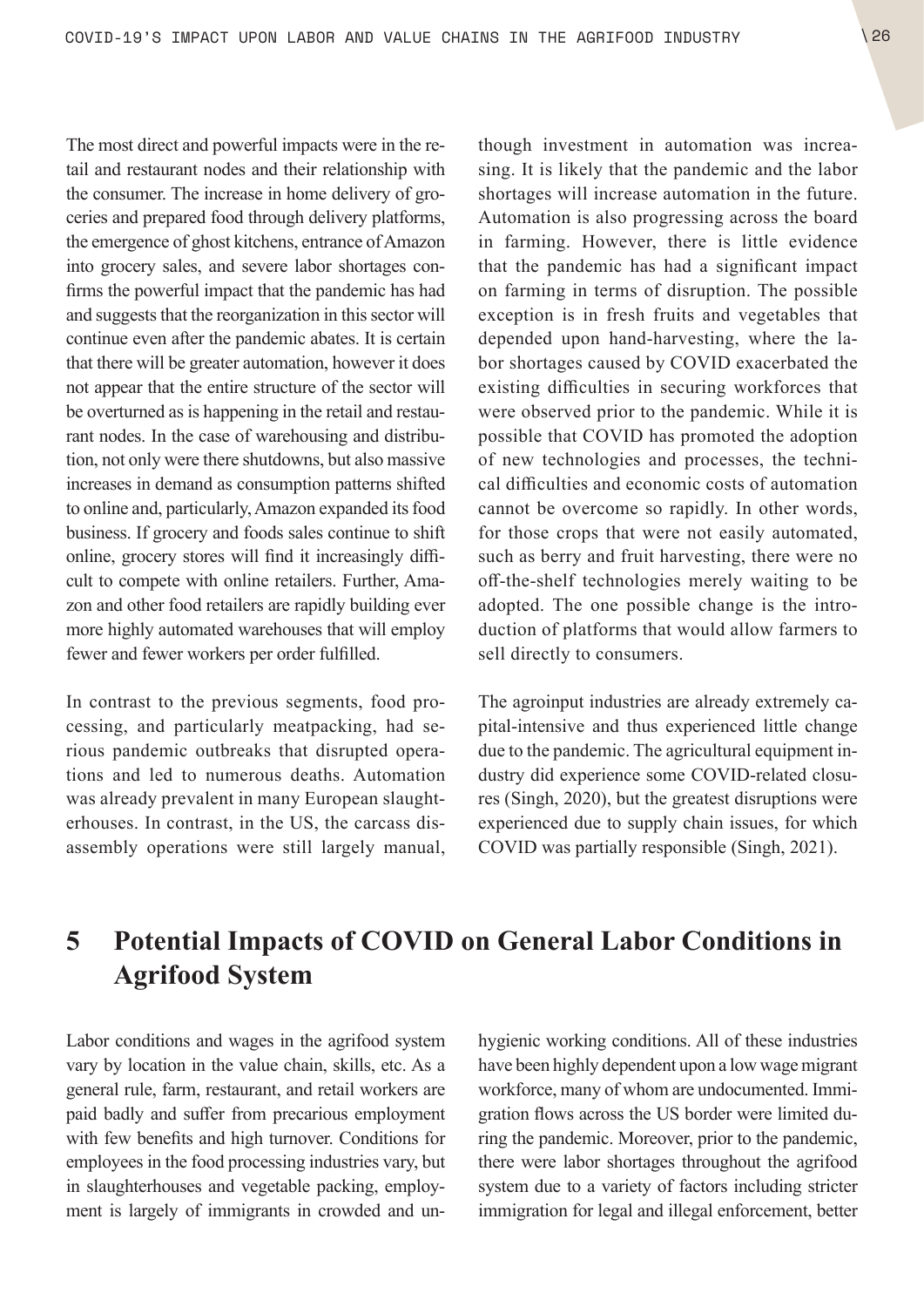<span id="page-26-0"></span>wages in cities and other industries, and the desire of agricultural workers' children to seek jobs in betterpaying, more stable industries.16

Accelerating trends in automation and digitalization in the agrifood system were already documented and found to affect work processes prior to CO-VID. Studies found that the need for on-farm labor was beginning to decline and some suggested that the replacement of new technologies would replace some tasks and jobs while creating others. It has been estimated by the Bureau of Labor Statistics that in nine years, there will be more than 5.35 million jobs available in the agrifood system if current trends continue. At the same time, questions about whether or not labor would be impacted by such trends remains common in scholarly literature and policy discourse. While the impact of COVID remains unclear, scholarship prior to the pandemic suggested that, in agriculture specifically, while the on-farm workforce was likely to experience a low level of displacement, many others in the food system such as operators of food cooking equipment, fast food cooks, and farm labor would have a higher risk of displacement (Frey and Osborne, 2017).

The ultimate impact of automation and digitization processes on employment is indeterminate, particularly in the wake of COVID. Here, some insight can be gained from conjectures based on previous trends. For example, if drivers are replaced by automated tractors, would the demand for agricultural software developers outnumber the displacement of farm labor? Of course, the new workers could be from an entirely different labor pool. The introduction of tractors in US agriculture in the 1920s to the 1940s led to farm consolidation and displacement of massive numbers of agricultural workers (Kenney et al., 1989). Instead of remaining in agriculture, these workers moved to cities to work in factories. Yet, until we observe the extent to which automation and digitization are integrated into the new normal of labor processes across the agrifood system that extends beyond the immediate impact of COVID, the possibilities are significantly varied.

# **6 Conclusion**

The pandemic was and continues to be traumatic for the US economy and society, which had among the highest death rates per million in the world. When one considers the agrifood value chain from farmworkers and food processing to restaurants, retail, and delivery, the direct workers experience among the lowest wages and least benefits of anyone in society. Moreover, workers in nodes such as food processing and warehousing had among the highest incidences and death rates in the country. It is little wonder that, given the generous government benefits, many of these employees are not returning to work, thereby triggering labor shortages. Automation is a predictable response to these conditions.

The increased digitalization of the agrifood system makes it possible to collect data at every node, increasing not only traceability, but also the ability to monitor workers and presumably wring more productivity out of them, thereby reducing the need for workers. Amazon, in its fulfillment operations, takes the algorithmic management of labor to new extremes. Given the delivery platforms and Amazon developing its own fulfillment operations, the ability to monitor and control labor is remarkable as all movements can be analyzed and optimized, presumably to decrease the cost and labor content of every order fulfilled, thereby maximizing efficiency.

<sup>16</sup> This is widely described in the popular press, see, for example, Rosenblatt (2021).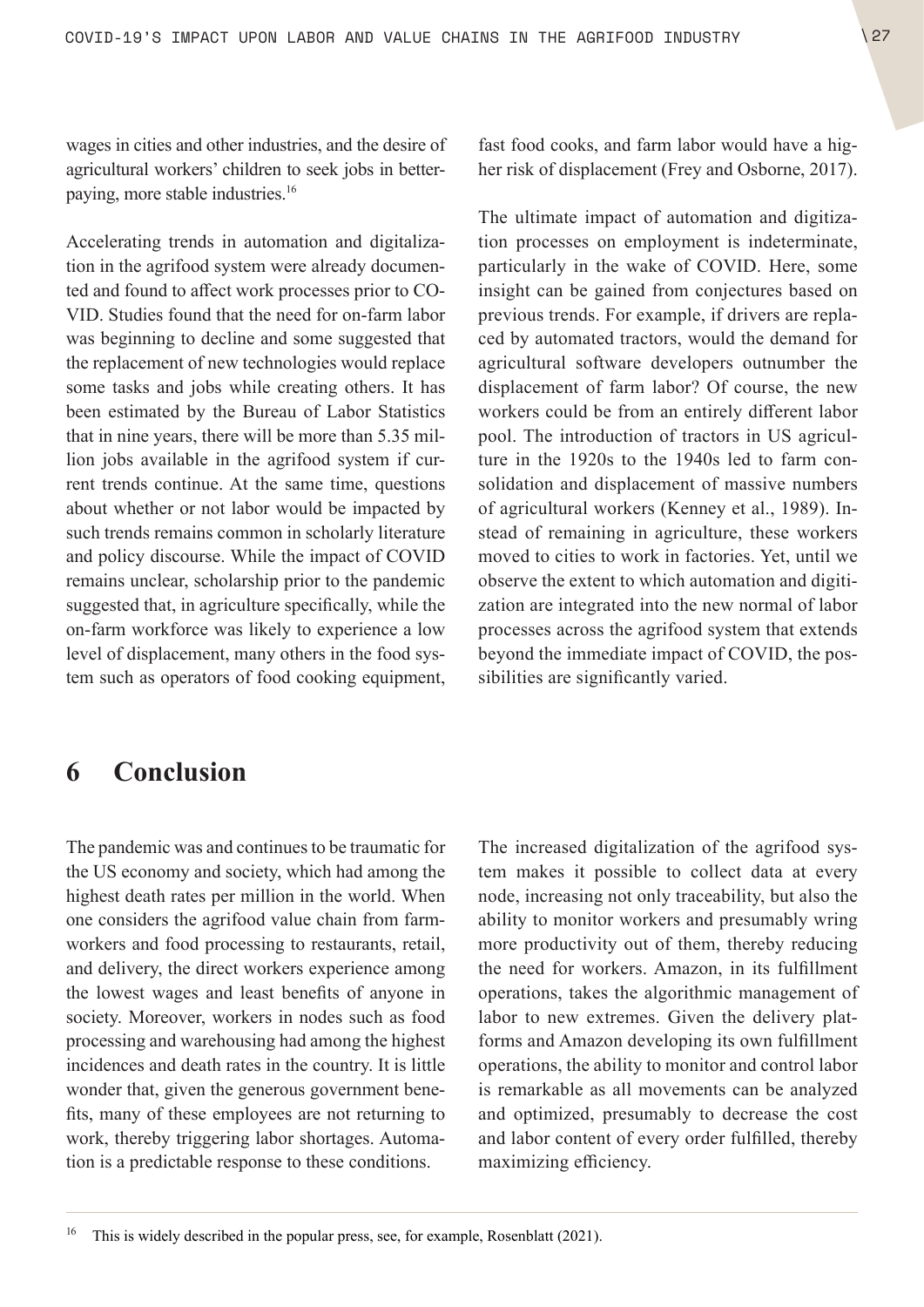At the macro level, important questions are emerging, such as how all the data produced from an increasingly digitized system will be organized, who will own it, will online platforms or data interchange standards be adopted and who will capture the benefits? At each node in the system, questions exist as to who owns the data and how access and the ability to analyze data could transform power relationships, worker and farmer skill requirements, and other matters. How much the pandemic will reshape the course of adoption and implementation of digitalization in its manifold manifestations in agriculture.

While the discussion presented here is focused centrally upon labor and nodes in the agrifood system, it is important to note that online platform firms such as Amazon and the food delivery firms in the US and firms such as Pinduoduo are providing new ways for farmers to differentiate themselves and connect directly to consumers, even as they dramatically weaken other firms in the system. To illustrate, Pinduoduo has become so powerful that it offers farmer assistance services to make their products and themselves more attractive to final consumers. Platformization could provide farmers with new sources of income, even as success using the platform can make the farmer dependent upon it. It is incontrovertible that the lockdown response to the pandemic allowed these platform firms to deepen their intermediary status in the post farm gate segments of the agrifood system. More research on platforms in agriculture is important not only for academics but also for policymakers.

To fully extract the potential benefits from the digitalization of the agrifood system, ways of sharing data that do not disadvantage any of the parties is of vital importance. Existing actors and new entrants into the agrifood system will have to develop business models that enable data sharing. The owner of the platform is likely to develop inordinate power when compared with the other actors in the system. And yet, the structure and even number of platforms that will survive or come to dominate remains unknown. Ideally, the platforms that succeed

will aggregate data so that its value can be exploited, while ensuring that the data providers are compensated and assured that data will not be used in ways that are inimical to their interests.

In conclusion, the pandemic was a powerful shock to the agrifood system and the dynamics of inter firm competition, the relationship between firms and labor, and consumption. When the pandemic ends, some of these changes are likely to be permanent, while others are likely to revert to the status quo before the pandemic. One of the largest question marks is whether labor shortages will continue as supplemental unemployment benefits, other social welfare spending, and lockdowns ease in order to revert to circumstances which may make it easier for workers to return to work. Should labor costs revert to the status quo and ample supplies become available, the pressure to automate might be mitigated. Yet, the declining cost of computing power, the improvements in software, image recognition, and robotics will certainly lead to further improvements in automation and, most probably, labor displacement. If these come to pass, they will demand significant investment from a workforce development and social welfare standpoint.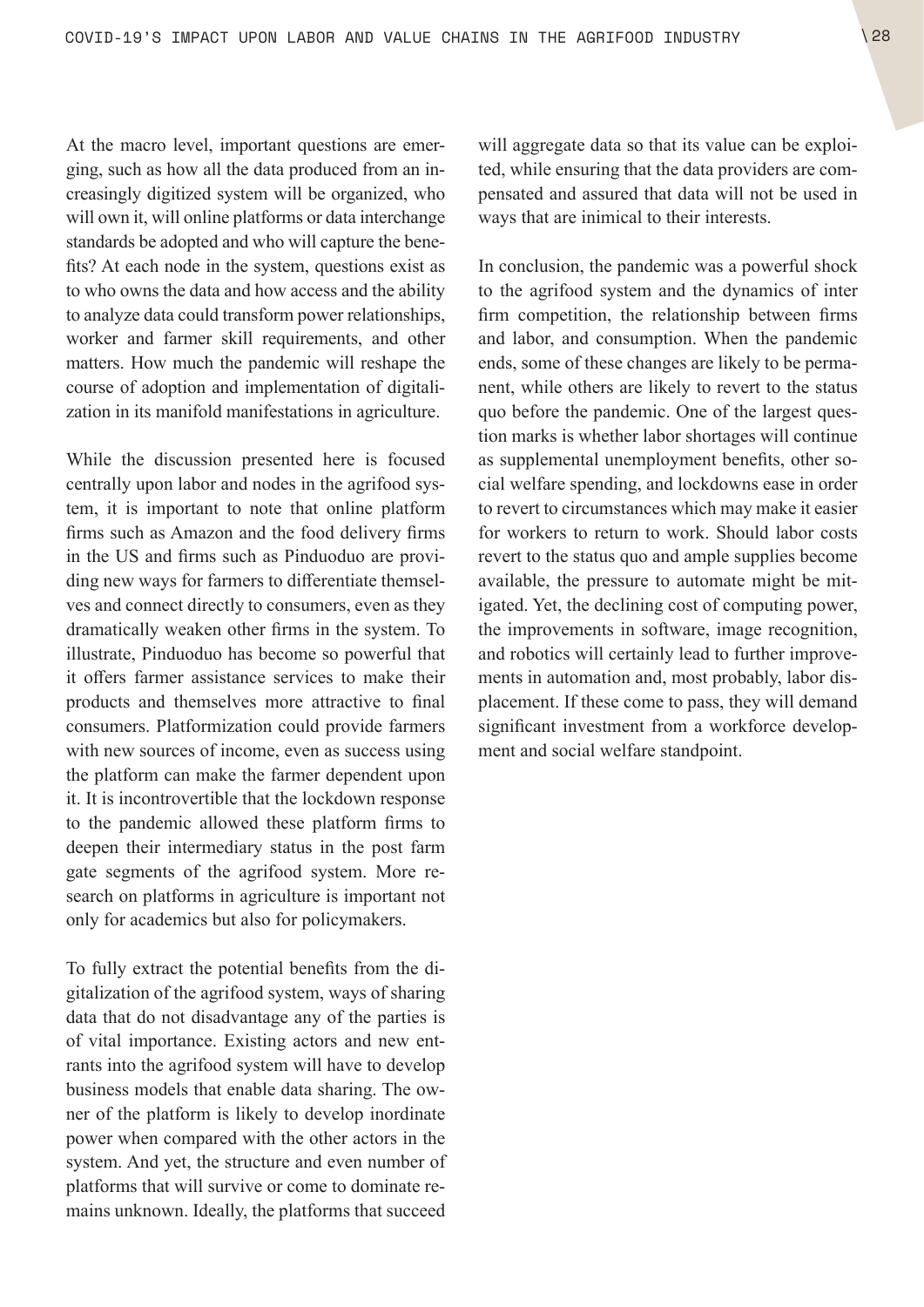# <span id="page-28-0"></span>**7 References**

- Acemoglu, D., & Restrepo, P. (2019). Automation and new tasks: How technology displaces and reinstates labor. *Journal of Economic Perspectives, 33*(2), 3-30.
- Adler, P. S. (1990). Marx, machines, and skill. *Technology and Culture*, *31*(4), 780-812.
- Artiga, S., & Rae, M. (2020, June 3). *The CO-VID-19 outbreak and food production workers: Who is at risk?* Kaiser Family Foundation.
- [https://www.kff.org/coronavirus-COVID-19/issue](https://www.kff.org/coronavirus-covid-19/issue-brief/the-covid-19-outbreak-and-food-production-workers-who-is-at-risk/)[brief/the-COVID-19-outbreak-and-food-produc](https://www.kff.org/coronavirus-covid-19/issue-brief/the-covid-19-outbreak-and-food-production-workers-who-is-at-risk/)[tion-workers-who-is-at-risk/](https://www.kff.org/coronavirus-covid-19/issue-brief/the-covid-19-outbreak-and-food-production-workers-who-is-at-risk/)
- Austin, D. (2021, May 14). *Key decisions for developing your ghost kitchen strategy*. NCR. [https://www.ncr.com/blogs/restaurants/ghost](https://www.ncr.com/blogs/restaurants/ghost-kitchen-strategy)[kitchen-strategy](https://www.ncr.com/blogs/restaurants/ghost-kitchen-strategy)
- Autio, E., Kenney, M., Mustar, P., Siegel, D., & Wright, M. (2014). Entrepreneurial innovation: The importance of context. *Research Policy*, *43*(7), 1097-1108.
- Autor, D. and Salomons, A. 2018. Is automation labor-displacing? Productivity growth, employment, and the labor share. No. w24871. National Bureau of Economic Research.
- Autor, D. (2010). The polarization of job opportunities in the US labor market: Implications for employment and earnings. Center for American Progress and The Hamilton Project, 6, 11-19.
- Bain, M. 2021. Why Walmart's e-commerce growth is cooling off while Amazon is still on fire. *Quartz* (August 17) [https://](https://qz.com/2048654/walmarts-e-commerce-growth-cools-while-amazon-is-still-on-fire/) [qz.com/2048654/walmarts-e-commerce-growth](https://qz.com/2048654/walmarts-e-commerce-growth-cools-while-amazon-is-still-on-fire/)[cools-while-amazon-is-still-on-fire/](https://qz.com/2048654/walmarts-e-commerce-growth-cools-while-amazon-is-still-on-fire/)
- Basker, E. (2015). Change at the checkout: Tracing the impact of a process innovation. *Journal of Industrial Economics*, *63*(2), 339-370.
- Bessen, J. (2019). Automation and jobs: When technology boosts employment. *Economic Policy*, *34*(100), 589-626.
- Braverman, H. (1974). *Labor and monopoly capital: The degradation of work in the twentieth century*. Monthly Review Press.
- Bunge, J., & Newman, J. (2020, July 9). Tyson turns to robot butchers, spurred by coronavirus outbreaks. *Wall Street Journal*. [https://www.wsj.](https://www.wsj.com/articles/meatpackers-COVID-safety-automation-robots-coronavirus-11594303535) [com/articles/meatpackers-COVID-safety-auto](https://www.wsj.com/articles/meatpackers-COVID-safety-automation-robots-coronavirus-11594303535)[mation-robots-coronavirus-11594303535](https://www.wsj.com/articles/meatpackers-COVID-safety-automation-robots-coronavirus-11594303535)
- Carolan, M. (2017). Publicising food: Big data, precision agriculture, and co-experimental techniques of addition. *Sociologia Ruralis*. *57*(2), 135-154.
- Ciarli, T., Kenney, M., Massini, S., & Piscitello, L. (2021). Digital technologies, innovation, and skills: Emerging trajectories and challenges. Research Policy forthcoming.
- Cleeland, N. (2020, March 20). U.S. factories closing due to coronavirus concerns but some must keep producing. SHRM. [https://www.shrm.org/](https://www.shrm.org/resourcesandtools/hr-topics/employee-relations/pages/us-factories-closing-due-to-coronavirus-concerns-but-some-must-keep-producing.aspx) [resourcesandtools/hr-topics/employee-relations/](https://www.shrm.org/resourcesandtools/hr-topics/employee-relations/pages/us-factories-closing-due-to-coronavirus-concerns-but-some-must-keep-producing.aspx) [pages/us-factories-closing-due-to-coronavirus](https://www.shrm.org/resourcesandtools/hr-topics/employee-relations/pages/us-factories-closing-due-to-coronavirus-concerns-but-some-must-keep-producing.aspx)[concerns-but-some-must-keep-producing.aspx](https://www.shrm.org/resourcesandtools/hr-topics/employee-relations/pages/us-factories-closing-due-to-coronavirus-concerns-but-some-must-keep-producing.aspx)
- Cockayne, D.G. (2016). Sharing and neoliberal discourse: The economic function of sharing in the digital on-demand economy. *Geoforum*, *77*, 73-82.
- Cutolo, D., & Kenney, M. (2020). Platform-dependent entrepreneurs: Power asymmetries, risks, and strategies in the platform economy. *Academy of Management Perspectives*. [https://doi.](https://doi.org/10.5465/amp.2019.0103) [org/10.5465/amp.2019.0103](https://doi.org/10.5465/amp.2019.0103)
- Delfanti, A. (2021). Machinic dispossession and augmented despotism: Digital work in an Amazon warehouse. *New Media & Society*, *23*(1), 39-55.
- Department of Homeland Security. (2020, May 19). *Memorandum on identification of essential critical infrastructure workers during COVID-19 Response*. [https://www.cisa.gov/sites/default/](https://www.cisa.gov/sites/default/files/publications/CISA-Guidance-on-Essential-Critical-Infrastructure-Workers-1-20-508c.pdf) [files/publications/CISA-Guidance-on-Essential-](https://www.cisa.gov/sites/default/files/publications/CISA-Guidance-on-Essential-Critical-Infrastructure-Workers-1-20-508c.pdf)[Critical-Infrastructure-Workers-1-20-508c.pdf](https://www.cisa.gov/sites/default/files/publications/CISA-Guidance-on-Essential-Critical-Infrastructure-Workers-1-20-508c.pdf)
- Desmond, J.P. (2020, July 23). *Robots moving into meatpacking plants face AI challenges*. AITrends. [https://www.aitrends.com/ai-in-in](https://www.aitrends.com/ai-in-industry/robots-trying-out-in-meatpacking-plants-facing-ai-challenges/)[dustry/robots-trying-out-in-meatpacking-plants](https://www.aitrends.com/ai-in-industry/robots-trying-out-in-meatpacking-plants-facing-ai-challenges/)[facing-ai-challenges/](https://www.aitrends.com/ai-in-industry/robots-trying-out-in-meatpacking-plants-facing-ai-challenges/)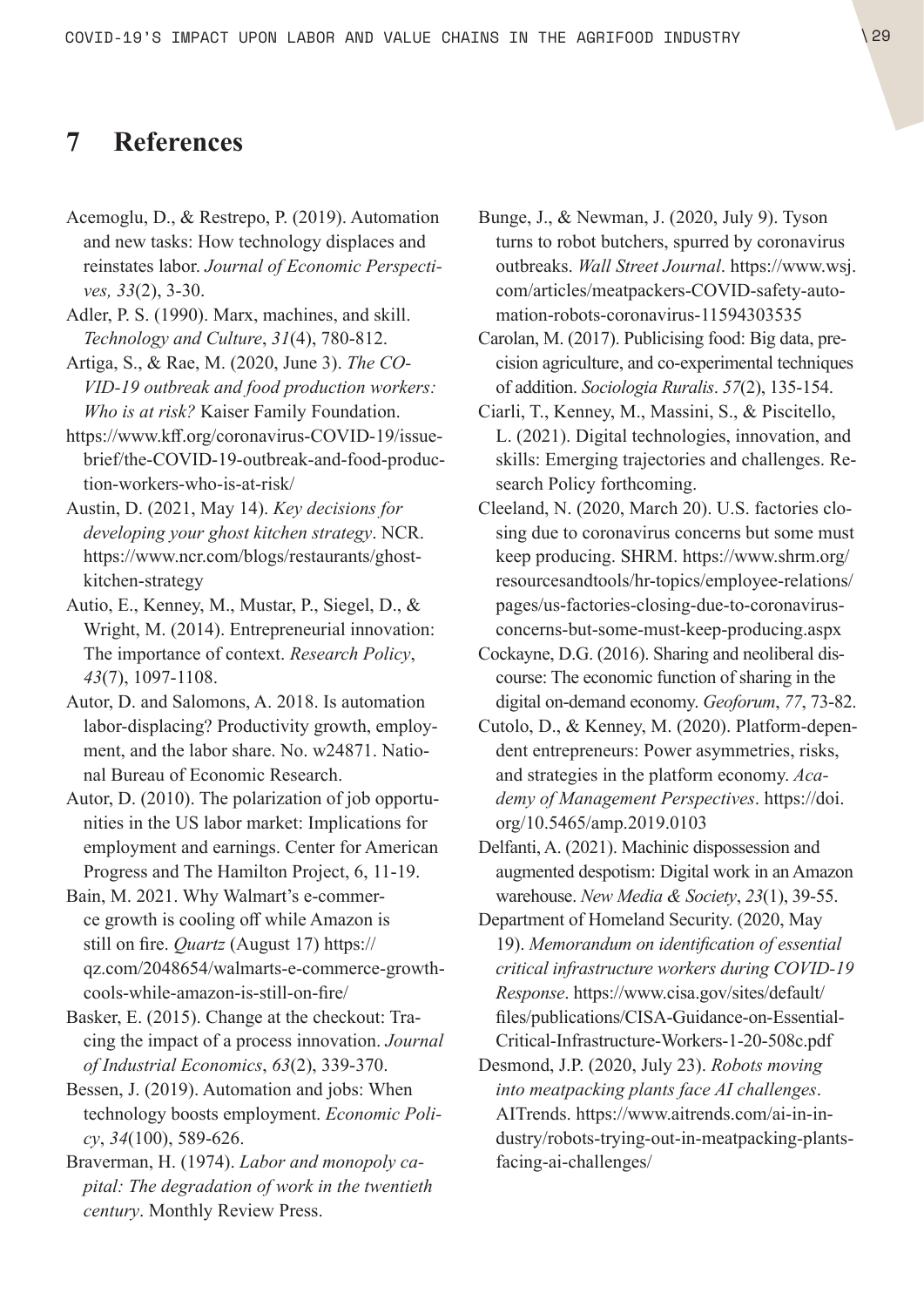- Ding, L., & Molina, J. S. (2020). *"Forced Automation" by COVID-19? Early trends from current population survey data* (No. 88713). Federal Reserve Bank of Philadelphia.
- Doering, C. (2021, June 9). *Meat processors wrestle with worker shortages as US economy reopens from COVID-19*. FoodDive. [https://](https://www.fooddive.com/news/meat-processors-wrestle-with-worker-shortages-as-us-economy-reopens-from-co/600941/) [www.fooddive.com/news/meat-processors](https://www.fooddive.com/news/meat-processors-wrestle-with-worker-shortages-as-us-economy-reopens-from-co/600941/)[wrestle-with-worker-shortages-as-us-economy](https://www.fooddive.com/news/meat-processors-wrestle-with-worker-shortages-as-us-economy-reopens-from-co/600941/)[reopens-from-co/600941/](https://www.fooddive.com/news/meat-processors-wrestle-with-worker-shortages-as-us-economy-reopens-from-co/600941/)
- Dollar, N. T., & Stuesse, A. (2020, September 24). *Who are America's meat and poultry workers?* Economic Policy Institute. [https://www.epi.org/](https://www.epi.org/blog/meat-and-poultry-worker-demographics/) [blog/meat-and-poultry-worker-demographics/](https://www.epi.org/blog/meat-and-poultry-worker-demographics/)
- Dong, X., & Zeballos, E. (2021). *COVID-19 Working Paper: The Effects of COVID-19 on Food Sales* (No. 1962-2021-747). U.S. Department of Agriculture Economic Research Service. [https://www.ers.usda.gov/webdocs/publicati](https://www.ers.usda.gov/webdocs/publications/100426/ap-088.pdf?v=199)[ons/100426/ap-088.pdf?v=199](https://www.ers.usda.gov/webdocs/publications/100426/ap-088.pdf?v=199)
- Fields, G. (2004). *Territories of profit: Communications, capitalist development, and the innovative enterprises of GF swift and dell computer*. Stanford University Press.
- Frenay, E. (2019, July 1). *Selling Real Farm Products in a Virtual Marketplace*. Cornell Small Farm Program. [https://smallfarms.cornell.](https://smallfarms.cornell.edu/2019/07/selling-real-farm-products-in-a-virtual-marketplace/) [edu/2019/07/selling-real-farm-products-in-a-vir](https://smallfarms.cornell.edu/2019/07/selling-real-farm-products-in-a-virtual-marketplace/)[tual-marketplace/](https://smallfarms.cornell.edu/2019/07/selling-real-farm-products-in-a-virtual-marketplace/)
- Frey, C. B., & Osborne, M. A. (2017). The future of employment: How susceptible are jobs to computerisation? *Technological Forecasting and Social Change*, *114*, 254-280.
- Griesbach, K., Reich, A., Elliott-Negri, L., & Milkman, R. (2019). Algorithmic control in platform food delivery work. *Socius*, *5*, 1-15.
- Hänninen, M., Smedlund, A., & Mitronen, L. (2018). Digitalization in retailing: multi-sided platforms as drivers of industry transformation. *Baltic Journal of Management*, *13*(2), 152-168.
- Harrison, S. (2019, June 6). Billion Dollar Bully Highlights Why Yelp Feels Unfair. *Slate*. [https://](https://slate.com/technology/2019/06/billion-dollar-bully-documentary-yelp.html) [slate.com/technology/2019/06/billion-dollar](https://slate.com/technology/2019/06/billion-dollar-bully-documentary-yelp.html)[bully-documentary-yelp.html](https://slate.com/technology/2019/06/billion-dollar-bully-documentary-yelp.html)
- Herstein, J. J., Degarege, A., Stover, D., Austin, C., Schwedhelm, M. M., Lawler, J. V., Lowe, J.J., Ramos, A.K., & Donahue, M. (2021). Characteristics of SARS-CoV-2 transmission among meat processing workers in Nebraska, USA, and effectiveness of risk mitigation measures. *Emerging Infectious Diseases*, *27*(4), 1032-1038.
- Humphries, M. (2020, December 3). Amazon's Panorama Makes Any Surveillance Camera Intelligent. *PC Magazine*. [https://www.pcmag.com/](https://www.pcmag.com/news/amazona-panorama-makes-any-surveillance-camera-intelligent) [news/amazona-panorama-makes-any-surveillan](https://www.pcmag.com/news/amazona-panorama-makes-any-surveillance-camera-intelligent)[ce-camera-intelligent](https://www.pcmag.com/news/amazona-panorama-makes-any-surveillance-camera-intelligent)
- Hussain, S. (2021, May 4). Amazon warehouse in Rialto fined \$41,000 for coronavirus safety violations. *Los Angeles Times.* [https://www.latimes.](https://www.latimes.com/business/story/2021-05-04/amazon-warehouse-rialto-fined-COVID-safety-violations) [com/business/story/2021-05-04/amazon-ware](https://www.latimes.com/business/story/2021-05-04/amazon-warehouse-rialto-fined-COVID-safety-violations)[house-rialto-fined-COVID-safety-violations](https://www.latimes.com/business/story/2021-05-04/amazon-warehouse-rialto-fined-COVID-safety-violations)
- Ivanova, I. (2021, June 2). *Amazon workers have highest warehouse injury rate, labor groups say*. CBS [News.https://www.cbsnews.com/news/](News.https://www.cbsnews.com/news/amazon-injury-rate-highest-among-warehouses-worker-groups-allege/) [amazon-injury-rate-highest-among-warehouses](News.https://www.cbsnews.com/news/amazon-injury-rate-highest-among-warehouses-worker-groups-allege/)[worker-groups-allege/](News.https://www.cbsnews.com/news/amazon-injury-rate-highest-among-warehouses-worker-groups-allege/)
- Johansson, R. (2021, July 29). *America's Farmers: Resilient Throughout the COVID Pandemic*. U.S. Department of Agriculture Economic Research [Service.https://www.usda.gov/media/](Service.https://www.usda.gov/media/blog/2020/09/24/americas-farmers-resilient-throughout-COVID-pandemic) [blog/2020/09/24/americas-farmers-resilient](Service.https://www.usda.gov/media/blog/2020/09/24/americas-farmers-resilient-throughout-COVID-pandemic)[throughout-COVID-pandemic](Service.https://www.usda.gov/media/blog/2020/09/24/americas-farmers-resilient-throughout-COVID-pandemic)
- Kelso, A. (2020, November 25). DoorDash settles lawsuit over old tipping model for \$2.5M. *Restaurant Dive*. [https://www.restaurantdive.com/](https://www.restaurantdive.com/news/doordash-settles-lawsuit-over-old-tipping-model-for-25m/589702/) [news/doordash-settles-lawsuit-over-old-tipping](https://www.restaurantdive.com/news/doordash-settles-lawsuit-over-old-tipping-model-for-25m/589702/)[model-for-25m/589702/](https://www.restaurantdive.com/news/doordash-settles-lawsuit-over-old-tipping-model-for-25m/589702/)
- Kenney, M., Lobao, L. M., Curry, J., & Goe, W. R. (1989). Midwestern agriculture in US Fordism: From the New Deal to economic restructuring. *Sociologia Ruralis*, *29*(2), 131-148.
- Kenney, M., Serhan, H., and Trystram, G. (2020). Digitization and platforms in agriculture: Organizations, power asymmetry, and collective action solutions (June 20). [https://papers.ssrn.com/](https://papers.ssrn.com/sol3/papers.cfm?abstract_id=3638547) [sol3/papers.cfm?abstract\\_id=3638547](https://papers.ssrn.com/sol3/papers.cfm?abstract_id=3638547)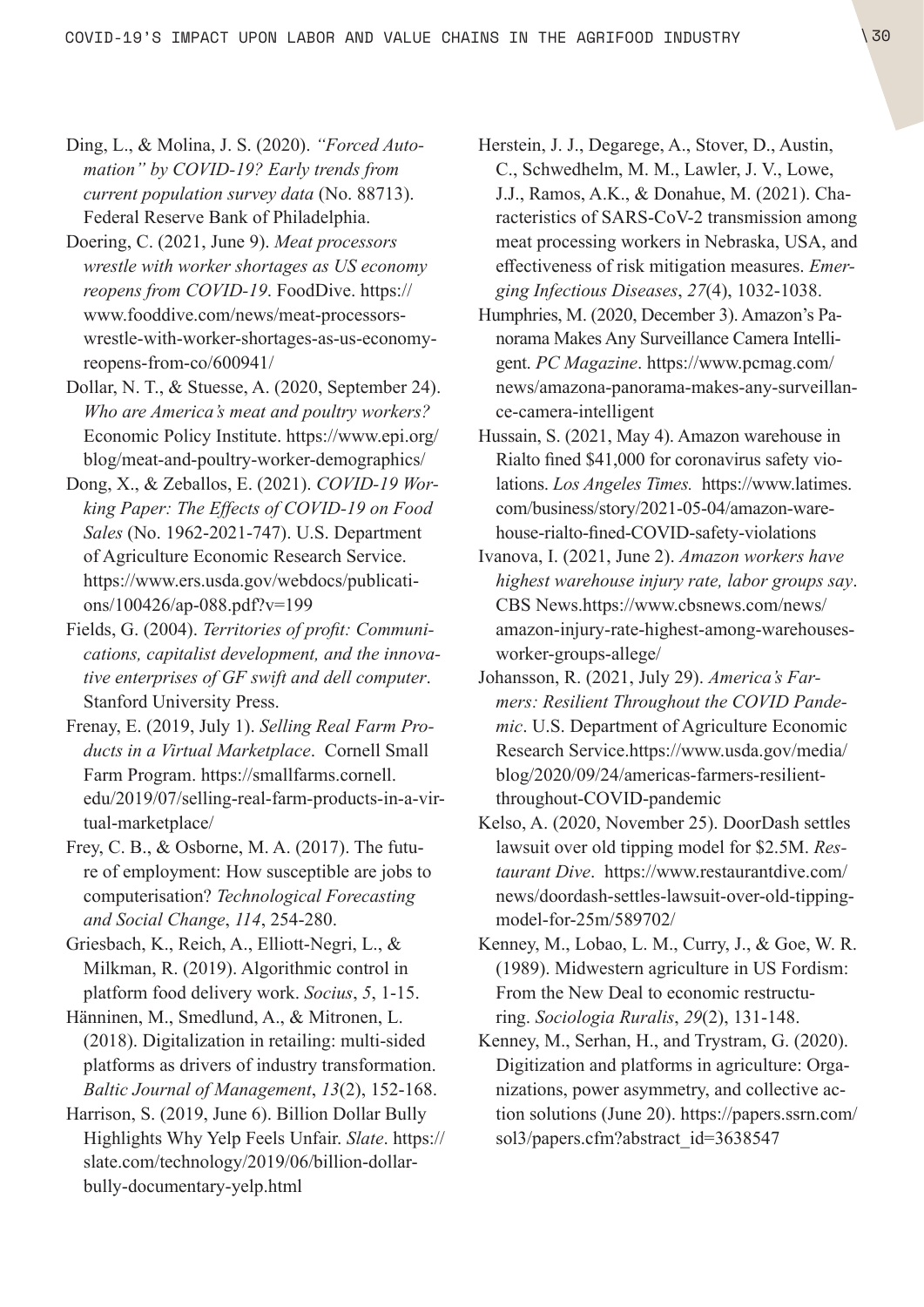- Kenney, M., & Zysman, J. (2020). The platform economy: Restructuring the space of capitalist accumulation. *Cambridge Journal of Regions, Economy and Society*, *13*(1), 55-76.
- Klerkx, L., Jakku, E., & Labarthe, P. (2019). A review of social science on digital agriculture, smart farming and agriculture 4.0: New contributions and a future research agenda. *NJAS-Wageningen Journal of Life Sciences*, *90-91*, 1-16.
- Lecher, C. (2019, April 25). How Amazon automatically tracks and fires warehouse workers for 'productivity.' *The Verge*. [https://www.](https://www.theverge.com/2019/4/25/18516004/amazon-warehouse-fulfillment-centers-productivity-firing-terminations) [theverge.com/2019/4/25/18516004/amazon-wa](https://www.theverge.com/2019/4/25/18516004/amazon-warehouse-fulfillment-centers-productivity-firing-terminations)[rehouse-fulfillment-centers-productivity-firing](https://www.theverge.com/2019/4/25/18516004/amazon-warehouse-fulfillment-centers-productivity-firing-terminations)[terminations](https://www.theverge.com/2019/4/25/18516004/amazon-warehouse-fulfillment-centers-productivity-firing-terminations)
- Lee, S. Y. T., Park, M., & Shin, Y. (2021). *Hit harder, recover slower? Unequal employment effects of the COVID-19 shock* (No. w28354). National Bureau of Economic Research.
- Leibler, J. H., & Perry, M. J. (2017). Self-reported occupational injuries among industrial beef slaughterhouse workers in the Midwestern United States. *Journal of Occupational and Environmental Hygiene*, *14*(1), 23-30.
- Liao, R. (2020, December 16). Why Alibaba rival Pinduoduo is investing in agritech. *Tech-Crunch.* [https://techcrunch.com/2020/12/16/](https://techcrunch.com/2020/12/16/pinduoduo-agritech/) [pinduoduo-agritech/](https://techcrunch.com/2020/12/16/pinduoduo-agritech/)
- Luca, M., & Zervas, G. (2016). Fake it till you make it: Reputation, competition, and Yelp review fraud. *Management Science*, *62*(12), 3412-3427.
- Lusk, J. L., & Chandra, R. (2021). Farmer and farm worker illnesses and deaths from CO-VID-19 and impacts on agricultural output. *PLoS One*, *16*(4), e0250621.
- Machi, V. (2021, June 15). Delivery apps like GrubHub and DoorDash charge restaurants huge commission fees. Are delivery co-ops the solution? *The Counter*. [https://thecounter.org/](https://thecounter.org/delivery-apps-grubhub-doordash-charge-restaurants-commission-fees-delivery-co-ops/) [delivery-apps-grubhub-doordash-charge-restau](https://thecounter.org/delivery-apps-grubhub-doordash-charge-restaurants-commission-fees-delivery-co-ops/)[rants-commission-fees-delivery-co-ops/](https://thecounter.org/delivery-apps-grubhub-doordash-charge-restaurants-commission-fees-delivery-co-ops/)
- Marshall, K. (2020, December 11). *Amazon's super-efficient warehouses*. Pallet Market, Inc. [https://www.palletmarketinc.com/blog/how](https://www.palletmarketinc.com/blog/how-amazon-makes-their-warehouses-hyper-efficient)[amazon-makes-their-warehouses-hyper-efficient](https://www.palletmarketinc.com/blog/how-amazon-makes-their-warehouses-hyper-efficient)
- Mateescu, A., & Elish, M. C. (2019). AI in context: The labor of integrating new technologies. *Data & Society.*
- Matthews, K. (2020, April 10). *5 robots now in grocery stores show the future of retail*. Robotics Business Review.
- McCarthy, R. (2020, August 10). Danish Crown shuts down facility due to growing COVID-19 infections. *Meat+Poultry*. [https://www.meatpoultry.](https://www.meatpoultry.com/articles/23605-danish-crown-shuts-down-facility-due-to-growing-COVID-19-infections) [com/articles/23605-danish-crown-shuts-down-fa](https://www.meatpoultry.com/articles/23605-danish-crown-shuts-down-facility-due-to-growing-COVID-19-infections)[cility-due-to-growing-COVID-19-infections](https://www.meatpoultry.com/articles/23605-danish-crown-shuts-down-facility-due-to-growing-COVID-19-infections)
- McTaggart, J. (2021, April 16). The age of micro fulfillment. *Progressive Grocer*. [https://progres](https://progressivegrocer.com/age-micro-fulfillment)[sivegrocer.com/age-micro-fulfillment](https://progressivegrocer.com/age-micro-fulfillment)
- Meuwissen, M. P. M., Feindt, P. H., Slijper, T., Spiegel, A., Finger, R., de Mey, Y., Paas, W., Termeer, K.J.A.M., Poortvliet, P.M., Peneva, M., Urquhart, J., Vigani, M., Black, J.E., Nicholas-Davies, M., Maye, D., Appel, F., Heinrich, F., Balmann, A., Bijttebier, J., ... Reidsma, P. (2021). Impact of COVID-19 on farming systems in Europe through the lens of resilience thinking. *Agricultural Systems*, *191*. [https://doi.](https://doi.org/10.1016/j.agsy.2021.103152) [org/10.1016/j.agsy.2021.103152](https://doi.org/10.1016/j.agsy.2021.103152)
- Miles, C. (2019). The combine will tell the truth: On precision agriculture and algorithmic rationality. *Big Data & Society*, *6*(1), 1-12.
- Milkman, R., Elliott-Negri, L., Griesbach, K., & Reich, A. (2021). Gender, alass, and the gig economy: The case of platform-based food delivery. *Critical Sociology*, *47*(3), 357-372.
- Molteni, M. (2020, May 25). COVID-19 makes the case for more meatpacking robots. *Wired*. [https://www.wired.com/story/COVID-19-ma](https://www.wired.com/story/COVID-19-makes-the-case-for-more-meatpacking-robots/)[kes-the-case-for-more-meatpacking-robots/](https://www.wired.com/story/COVID-19-makes-the-case-for-more-meatpacking-robots/)
- Mullin, K. (2021, June 7). China's quiet ecommerce giant thrives on fresh produce. *Wired*. [https://](https://www.wired.com/story/chinas-quiet-ecommerce-giant-thrives-fresh-produce/) [www.wired.com/story/chinas-quiet-ecommerce](https://www.wired.com/story/chinas-quiet-ecommerce-giant-thrives-fresh-produce/)[giant-thrives-fresh-produce/](https://www.wired.com/story/chinas-quiet-ecommerce-giant-thrives-fresh-produce/)
- Newberg, M. 2020. Amazon Fresh to make nationwide grocery retail debut. *Medium* (August 6) [https://medium.com/hngry/amazon-fresh-to-make](https://medium.com/hngry/amazon-fresh-to-make-nationwide-grocery-retail-debut-a77d5f41ba0d)[nationwide-grocery-retail-debut-a77d5f41ba0d](https://medium.com/hngry/amazon-fresh-to-make-nationwide-grocery-retail-debut-a77d5f41ba0d)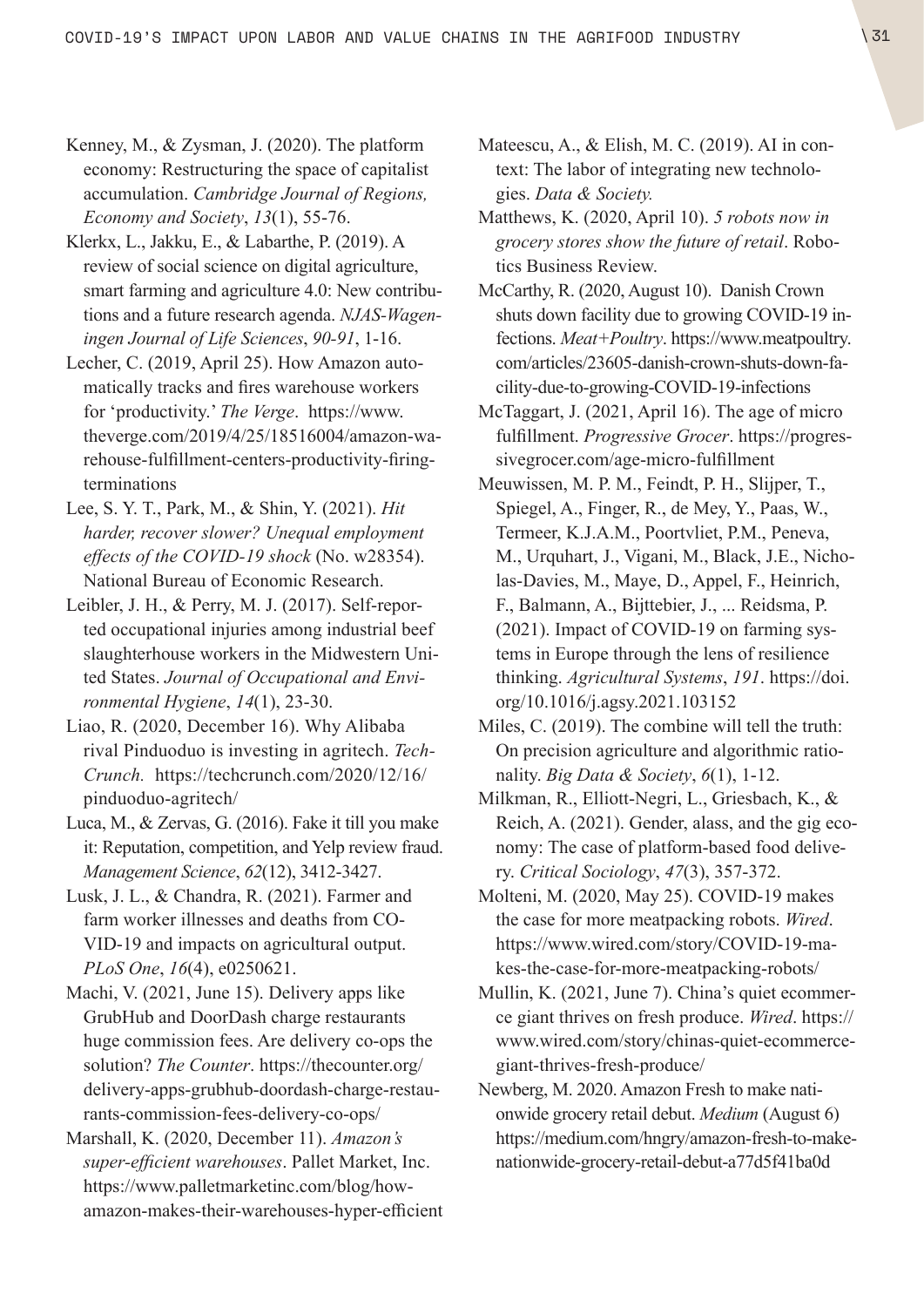- Oncini, F., Bozzini, E., Forno, F., & Magnani, N. (2020). Towards food platforms? An analysis of online food provisioning services in Italy. *Geoforum*, *114*, 172-180.
- Payup. (2021, January 16). No free lunch, but almost: What DoorDash actually pays, after expenses, and what's happening with tips. [https://](https://payup.wtf/doordash/no-free-lunch-report) [payup.wtf/doordash/no-free-lunch-report](https://payup.wtf/doordash/no-free-lunch-report)
- Perri, J. 2021. Which company is winning the restaurant food delivery war? *Bloomberg* (August 17) [https://secondmeasure.com/datapoints/food](https://secondmeasure.com/datapoints/food-delivery-services-grubhub-uber-eats-doordash-postmates/)[delivery-services-grubhub-uber-eats-doordash](https://secondmeasure.com/datapoints/food-delivery-services-grubhub-uber-eats-doordash-postmates/)[postmates/](https://secondmeasure.com/datapoints/food-delivery-services-grubhub-uber-eats-doordash-postmates/)
- RaboResearch. (2020). E-commerce: platform for disruption. [https://research.rabobank.com/far/](https://research.rabobank.com/far/en/sectors/farm-inputs/e-commerce-platform-for-disruption.html) [en/sectors/farm-inputs/e-commerce-platform](https://research.rabobank.com/far/en/sectors/farm-inputs/e-commerce-platform-for-disruption.html)[for-disruption.html](https://research.rabobank.com/far/en/sectors/farm-inputs/e-commerce-platform-for-disruption.html)
- Reardon, T., Heiman, A., Lu, L., Nuthalapati, C. S., Vos, R., & Zilberman, D. (2021). "Pivoting" by food industry firms to cope with COVID‐19 in developing regions: E‐commerce and "copivoting" delivery intermediaries. *Agricultural Economics*, *52*(3), 459-475.
- Reforming Retail. (2019, December 17). Ghost kitchens could soon displace 50% of restaurant volume. Here's why. [https://reformingretail.com/](https://reformingretail.com/index.php/2019/12/17/ghost-kitchens-could-soon-displace-50-of-restaurant-volume-heres-why/) [index.php/2019/12/17/ghost-kitchens-could-soon](https://reformingretail.com/index.php/2019/12/17/ghost-kitchens-could-soon-displace-50-of-restaurant-volume-heres-why/)[displace-50-of-restaurant-volume-heres-why/](https://reformingretail.com/index.php/2019/12/17/ghost-kitchens-could-soon-displace-50-of-restaurant-volume-heres-why/)
- Revich, J., Koort, R., Archambault, P., Samuelson, A., Nannizzi, M., Moawalla, M., & Bonin, A. (2016). Precision farming: Cheating Malthus with digital agriculture. *Goldman Sachs Global Investment Research*.
- Ridley, W., & Devadoss, S. (2021). The effects of COVID‐19 on fruit and vegetable production. *Applied Economic Perspectives and Policy*, *43*(1), 329-340.
- Ritzer, G. (2000). *The McDonaldization of society*. Pine Forge Press.
- Rivlin-Nadler, M. (2021, January 20). *DoorDash driver: Vons' shift to gig economy is driving down wages.* KPBS. [https://www.kpbs.org/](https://www.kpbs.org/news/2021/jan/20/doordash-driver-vons-shift-gig-economy-wages/) [news/2021/jan/20/doordash-driver-vons-shift](https://www.kpbs.org/news/2021/jan/20/doordash-driver-vons-shift-gig-economy-wages/)[gig-economy-wages/](https://www.kpbs.org/news/2021/jan/20/doordash-driver-vons-shift-gig-economy-wages/)
- Rosenblatt, L. (2021, July 3). *Farm labor shortage nothing new, getting worse, farmers say*. Pittsburgh Post-Gazette. [https://apnews.com/article/](https://apnews.com/article/immigration-health-coronavirus-pandemic-business-50121aa858e9f7cb2c708d94602ef366) [immigration-health-coronavirus-pandemic-busi](https://apnews.com/article/immigration-health-coronavirus-pandemic-business-50121aa858e9f7cb2c708d94602ef366)[ness-50121aa858e9f7cb2c708d94602ef366](https://apnews.com/article/immigration-health-coronavirus-pandemic-business-50121aa858e9f7cb2c708d94602ef366)
- Rotz, S., Gravely, E., Mosby, I., Duncan, E., Finnis, E., Horgan, M., & Pant, L. (2019). Automated pastures and the digital divide: How agricultural technologies are shaping labour and rural communities. *Journal of Rural Studies*, *68*, 112-122.
- Saxena, J. (2019, May 29). *Delivery apps aren't getting any better*. Eater. [https://www.eater.](https://www.eater.com/2019/5/29/18636255/delivery-apps-hurting-restaurants-grubhub-seamless-ubereats) [com/2019/5/29/18636255/delivery-apps-hur](https://www.eater.com/2019/5/29/18636255/delivery-apps-hurting-restaurants-grubhub-seamless-ubereats)[ting-restaurants-grubhub-seamless-ubereats](https://www.eater.com/2019/5/29/18636255/delivery-apps-hurting-restaurants-grubhub-seamless-ubereats)
- Schlosser, E. (2012). *Fast food nation: The dark side of the all-American meal*. Houghton Mifflin Harcourt.
- Shapiro, A. (2018). Between autonomy and control: Strategies of arbitrage in the "on-demand" economy. *New Media & Society*, *20*(8), 2954-2971.
- Singh, R. K. (2021, April 19). Our factories are hungry' - U.S. farm machinery maker faces dearth of components. *Reuters*. [https://](https://www.reuters.com/article/us-agco-supplychain/our-factories-are-hungry-u-s-farm-machinery-maker-faces-dearth-of-components-idUSKBN2C6170) [www.reuters.com/article/us-agco-supply](https://www.reuters.com/article/us-agco-supplychain/our-factories-are-hungry-u-s-farm-machinery-maker-faces-dearth-of-components-idUSKBN2C6170)[chain/our-factories-are-hungry-u-s-farm-ma](https://www.reuters.com/article/us-agco-supplychain/our-factories-are-hungry-u-s-farm-machinery-maker-faces-dearth-of-components-idUSKBN2C6170)[chinery-maker-faces-dearth-of-components](https://www.reuters.com/article/us-agco-supplychain/our-factories-are-hungry-u-s-farm-machinery-maker-faces-dearth-of-components-idUSKBN2C6170)[idUSKBN2C6170](https://www.reuters.com/article/us-agco-supplychain/our-factories-are-hungry-u-s-farm-machinery-maker-faces-dearth-of-components-idUSKBN2C6170)
- Singh, R. K. (2020, May 7). How Deere, Caterpillar kept plants running during the coronavirus outbreak. *Reuters*. [https://www.reuters.com/ar](https://www.reuters.com/article/us-health-coronavirus-usa-equipment/how-deere-caterpillar-kept-plants-running-during-the-coronavirus-outbreak-idUSKBN22J2R5)[ticle/us-health-coronavirus-usa-equipment/how](https://www.reuters.com/article/us-health-coronavirus-usa-equipment/how-deere-caterpillar-kept-plants-running-during-the-coronavirus-outbreak-idUSKBN22J2R5)[deere-caterpillar-kept-plants-running-during](https://www.reuters.com/article/us-health-coronavirus-usa-equipment/how-deere-caterpillar-kept-plants-running-during-the-coronavirus-outbreak-idUSKBN22J2R5)[the-coronavirus-outbreak-idUSKBN22J2R5](https://www.reuters.com/article/us-health-coronavirus-usa-equipment/how-deere-caterpillar-kept-plants-running-during-the-coronavirus-outbreak-idUSKBN22J2R5)
- Springer, J. (2021, January 22). Instacart to phase out 1,800 employee pickers. *Winsight Grocery Business*. [https://www.winsightgrocerybusiness.](https://www.winsightgrocerybusiness.com/retailers/instacart-phase-out-1800-employee-pickers) [com/retailers/instacart-phase-out-1800-emp](https://www.winsightgrocerybusiness.com/retailers/instacart-phase-out-1800-employee-pickers)[loyee-pickers](https://www.winsightgrocerybusiness.com/retailers/instacart-phase-out-1800-employee-pickers)
- Sykuta, M. E. (2016). Big data in agriculture: property rights, privacy and competition in ag data services. *International Food and Agribusiness Management Review*, *19*(1030-2016- 83141), 57-74.